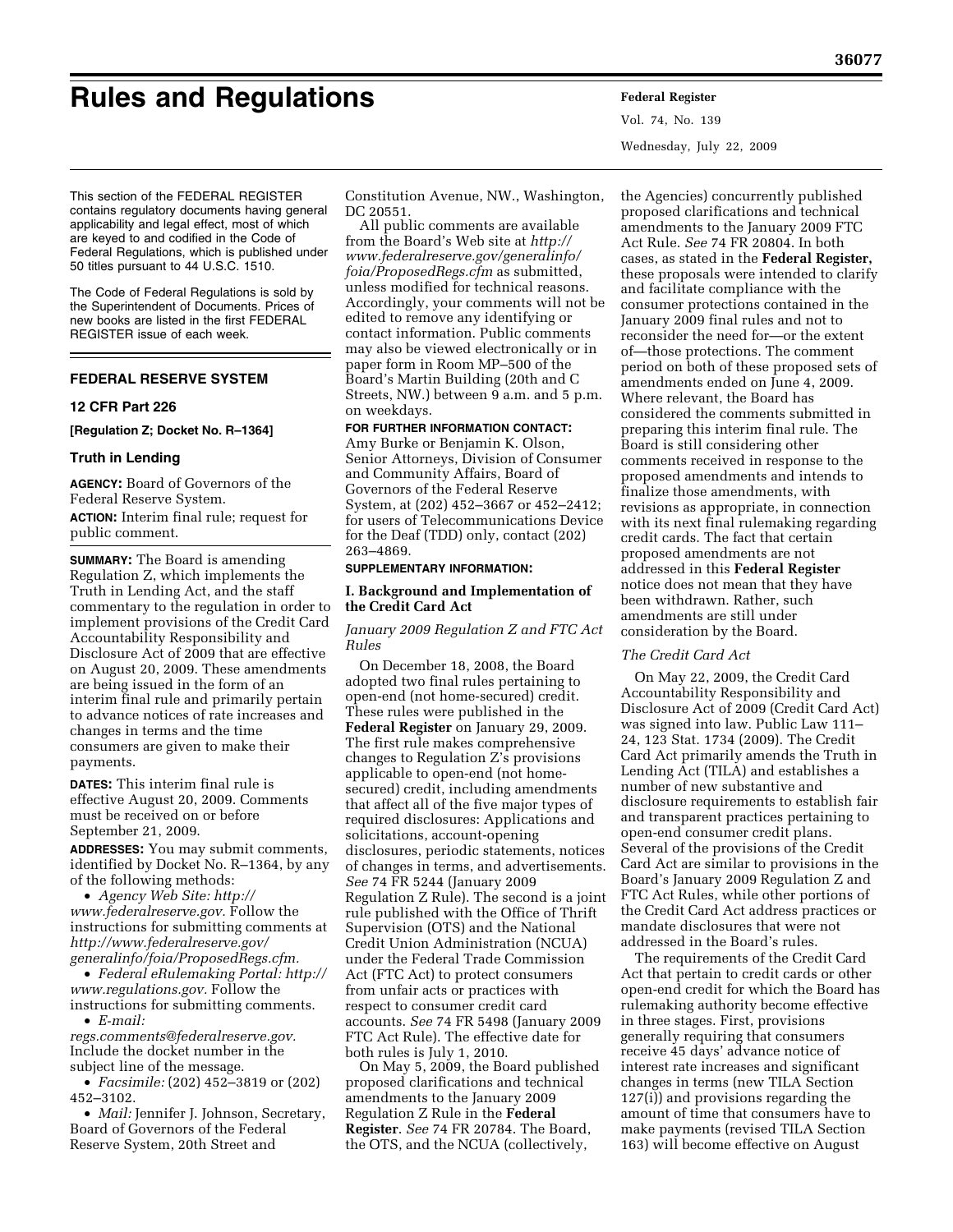20, 2009 (90 days after enactment of the Credit Card Act). A majority of the requirements under the Credit Card Act for which the Board has rulemaking authority, including, among other things, provisions regarding interest rate increases (revised TILA Section 171), over-the-limit transactions (new TILA Section 127(k)), and student cards (new TILA Sections 127(c)(8), 127(p), and 140(f)) become effective on February 22, 2010 (9 months after enactment).

Finally, two provisions of the Credit Card Act addressing the reasonableness and proportionality of penalty fees and charges (new TILA Section 149) and reevaluation by creditors of rate increases (new TILA Section 148) are effective on August 22, 2010 (15 months after enactment). For these provisions that become effective on August 22, 2010, the statute requires the Board to issue final rules not later than February 22, 2010 (9 months after enactment). However, the Board notes that, while new TILA Section 148 is not effective until August 22, 2010, it applies to rate increases that have occurred since January 1, 2009. Specifically, new TILA Section 148 requires that, if a creditor has increased a rate on a credit card account since January 1, 2009 based on the credit risk of the consumer, market conditions, or other factors, the creditor must review the account at least once every six months and consider changes in such factors in subsequently determining whether to reduce that rate.1

## *Implementation Plan*

The Board intends to implement the provisions of the Credit Card Act in stages, consistent with the statutory timeline established by Congress. Accordingly, this interim final rule implements those provisions of the statute that are effective August 20, 2009, primarily addressing change-interms notice requirements and the amount of time that consumers have to make their payments. As discussed in more detail in II. Statutory Authority, the Board is issuing these rules in interim final form based on its determination that, given the short implementation period established by the Credit Card Act and the fact that similar rules were already the subject of notice-and-comment rulemaking, it would be impracticable and unnecessary to issue a proposal for public comment followed by a final rule. The Board intends to consider

comments on this interim final rule in connection with its next rulemaking required by the Credit Card Act.

The Board intends to separately consider the remaining issues under the Credit Card Act and to finalize implementing regulations, in accordance with the timeline established by Congress, upon notice and after giving the public an opportunity to comment.

To the extent appropriate, the Board intends to use its January 2009 rules and the underlying rationale as the basis for its rulemakings under the Credit Card Act. The Board also intends to retain those portions of its January 2009 Regulation Z Rule that are unaffected by the Credit Card Act. The Board is not withdrawing any provisions of the January 2009 Regulation Z Rule or its January 2009 FTC Act Rule at this time. The Board anticipates that in connection with finalizing rules for those provisions of the Credit Card Act that are effective February 22, 2010, it will amend or withdraw those portions of the January 2009 rules that are inconsistent with the requirements of the Credit Card Act. In particular, the Board anticipates that all of the requirements in its January 2009 FTC Act Rule will be withdrawn from Regulation AA and moved into Regulation Z, consistent with Congress's approach of amending the Truth in Lending Act.2 Finally, except as otherwise noted, the Board intends to consider comments received on the proposed clarifications and technical amendments that were published on May 5, 2009 and to incorporate final clarifications and amendments, to the extent appropriate, when it promulgates final rules in the second stage of its rulemaking.

#### **II. Statutory Authority**

#### *General Rulemaking Authority*

Section 2 of the Credit Card Act states that the Board ''may issue such rules and publish such model forms as it considers necessary to carry out this Act and the amendments made by this Act.'' This interim final rule implements §§ 101(a) and 106(b) of the Credit Card Act, which amend TILA. TILA mandates that the Board prescribe regulations to carry out its purposes and specifically authorizes the Board, among

other things, to issue regulations that contain such classifications, differentiations, or other provisions, or that provide for such adjustments and exceptions for any class of transactions, that in the Board's judgment are necessary or proper to effectuate the purposes of TILA, facilitate compliance with TILA, or prevent circumvention or evasion of TILA. *See* 15 U.S.C. 1604(a).

# *Authority To Issue Interim Final Rules Without Notice and Comment*

The Administrative Procedure Act (5 U.S.C. 551 *et seq.*) (APA) generally requires public notice before promulgation of regulations. *See* 5 U.S.C. 553(b). Unless notice or hearing is required by statute, however, the APA provides an exception ''when the agency for good cause finds (and incorporates the finding and a brief statement of reasons therefor in the rules issued) that notice and public procedure thereon are impracticable, unnecessary, or contrary to the public interest.'' 5 U.S.C. 553(b)(B). For the reasons discussed below, the Board finds that, with respect to this rulemaking, there is good cause to conclude that providing notice and an opportunity to comment is impracticable and unnecessary.

As an initial matter, neither the Credit Card Act nor TILA requires the Board to provide notice or a hearing with respect to this rulemaking. *See* Credit Card Act § 2; 15 U.S.C. 1604(a). TILA Section 105(c) does require notice and an opportunity for public comment with respect to the adoption of model disclosure forms and clauses but the Board is not adopting model disclosure forms or clauses in this interim final rule. 15 U.S.C. 1604(c). Moreover, even if the Board were adopting such forms or clauses, TILA Section 105(c) only requires notice and an opportunity to comment ''in accordance with [5 U.S.C. 553].'' Thus, the adoption of model disclosure forms and clauses is subject to the good cause exception in  $§ 553(b)(B).$ 

Furthermore, for purposes of implementing §§ 101(a) and 106(b) of the Credit Card Act, providing notice and an opportunity to comment within the timeframe mandated by Congress would be impracticable. Although most provisions of the Credit Card Act are effective 9 months after enactment, §§ 101(a) and 106(b) are effective in 90 days (*i.e.,* on August 20, 2009). This period does not provide sufficient time for the Board to:

• Prepare proposed regulations and publish them in the **Federal Register**;

<sup>1</sup>The Credit Card Act also requires the Board to conduct several studies and to make several reports to Congress, and sets forth differing time periods in which these studies and reports must be completed.

<sup>2</sup>*See also* OTS Memorandum for Chief Executive Officers: Credit CARD Act: Interest Rate Increases and Rules on Unfair Practices (issued July 13, 2009) (available at *<http://files.ots.treas.gov/25312.pdf>*); NCUA Press Release: Working with Other Regulators on Credit CARD Act and UDAP Rule [\(issued July 1, 2009\) \(available at](http://www.ncua.gov/news/press_releases/2009/MR09-0701.htm) *http:// www.ncua.gov/news/press*\_*releases/2009/MR09- 0701.htm*).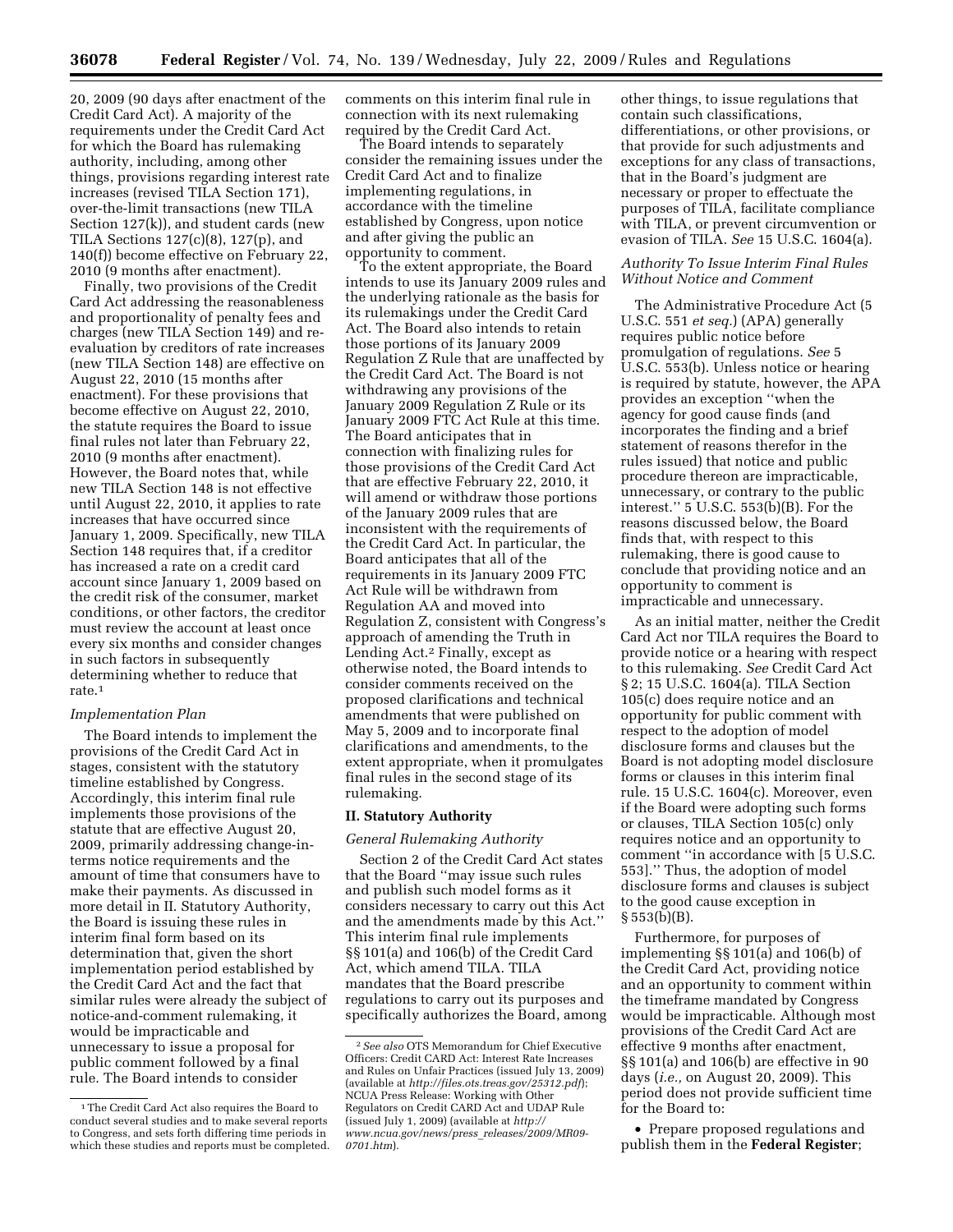• Provide a reasonable period for interested parties to review the proposal and prepare comments;

• Analyze the comments submitted; and

• Prepare the final regulations and publish them in the **Federal Register**.

Even if the Board were able to technically comply with § 553's noticeand-comment process within the allotted time, such a process would not comply with the purpose of the APA because interested parties would not have sufficient time to prepare wellresearched comments and the Board would not have time to conduct a meaningful review and analysis of those comments. Furthermore, because the Board's regulations will provide creditors with guidance on how to comply with §§ 101(a) and 106(b) of the Credit Card Act, a notice-and-comment process would leave little or no time between the issuance of final regulations and the statutory effective date for creditors to adjust their procedures in order to comply. In contrast, the adoption of an interim final rule enables the Board to provide this guidance further in advance of the effective date, which provides creditors with more time to comply with the statutory provisions. As discussed in I. Background and Implementation of the Credit Card Act, interested parties will still have an opportunity to submit comments following issuance of the interim final rule, which the Board will consider when promulgating a noninterim final rule as part of a subsequent rulemaking implementing other provisions of the Credit Card Act.

Finally, notice and an opportunity to comment is unnecessary with respect to the implementation of §§ 101(a) and 106(b) of the Credit Card Act because these provisions are similar in most respects to rules recently adopted by the Board and other Agencies after notice and public comment. For example, as discussed in detail in III. Section-by-Section Analysis, § 101(a) of the Credit Card Act generally requires creditors to provide 45 days' advance notice of an increase in an annual percentage rate or other significant change in the terms of the cardholder agreement, a requirement that largely mirrors provisions in the January 2009 Regulation Z Rule recently adopted by the Board. *See* 12 CFR 226.9(c)(2) and (g),3 74 FR 5244, 5413–

5415. Similarly, § 106(b) of the Credit Card Act requires creditors to mail or deliver periodic statements 21 days before payment is due, which is similar to a provision recently adopted by the Board and the other Agencies in the January 2009 FTC Act Rule. *See* 12 CFR 227.22, 74 FR 5498, 5560.4 Prior to adopting these rules, the Board and the other Agencies received and considered more than 60,000 comments. Although the statutory provisions are not identical to the regulations in all respects, interested parties have already had an opportunity to comment on the core issues.5 To the extent that the Board's interim final rule fails to anticipate new, material issues, interested parties will have the opportunity to raise those issues in their comments so that the Board can consider them in a subsequent rulemaking under the Credit Card Act.

# *Authority To Issue an Interim Final Rule With an Effective Date of August 20, 2009*

Because §§ 101(a) and 106(b) of the Credit Card Act are effective on August 20, 2009,6 the Board's interim final rule implementing those provisions is also effective on that date. The APA generally requires that rules be published not less than 30 days before their effective date. *See* 5 U.S.C. 553(d). As with the notice requirement, however, the APA provides an exception when ''otherwise provided by the agency for good cause found and published with the rule.'' *Id.* § 553(d)(3). Notwithstanding the time saved by issuing an interim final rule without advance notice and the similarity of the new statutory provisions to regulations previously issued by the Board, 60 days may not be sufficient time for the Board to review the legislation carefully, revise its regulations for consistency with the Credit Card Act, and ensure that the revised regulations are published in the **Federal Register** 30 days before the

August 20, 2009 effective date.7 Accordingly, the Board finds that good cause exists to publish the interim final rule less than 30 days before the effective date.

Similarly, although 12 U.S.C. 4802(b)(1) generally requires that new regulations and amendments to existing regulations take effect on the first day of the calendar quarter which begins on or after the date on which the regulations are published in final form (in this case, October 1, 2009), the Board has determined that—for the reasons discussed above—there is good cause for making the interim final rule effective on August 20. *See* 12 U.S.C. 4802(b)(1)(A) (providing an exception to the general requirement when ''the agency determines, for good cause published with the regulation, that the regulations should become effective before such time''). Although the Credit Card Act does not expressly require the Board to issue regulations implementing §§ 101(a) and 106(b) before October 1, Congress clearly intended creditors to be in compliance with those provisions on August 20. Accordingly, the Board believes that providing creditors with guidance regarding compliance with §§ 101(a) and 106(b) before October 1 is consistent with 12 U.S.C. 4802(b)(1)(C), which provides an exception to the general requirement when ''the regulation is required to take effect on a date other than the date determined under [12 U.S.C. 4802(b)(1)] pursuant to any other Act of Congress.''

Finally, TILA Section 105(d) provides that any regulation of the Board (or any amendment or interpretation thereof) requiring any disclosure which differs from the disclosures previously required by Chapters 1, 4, or 5 of TILA (or by any regulation of the Board promulgated thereunder) shall have an effective date no earlier than ''that October 1 which follows by at least six months the date of promulgation.'' However, even assuming that TILA Section 105(d) applies to the interim final rule, the Board believes that the specific provisions governing the effective dates for §§ 101(a) and 106(b) of the Credit Card Act override the general provision in TILA Section 105(d).

<sup>&</sup>lt;sup>3</sup>For convenience, this supplementary information refers to provisions in the January 2009 Regulation Z and FTC Act Rules by citing to the Code of Federal Regulations as well as the **Federal Register**. The Board notes that because these provisions are not yet effective, they have not been incorporated into the existing Code of Federal Regulations.

<sup>4</sup>Although the Board, OTS, and NCUA adopted substantively identical rules under the FTC Act, each agency placed its rules in its respective part of title 12 of the Code of Federal Regulations. Specifically, the Board placed its rules in part 227, the OTS in part 535, and the NCUA in part 706. For simplicity, this supplementary information cites to the Board's rules and official staff commentary.

<sup>5</sup>The Board recognizes that there are two significant differences between the January 2009 rules and this interim final rule. First, the interim final rule permits a consumer to reject a rate increase or other significant change to the account terms in accordance with new TILA Section 127(i). Second, the mailing or delivery requirement for periodic statements in the interim final rule applies to all open-end consumer credit plans, while the analogous provision in the January 2009 FTC Act Rule applies only to credit card accounts. 6*See* Credit Card Act § 3.

<sup>7</sup>The date on which the Board's notice is published in the **Federal Register** depends on a number of variables that are outside the Board's control, including the number and size of other notices submitted to the **Federal Register** prior to the Board's notice.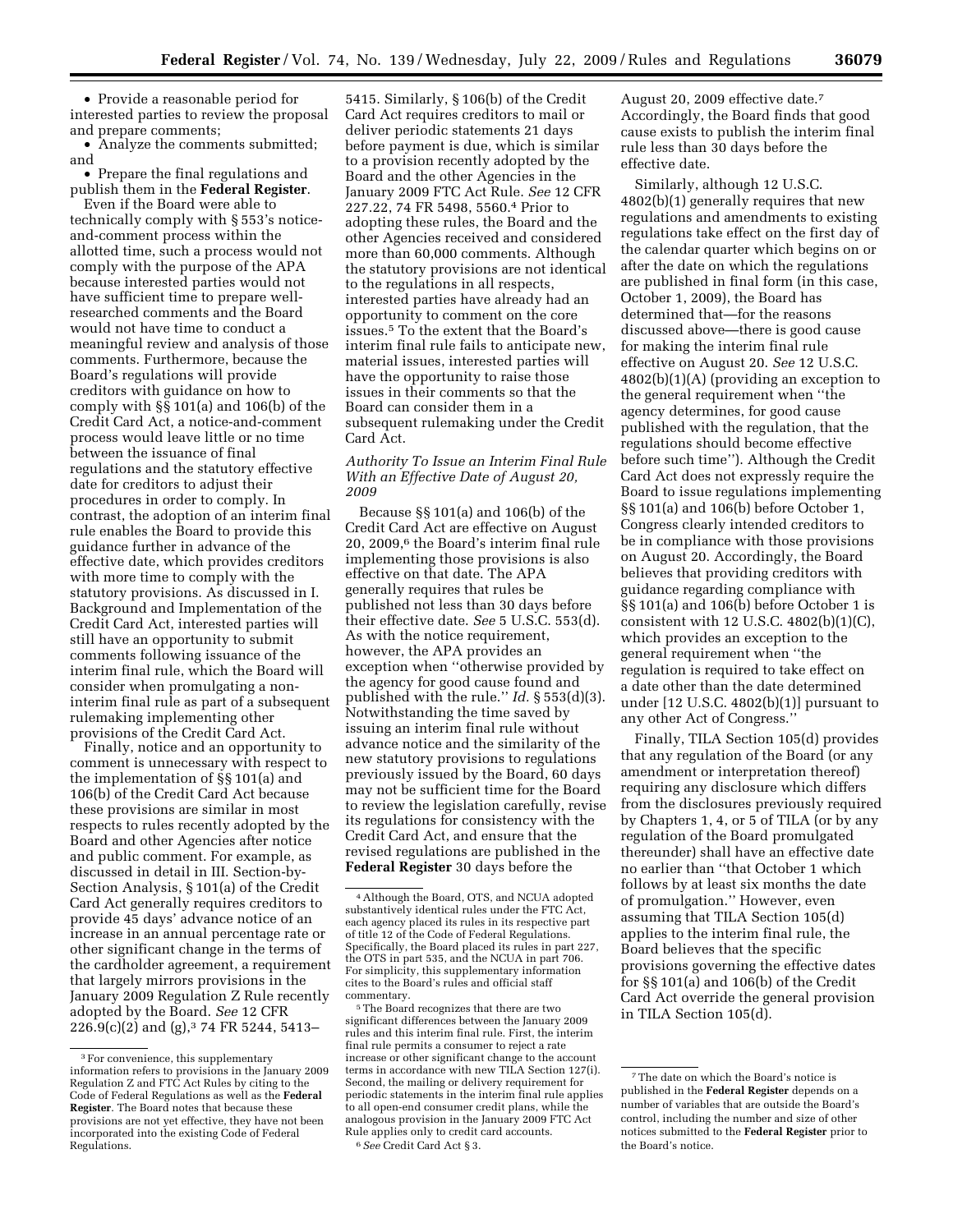# **III. Section-by-Section Analysis**

# *Section 226.5 General Disclosure Requirements*

#### 5(b) Time of Disclosures

As amended by the Credit Card Act, TILA Section 163 generally prohibits a creditor from treating a payment as late or imposing additional finance charges unless the creditor mailed or delivered the periodic statement at least 21 days before the payment due date and the expiration of any period within which any credit extended may be repaid without incurring a finance charge (*i.e.,*  a ''grace period''). *See* Credit Card Act § 106(b). Unlike most of the Credit Card Act's provisions, the amendments to TILA Section 163 apply to all open-end consumer credit plans rather than just credit card accounts.8 As discussed below, the Board has implemented amended TILA Section 163 by revising § 226.5(b)(2)(ii) and the accompanying official staff commentary.9

Currently, TILA Section 163 requires creditors to send periodic statements at least 14 days before the expiration of the grace period (if any), unless prevented from doing so by an act of God, war, natural disaster, strike, or other excusable or justifiable cause (as determined under regulations of the Board). 15 U.S.C. 1666b. The current version of Regulation Z, however, applies the 14-day requirement even when the consumer does not receive a grace period. Specifically, current § 226.5(b)(2)(ii) requires that creditors mail or deliver periodic statements 14 days before the date by which payment is due for purposes of avoiding not only finance charges as a result of the loss of a grace period but also any charges other than finance charges (such as late fees). *See also* comment 5(b)(2)(ii)–1.

In the January 2009 FTC Act Rule, the Board and the other Agencies prohibited institutions from treating payments on consumer credit card accounts as late for any purpose unless the institution provided a reasonable amount of time for consumers to make payment. *See* 12

CFR 227.22(a), 74 FR 5560; *see also* 74 FR 5508–5512. This rule included a safe harbor for institutions that adopt reasonable procedures designed to ensure that periodic statements specifying the payment due date are mailed or delivered to consumers at least 21 days before the payment due date. *See* 12 CFR 227.22(b)(2), 74 FR 5560. The 21-day safe harbor was intended to allow seven days for the periodic statement to reach the consumer by mail, seven days for the consumer to review their statement and make payment, and seven days for that payment to reach the institution by mail. However, to avoid any potential conflict with the 14-day requirement in TILA Section 163(a), the rule expressly stated that it would not apply to any grace period provided by an institution. *See* 12 CFR 227.22(c), 74 FR 5560.

# 5(b)(2) Periodic Statements

5(b)(2)(ii) Mailing or Delivery

The Credit Card Act's amendments to TILA Section 163 codify aspects of current § 226.5(b)(2)(ii) as well as the provision in the January 2009 FTC Act Rule regarding the mailing or delivery of periodic statements. Specifically, like current § 226.5(b)(2)(ii), amended TILA Section 163 applies the mailing or delivery requirement to both the expiration of the grace period and the payment due date. In addition, similar to the January 2009 FTC Act Rule, amended TILA Section 163 adopts 21 days as the appropriate time period between the date on which the statement is mailed or delivered to the consumer and the date on which the consumer's payment must be received by the creditor to avoid adverse consequences.

Rather than establishing an absolute requirement that periodic statements be mailed 21 days in advance of the payment due date, amended TILA Section 163(a) codifies the same standard adopted by the Board and the other Agencies in the January 2009 FTC Act Rule, which requires creditors to adopt ''reasonable procedures designed to ensure'' that statements are mailed or delivered at least 21 days before the payment due date. Notably, however, the 21-day requirement for grace periods in amended TILA Section 163(b) does not include similar language regarding ''reasonable procedures.'' Because the payment due date generally coincides with the expiration of the grace period, the Board believes that it will facilitate compliance to apply a single standard to both circumstances. The ''reasonable procedures'' standard recognizes that, for issuers mailing hundreds of

thousands of periodic statements each month, it would be difficult if not impossible to know whether a specific statement is mailed or delivered on a specific date. Furthermore, applying different standards could encourage creditors to establish a payment due date that is different from the date on which the grace period expires, which could lead to consumer confusion. Accordingly, the Board is amending § 226.5(b)(2)(ii) to require that creditors adopt reasonable procedures designed to ensure that periodic statements are mailed or delivered at least 21 days before the payment due date *and* the expiration of the grace period. In doing so, the Board relies on its authority under TILA Section 105(a) to make adjustments that are necessary or proper to effectuate the purposes of TILA and to facilitate compliance therewith. *See*  15 U.S.C. 1604(a).

For clarity, the Board also amends § 226.5(b)(2)(ii) to define "grace period" as ''a period within which any credit extended may be repaid without incurring a finance charge due to a periodic interest rate.'' This definition is consistent with the definition of grace period adopted by the Board in its January 2009 Regulation Z Rule. *See*  §§ 226.5a(b)(5), 226.6(b)(2)(v), 74 FR 5404, 5407; *see also* 74 FR 5291–5294, 5310.

Finally, amended TILA Section 163 deletes current Section 163(b), which states that the 14-day mailing requirement does not apply ''in any case where a creditor has been prevented, delayed, or hindered in making timely mailing or delivery of [the] periodic statement within the time period specified \* \* \* because of an act of God, war, natural disaster, strike, or other excusable or justifiable cause, as determined under regulations of the Board.'' 15 U.S.C. 1666b(b). The Board believes that the Credit Card Act's removal of this language is consistent with the adoption of a "reasonable procedures'' standard insofar as a creditor's procedures for responding to any of the situations listed in current TILA Section 163(b) will now be evaluated for reasonableness in addressing those situations. Accordingly, the Board has removed the language implementing current TILA Section 163(b) from footnote 10 to  $\S 226.5(b)(2)(ii).$ <sup>10</sup>

<sup>8</sup>Specifically, while most provisions in the Credit Card Act apply to ''credit card account[s] under an open end consumer credit plan'' (*e.g.,* § 101(a)), amended TILA Section 163—like current TILA Section 163—applies to ''open end consumer credit plan[s].''

<sup>9</sup>The January 2009 Regulation Z Rule revised aspects of § 226.5(b)(2)(ii). However, because those revisions are not effective until July 1, 2010, this interim final rule amends the version of § 226.5(b)(2)(ii) that is currently in effect. Accordingly, when this supplementary information refers to ''current'' or ''existing'' paragraphs of §§ 226.5 or 226.9, it refers to the version that is currently in effect, not the version adopted in the Board's January 2009 Regulation Z Rule, which is effective July 1, 2010.

 $^{\rm 10}\,$  Both current and amended TILA Section 163 require that the periodic statement include the date on which the grace period will expire and the amount on which the finance charge will be based if the consumer does not pay the balance in full prior to expiration of the grace period. The Board notes that current  $\S 226.7(e)$  and (j) require disclosure of this information. In addition, the 21-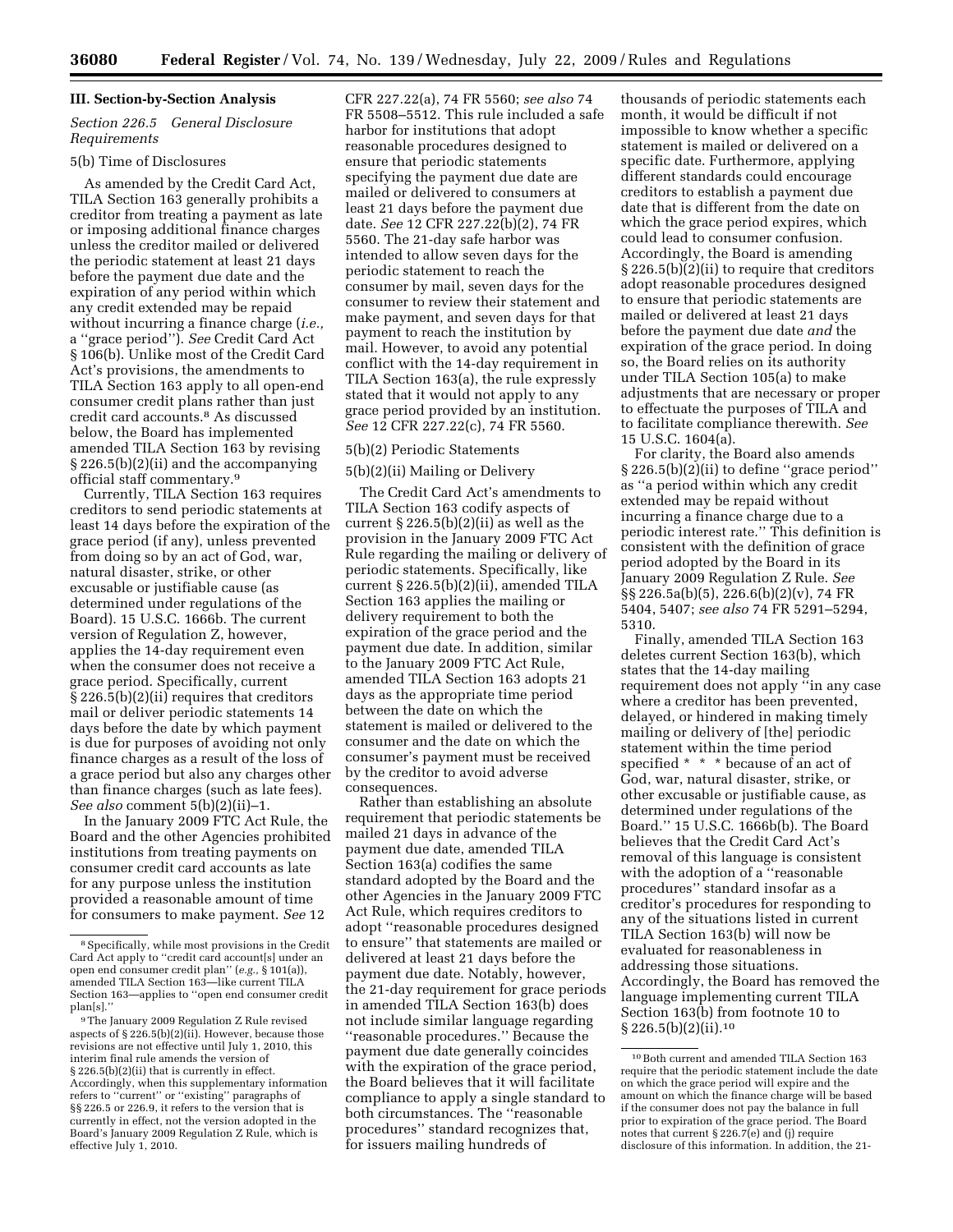The Board is adopting a new comment 5(b)(2)(ii)–1, which clarifies that, under the ''reasonable procedures'' standard, a creditor is not required to determine the specific date on which periodic statements are mailed or delivered to each individual consumer. Instead, a creditor complies with § 226.5(b)(2)(ii) if it has adopted reasonable procedures designed to ensure that periodic statements are mailed or delivered to consumers no later than a certain number of days after the closing date of the billing cycle and adds that number of days to the 21-day period required by § 226.5(b)(2)(ii) when determining the payment due date and the date on which any grace period expires. For example, if a creditor has adopted reasonable procedures designed to ensure that periodic statements are mailed or delivered to consumers no later than three days after the closing date of the billing cycle, the payment due date and the date on which any grace period expires must be no less than 24 days after the closing date of the billing cycle. The Board and the other Agencies adopted a similar comment in the January 2009 FTC Act Rule. *See* 12 CFR 227.22 comment 22(b)–1, 74 FR 5511, 5561.

The Board is deleting current comment 5(b)(2)(ii)–1 because it refers to the 14-day rule for grace periods and is therefore no longer consistent with § 226.5(b)(2)(ii). To the extent that current comment 5(b)(2)(ii)–1 clarifies that  $\S 226.5(b)(2)(ii)$  applies in circumstances where the consumer is not eligible or ceases to be eligible for a grace period, it is no longer necessary because that requirement is reflected in amended § 226.5(b)(2)(ii) and elsewhere in the amended commentary.

The Board is also adopting a new comment 5(b)(2)(ii)–2, which clarifies that treating a payment as late for any purpose includes increasing the annual percentage rate as a penalty, reporting the consumer as delinquent to a credit reporting agency, or assessing a late fee or any other fee based on the consumer's failure to make a payment within a specified amount of time or by a specified date. However, because amended TILA Section 163 (like current TILA Section 163) does not require creditors to provide a grace period, the comment also clarifies that, when an

account is not eligible or ceases to be eligible for a grace period, imposing a finance charge due to a periodic interest rate does not constitute treating a payment as late for purposes of  $\S 226.5(b)(2)(ii).$ <sup>11</sup> The Board and the other Agencies adopted a similar comment in the January 2009 FTC Act Rule. *See* 12 CFR 227.22 comment 22(a)–1, 74 FR 5510, 5561.

The Board is deleting current comment 5(b)(2)(ii)–2, which clarifies that the emergency circumstances exception in footnote 10 does not extend to the failure to provide a periodic statement because of computer malfunction. As discussed above, footnote 10 is based on current TILA Section 163(b), which has been repealed.

The Board is adopting a new comment 5(b)(2)(ii)–3, which clarifies that, for purposes of  $\S 226.5(b)(2)(ii)$ , ''payment due date'' generally means the date by which the creditor requires the consumer to make the required minimum periodic payment in order to avoid that payment being treated as late for any purpose. However, the comment also addresses the meaning of payment due date in two circumstances where a late payment or other fee may not be assessed until a date that is later than the date on which payment is due.

First, the comment notes that some creditors provide an additional period of time after the contractual due date during which a late payment fee will not be assessed. This period—which is sometimes referred to as a ''courtesy period''— may be set forth in the account agreement (as with some home equity plans subject to the requirements of § 226.5b) or may be provided as an informal policy or practice (as with some credit card accounts). Regardless of whether the courtesy period is mandated by state law, new comment 5(b)(2)(ii)–3 clarifies that, for purposes of § 226.5(b)(2)(ii), the payment due date is the due date according to the legal obligation between the parties, not the end of the additional ''courtesy'' period.

Second, the comment notes that some state or other laws require that a certain number of days must elapse following a due date before a late payment or other fee may be imposed. As with courtesy periods, the comment clarifies that in these circumstances the payment due

date for purposes of  $\S 226.5(b)(2)(ii)$  is the due date according to the legal obligation between the parties, not the date before which state law prohibits imposition of a late payment or other fee.

The Board is adopting comment 5(b)(2)(ii)–4, which clarifies the definition of ''grace period'' in § 226.5(b)(2)(ii). Specifically, this comment clarifies that a deferred interest or similar promotional program under which the consumer is not obligated to pay interest that accrues on a balance if that balance is paid in full prior to the expiration of a specified period of time is not a grace period for purposes of  $\S 226.5(b)(2)(ii)$ . This comment also clarifies that a courtesy period is not a grace period for purposes of § 226.5(b)(2)(ii).

Current comment 5(b)(2)(ii)–3 provides that, when a consumer asks to pick up his or her periodic statements, the creditor may permit—but not require—the consumer to do so, provided that statements are made available 14 days before expiration of the grace period. For organizational purposes, the Board has redesignated this comment as comment  $5(b)(2)(ii)-4$ . In addition, the Board has revised the comment for clarity and for consistency with the new 21-day requirement.

Finally, current comment 5(b)(2)(ii)–4 contains a cross-reference to comment 7–3.iv., which provides examples of grace periods in the context of a deferred interest transaction. For organizational purposes, the Board has redesignated this comment as comment 5(b)(2)(ii)–6. In addition, the Board has made a technical amendment to this comment without intended substantive change and revised comment 7–3.iv. for consistency with the new 21-day requirement.12

#### *Implementation*

As discussed in I. Background and Implementation of the Credit Card Act, the effective date for revised TILA Section 163 (as amended by the Credit Card Act) is August 20, 2009. In order to comply with revised § 226.5(b)(2)(ii) (which implements revised TILA Section 163), creditors must have in

day mailing requirement in amended TILA Section 163(a) is tied to the provision of a periodic statement that includes ''the information required by section 127(b).'' Although §§ 201 and 202 of the Credit Card Act amend TILA Section 127(b), those provisions are not effective until February 22, 2010. Accordingly, until such time as the amendments to TILA Section 127(b) are effective, the Board interprets amended TILA Section 163(a) to refer to the current version of TILA Section 127(b).

<sup>11</sup>The Board notes, however, that § 102(a) of the Credit Card Act creates a new TILA Section 127(j), which addresses the ability of creditors to charge interest from the date of the transaction in certain circumstances. However, unlike the amendments to Section 163, this provision is effective 9 months after enactment and will be implemented by the Board in a separate rulemaking. *See* Credit Card Act § 3.

<sup>12</sup> In the January 2009 FTC Act Rule, the Board and the other Agencies adopted comment 22(b)–3, which clarified that an institution that only provided periodic statements electronically and only accepted payments electronically could comply with the general requirement in 12 CFR 227.22(a) to provide a reasonable amount of time to make payment without providing periodic statements 21 days before the payment due date. *See* 74 FR 5561. Under amended TILA Section 163, however, the 21-day requirement applies regardless of how periodic statements are provided and payments are made.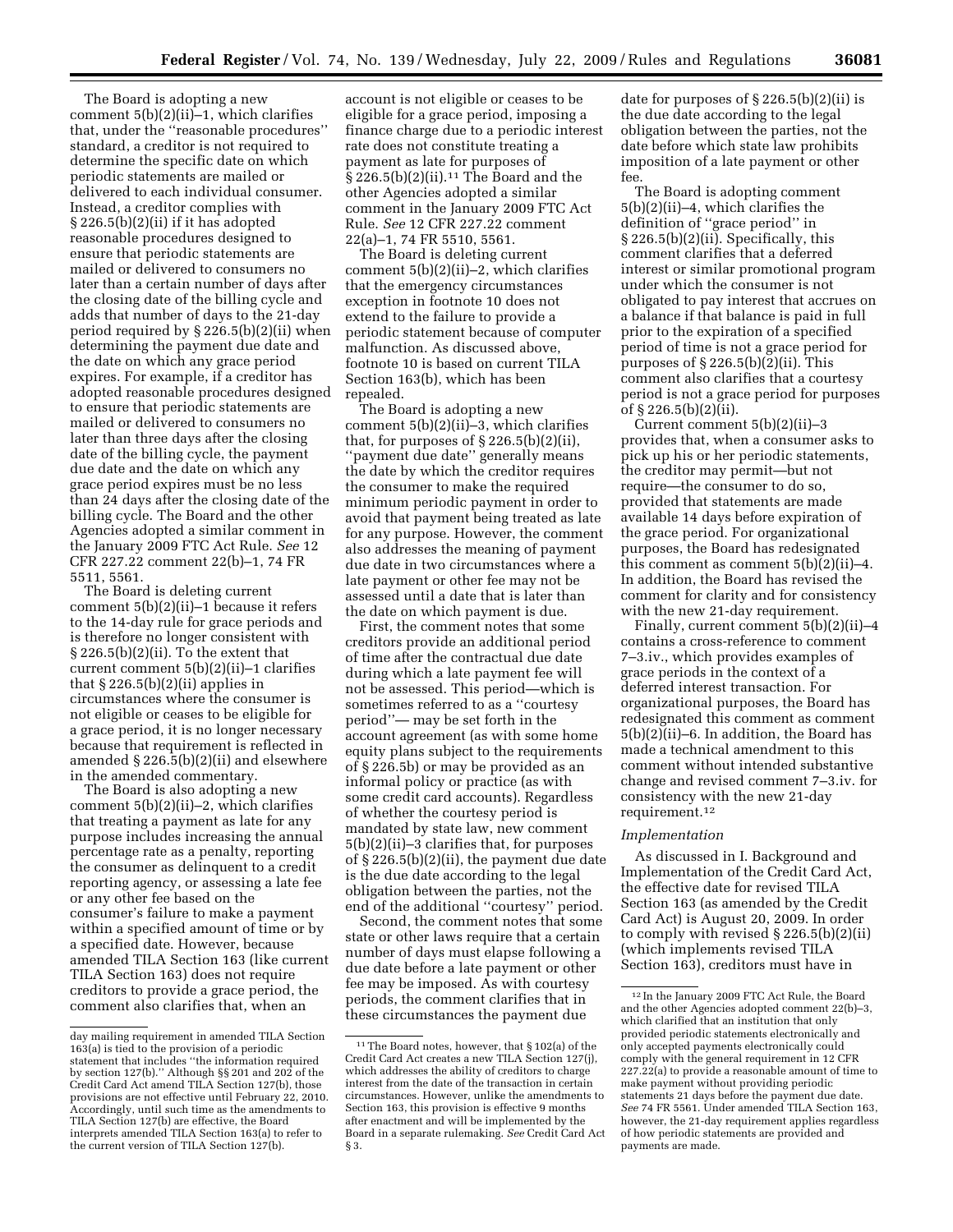place on August 20 reasonable procedures designed to ensure that periodic statements are mailed or delivered at least 21 days before the payment due date and the date on which any grace period expires. That is, the relevant date for purposes of determining when a creditor must comply with revised  $\S 226.5(b)(2)(ii)$  is the date on which the periodic statement is mailed or delivered, not the due date or grace period expiration date reflected on the statement. Thus, if a periodic statement is mailed or delivered on August 20, the creditor must have reasonable procedures designed to ensure that the payment due date and the grace period expiration date are not earlier than September 10. However, if a periodic statement is mailed or delivered on August 19, this new requirement does not apply to that statement.

The Board believes that this is the appropriate reading of the 90-day implementation period in the Credit Card Act. Although the Credit Card Act could be construed to require creditors to have reasonable procedures designed to ensure that periodic statements are mailed or delivered at least 21 days before any payment due date or grace period expiration date that falls on or after August 20, this reading would create uncertainty regarding compliance with the amendments to TILA Section 163 by requiring creditors to mail or deliver periodic statements in accordance with revised TILA Section 163 and § 226.5(b)(2)(ii) prior to the effective date for those provisions. Accordingly, for clarity and consistency, the Board believes the better reading of the Credit Card Act is that creditors must begin to comply with amended TILA Section 163 (as implemented in amended § 226.5(b)(2)(ii)) with respect to periodic statements mailed or delivered on or after August 20, 2009.

Revised § 226.5(b)(2)(ii) applies to credit card accounts as well as all other open-end consumer credit plans. The Board understands that, with respect to open-end consumer credit plans other than credit cards, it may be difficult for some creditors to update their systems to produce periodic statements by August 20, 2009 that disclose payment due dates and grace period expiration dates (if applicable) that are consistent with the 21-day requirement in revised § 226.5(b)(2)(ii). As a result, it is possible that, for a short period of time after August 20, some periodic statements for open-end consumer credit plans other than credit cards may disclose payment due dates and grace period expiration dates (if applicable) that are technically inconsistent with

the interim final rule. In these circumstances, the creditor may remedy this technical issue by prominently disclosing elsewhere on or with the periodic statement that the consumer's payment will not be treated as late for any purpose if received within 21 days after the statement was mailed or delivered. Under no circumstances does revised § 226.5(b)(2)(ii) permit a creditor to treat a payment as late for any purpose if that payment is received within 21 days after mailing or delivery of the periodic statement.

#### *Section 226.7 Periodic Statement*

As discussed above, the Board has revised comment 7–3.iv. for consistency with the amendments to § 226.5(b)(2)(ii), which require that periodic statements be mailed or delivered 21 days before the payment due date and the expiration of any grace period. The revisions to this comment in the January 2009 Regulation Z Rule and the revisions proposed in May 2009 will be addressed in a subsequent rulemaking. *See* 74 FR 5320, 5476; 74 FR 20786, 20798

# *Section 226.9 Subsequent Disclosure Requirements*

The Board is adopting revisions to  $\S 226.9(c)$  and is adopting new  $\S 226.9(g)$ and (h) to implement new TILA Section 127(i), enacted as part of the Credit Card Act. New TILA Section 127(i) generally requires that creditors provide consumers with 45 days' advance notice of rate increases and other significant changes to the terms of their credit card account agreements. Credit Card Act § 101(a)(1). Section 127(i) also requires change-in-terms notices to contain a disclosure of a consumer's right to cancel the account, pursuant to the Board's rules, prior to the effective date of the rate increase or change. Section 127(i) is effective on August 20, 2009, 90 days after enactment of the Credit Card Act. As discussed below, the amendments to § 226.9(c) and (g) adopted in this interim final rule in large part parallel the requirements adopted in the Board's January 2009 Regulation Z Rule, with changes to conform to new TILA Section 127(i).

However, consistent with the staged approach to implementations outlined above in I. Background and Implementation of the Credit Card Act, several requirements that were included in § 226.9(c) and (g) of the Board's January 2009 Regulation Z Rule are not included in this interim final rule. Compliance with these requirements is not mandated by the Credit Card Act, and therefore this interim final rule does not require compliance with these

requirements on August 20, 2009. For example, this interim final rule does not require that advance notices of changes in terms or the imposition of penalty rates pursuant to § 226.9(c) and (g) comply with certain tabular formatting requirements contained in the January 2009 Regulation Z Rule. However, the Board is not withdrawing these or any other requirements of the January 2009 Regulation Z Rule at this time. The implementation of, and any changes to, the January 2009 Regulation Z Rule and January 2009 FTC Act Rule necessary to conform with the Credit Card Act will be addressed in connection with the next stage of the Board's implementing regulations.

Accordingly, because the January 2009 Regulation Z Rule is not effective until July 1, 2010, the Board has based the amendments to § 226.9(c) in this interim final rule on the text of existing § 226.9(c) rather than on the version of § 226.9(c) included in the January 2009 Regulation Z Rule. Similarly, new § 226.9(g) is based on the January 2009 Regulation Z Rule but does not implement all of the formatting and content requirements included in the January 2009 rulemaking.

In addition, the Board is not including model forms or model clauses for advance notices of rate increases or changes in terms in this interim final rule, for several reasons. First, the formatting and content requirements of the January 2009 Regulation Z Rule are not yet effective, and therefore any model clause or form included with this interim final rule would be subject to further revision for conformity with that rule. Second, as discussed below, the Credit Card Act also imposes additional content requirements for change-interms notices, several of which are not effective until February 22, 2010. The Board intends to finalize new model forms in the next stage of its rulemaking under the Credit Card Act that comply with all of these new requirements simultaneously.

#### *226.9(c) Change in Terms*

#### Credit Card Act 13

New TILA Section 127(i)(1) generally requires creditors to provide consumers

<sup>13</sup>For convenience, this section summarizes all of the provisions of the Credit Card Act related to advance notices of changes in terms and rate increases. Consistent with the approach it took in the January 2009 Regulation Z Rule, the Board is implementing the advance notice requirements applicable to contingent rate increases set forth in the cardholder agreement in a separate section (§ 226.9(g)) from those advance notice requirements applicable to changes in the cardholder agreement (§ 226.9(c)). The distinction between these types of changes is that § 226.9(g) addresses changes in a rate being applied to a consumer's account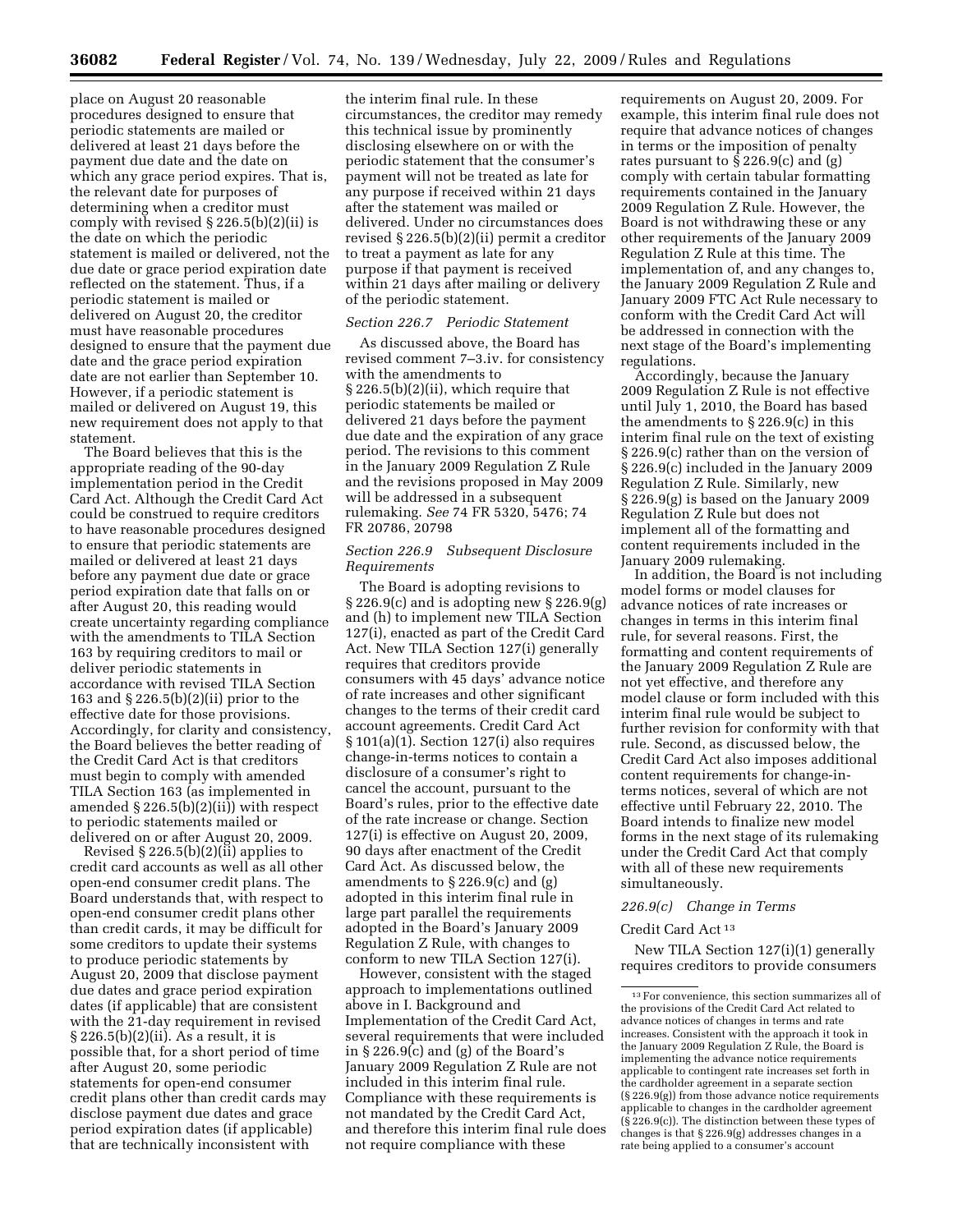with a written notice of an annual percentage rate increase at least 45 days prior to the effective date of the increase, for credit card accounts under an open-end consumer credit plan. Credit Card Act § 101(a)(1). The statute establishes several exceptions to this general requirement. Credit Card Act § 101(a)(1) and (b)(2). The first exception applies when the change is an increase in an annual percentage rate upon expiration of a specified period of time, provided that prior to commencement of that period, the creditor clearly and conspicuously disclosed to the consumer the length of the period and the rate that would apply after expiration of the period. The second exception applies to increases in variable annual percentage rates that change according to operation of a publicly available index that is not under the control of the creditor. Finally, a third exception applies to rate increases due to the completion of, or failure of a consumer to comply with, the terms of a workout or temporary hardship arrangement, provided that prior to the commencement of such arrangement the creditor clearly and conspicuously disclosed to the consumer the terms of the arrangement, including any increases due to completion or failure.

In addition to the rules in new TILA Section 127(i)(1) regarding rate increases, new TILA Section 127(i)(2) establishes an additional 45-day advance notice requirement for significant changes, as determined by rule of the Board, in the terms (including an increase in any fee or finance charge) of the cardholder agreement between the creditor and the consumer. Credit Card Act § 101(a)(1).

New TILA Section 127(i)(3) also establishes an additional content requirement for notices of interest rate increases or significant changes in terms provided pursuant to new TILA Section 127(i). Such notices are required to contain a brief statement of the consumer's right to cancel the account, pursuant to rules established by the Board, before the effective date of the rate increase or other change disclosed in the notice. In addition, new TILA Section 127(i)(4) states that closure or cancellation of an account pursuant to the consumer's right to cancel does not constitute a default under the existing cardholder agreement, and does not trigger an obligation to immediately repay the obligation in full or through a method less beneficial than those

listed in revised TILA Section 171(c)(2). (The disclosure associated with the right to cancel is discussed in the section-bysection analysis to § 226.9(c) and (g), while the substantive rules regarding this new right are discussed in the section-by-section analysis to § 226.9(h).)

The Board notes that there are additional provisions of the Credit Card Act that may impact the content of change-in-terms notices, and the types of changes that are permitted pursuant to a change-in-terms notice, that are not effective until February 22, 2010. For example, revised TILA Section 171(a) generally prohibits, subject to several exceptions, increases in annual percentage rates and other finance charges applicable to outstanding balances. In addition, revised TILA Section 171(b) and new TILA Section 148(b) will require, for certain types of rate increases, that the advance notice state the reason for a rate increase. Finally, for penalty rate increases applied to outstanding balances when the consumer fails to make a minimum payment within 60 days after the due date, as permitted by revised TILA Section 171(b)(4), a creditor will be required to terminate the penalty rate increase if the consumer makes the subsequent six minimum payments on time. Consistent with the Board's approach to implementing the changes contained in the Credit Card Act discussed in I. Background and Implementation of the Credit Card Act, these changes will be addressed in the next stage of the Board's rulemaking.

## *Scope of 45-Day Advance Notice Rules*

The Board is using its authority under TILA Section 105(a) and § 2 of the Credit Card Act to interpret the term ''credit card account under an open-end consumer credit plan,'' as that term is used in new TILA Section 127(i), not to include accounts that are home-equity lines of credit (HELOCs) subject to § 226.5b, even if those accounts may be accessed by a credit card device. Thus, the provisions in new TILA Section 127(i) would not apply to HELOC accounts. This is consistent with the Board's historical treatment of HELOC accounts accessible by a credit card under TILA; for example, the credit and charge card application and solicitation disclosure requirements under § 226.5a expressly do not apply to home-equity plans accessible by a credit card that are subject to § 226.5b. The Board is currently engaged in reviewing the rules applicable to HELOCs as part of its staged review of all of Regulation Z and will consider any appropriate revisions

to the change-in-terms requirements for HELOCs in connection with that review.

# *January 2009 Regulation Z Rule*

The Board's interim final rule to implement the advance notice requirements of new TILA Section 127(i) draws upon information considered by the Board in adopting its January 2009 Regulation Z Rule. Section 226.9(c) of the Board's January 2009 Regulation Z Rule, similar to new TILA Section 127(i), requires 45 days' advance written notice of changes in key account terms. The terms for which 45 days' advance written notice of changes is required under the January 2009 Regulation Z Rule are the same terms that the Board required to be disclosed in the new account-opening table required for open-end (not homesecured) credit pursuant to § 226.6(b)(1) and (b)(2) of the January 2009 Regulation Z Rule. The terms for which advance notice of changes is required under the January 2009 Regulation Z Rule are those that the Board determined, in part based on its consumer testing, to be of the greatest importance to consumers, including annual percentage rates and other key charges, such as transaction fees and penalty fees.

As discussed in the supplementary information to § 226.9(g) in the January 2009 Regulation Z Rule, the Board also adopted a new § 226.9(g) to require 45 days' advance notice of increases in the rates applicable to a consumer's delinquency or default, or as a penalty for one or more events specified in the account agreement, such as making a late payment or obtaining an extension of credit that exceeds the credit limit. New § 226.9(g) of the January 2009 Regulation Z Rule was intended to complement § 226.9(c) by requiring advance notice of rate increases that, while not technically changes in the terms of the consumer's account agreement, may still come as a costly surprise to the consumer.

# *9(c)(1) Rules Affecting Home-Equity Plans and Open-End Plans That Are Not Credit Card Accounts*

The interim final rule preserves, in § 226.9(c)(1) and associated staff commentary, the existing change-interms notice requirements for homeequity plans and other open-end plans that are not credit card accounts. These rules are substantively identical to the current rules under § 226.9(c), except for several technical and renumbering changes.

The Board notes that open-end (not home-secured) lines of credit that are not credit card accounts will be subject

consistent with the existing terms of the cardholder agreement, while § 226.9(c) addresses changes in the underlying terms of the agreement.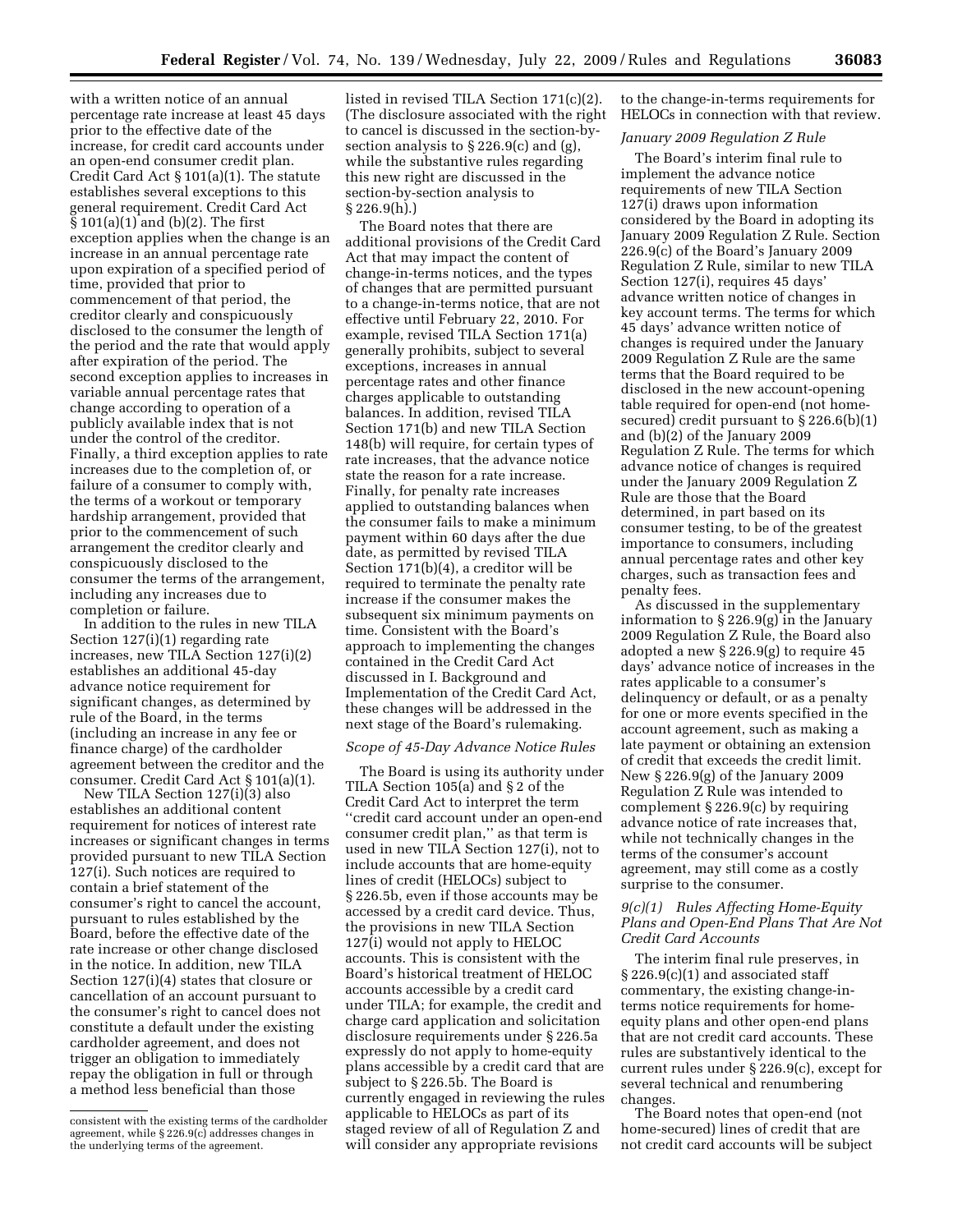to the revised change-in-terms notice requirements contained in the January 2009 Regulation Z Rule when that rule becomes effective. In particular, changes made in January 2009 to § 226.9(c) and (g) have not been withdrawn. However, the January 2009 Regulation Z Rule is not yet effective, and unsecured lines of credit that are not credit card accounts are not subject to the advance notice requirements in the Credit Card Act. Therefore the existing rules have been preserved for such lines of credit for the period between the effective date of this interim final rule and the date the January 2009 Regulation Z Rule becomes effective. Thus, creditors offering open-end (not home-secured) lines of credit that are not credit card accounts may continue to comply with the existing change-in-terms notice requirements, which have been adopted in this interim final rule as renumbered § 226.9(c)(1).

The Board notes that it also is currently reviewing those portions of Regulation Z that pertain to homeequity lines of credit, and the applicable notice requirements for such products may be amended in the course of that rulemaking.

## *9(c)(2) Rules Affecting Open-End (Not Home-Secured) Plans*

## 9(c)(2)(i) Changes Where Written Advance Notice Is Required

Section § 226.9(c)(2) sets forth the change-in-terms notice requirements for credit card accounts that are not homesecured. Paragraph (c)(2)(i) sets forth the general rule for when change-in-terms notices must be provided, and states that a creditor must provide a written notice of a significant change to an account term as described in paragraph (c)(2)(ii) or an increase in the required minimum periodic payment, in each case at least 45 days' prior to the effective date of the change, unless an exception in paragraph  $(c)(2)(v)$  applies. Consistent with current § 226.9(c), however, the 45-day advance notice requirement does not apply if the consumer has agreed to the particular change; in that case, the notice need only be given before the effective date of the change.

# 9(c)(2)(ii) Significant Changes in Account Terms

Paragraph (c)(2)(ii) identifies significant changes in account terms for which 45 days' advance notice is required. This paragraph implements both new TILA Sections 127(i)(1) and (i)(2). Consistent with new TILA Section 127(i)(1), § 226.9(c)(2)(ii)(A) defines changes in annual percentage rates as

significant changes. Furthermore, § 226.9(c)(2)(ii)(A) is broad and includes the rates applicable to purchases, cash advances, and balance transfers, as well as any discounted initial rate, premium initial rate, or penalty rate that may apply to the account. Accordingly, § 226.9(c)(2)(ii)(A) is intended to cover changes in contract terms that result in increases in all types of annual percentage rates; notices of increases in applicable annual percentage rates due to the application of existing provisions in the cardholder agreement are covered by § 226.9(g), which is discussed elsewhere in this section-by-section analysis.

Paragraphs (c)(2)(ii)(B) through (c)(2)(ii)(L) set forth the remaining terms for which a change requires 45 days' advance notice, pursuant to the Board's authority under new TILA Section 127(i)(2) to determine by rule what constitutes a ''significant change'' in terms. The list in paragraphs  $(c)(2)(ii)(B)$ through (c)(2)(ii)(L) mirrors the list of terms required to be disclosed in the account-opening table required pursuant to  $\S 226.6(b)(1)$  and  $(b)(2)$  of the January 2009 Regulation Z Rule. This list comprises those terms that, based on the Board's consumer testing, are those that are the most important to consumers. This list includes the types of fees that a consumer should be aware of prior to use of the account, such as key penalty fees, transaction fees, and fees imposed for the issuance or availability of an open-end credit plan, and of which the Board believes a consumer would most benefit from receiving 45 days' advance notice of a change. This list also includes additional terms, such as the grace period applicable to the account and the balance computation method, that are not fees but that can have a significant impact on the cost of credit to a consumer.

The Board notes that a broader interpretation of what constitutes a significant change in terms could result in anomalous results that would not necessarily benefit consumers. There are some fees, such as fees for expedited delivery of a replacement card, that it may not be useful to disclose long in advance of when they become relevant to the consumer. For such fees, the Board believes that a more flexible approach, consistent with that adopted in the January 2009 Regulation Z Rule is appropriate. Thus, if a consumer calls to request an expedited replacement card, the consumer could be informed of the amount of the fee in the telephone call in which the consumer requests the card. Otherwise, the consumer would have to wait 45 days from receipt of a

change-in-terms notice to be able to order an expedited replacement card, which would likely negate the benefit to the consumer of receiving the expedited delivery service.

9(c)(2)(iii) Changes Not Covered by  $\S 226.9(c)(2)(i)$ 

Accordingly, the Board is adopting § 226.9(c)(2)(iii) to clarify how issuers generally must disclose changes in terms that are not subject to the disclosure requirements in § 226.9(c)(2)(i), *i.e.,* that are not significant changes as described in § 226.9(c)(2)(ii) or an increase in the required minimum payment. New § 226.9(c)(2)(iii) generally mirrors the substance of  $\S 226.9(c)(2)(ii)$  of the January 2009 Regulation Z Rule, and provides that creditors may disclose changes in those terms either by giving 45 days' advance written notice, or by providing notice of the amount of the charge before the consumer agrees to or becomes obligated to pay the charge, at a time and in a manner that the consumer would be likely to notice the disclosure of the charge.

9(c)(2)(iv) Disclosure Requirements— Changes to Terms Described in Paragraph (c)(2)(i)

New § 226.9(c)(2)(iv) sets forth the disclosure requirements for change-interms notices required to be given pursuant to  $\S 226.9(c)(2)(i)$ . Paragraphs  $(c)(2)(iv)(A)$ – $(c)(2)(iv)(C)$  require the notice to provide a description of the changes, state that changes are being made to the account, and state the date the changes will become effective. Except when the change is an increase in the required minimum payment, paragraph (c)(2)(iv)(D) generally requires the notice to inform the consumer of his or her right to reject a change in terms disclosed pursuant to § 226.9(c)(2) prior to the effective date of the change unless the consumer fails to make a required minimum periodic payment within 60 days after the due date for that payment. The notice also is required to disclose instructions for rejecting the change or changes, and a toll-free telephone number that the consumer may use to notify the creditor of the rejection. If applicable, issuers also are required to disclose that if the consumer rejects the change or changes, the consumer's ability to use the account for further advances will be terminated or suspended.

The Board is not requiring that consumers receive a notice of their right to reject the impending changes to the account when they are notified, pursuant to  $\S 226.9(c)(2)(i)$ , of an increase in the required minimum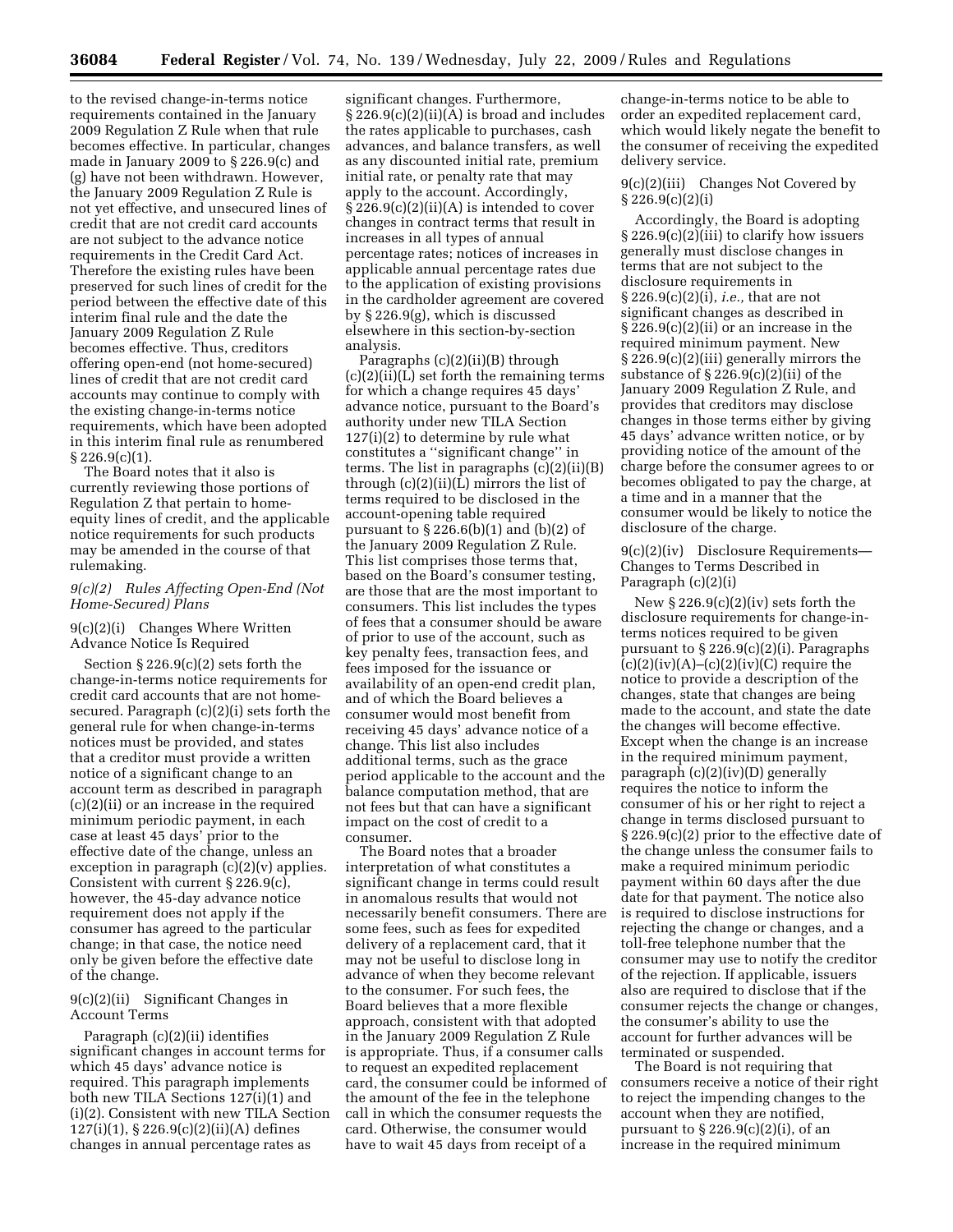payment. The right to reject minimum payment increases appears to be inconsistent with the intent of other portions of the Credit Card Act. In the Credit Card Act, Congress amended TILA Section 127(b)(11) to require enhanced disclosures regarding the impact of making only minimum payments, specifically to warn consumers that making only minimum payments can increase the amount of interest they pay and the time it takes to repay balances. Permitting a consumer to reject an increase in the minimum payment could potentially subject that consumer to increased interest charges and a longer amortization period, if the consumer continues to make only the minimum payment.

As discussed elsewhere in the section-by-section analysis to § 226.9(c), the Board notes that the January 2009 Regulation Z Rule imposes additional formatting and content requirements on change-in-terms notices. While those requirements are not included in this interim final rule, the Board will address them in a later stage of rulemaking required by the Credit Card Act, and intends to amend those requirements prior to their effective date to the extent necessary to conform with the requirements of the Credit Card Act.

#### 9(c)(2)(v) Notice Not Required

The Board is adopting § 226.9(c)(2)(v) to set forth the exceptions to the general change-in-terms notice requirements for credit card accounts that are not homesecured. Paragraph  $(c)(2)(v)(A)$  retains several exceptions that are in current § 226.9(c), including charges for documentary evidence, reductions of finance charges, suspension of future credit privileges (except as provided in § 226.9(c)(vi), discussed below), termination of an account or plan, or when the change results from an agreement involving a court proceeding. The Board is not including these changes in the set of ''significant changes'' giving rise to notice requirements pursuant to new TILA Section 127(i)(2). The Board believes that 45 days' advance notice is not necessary for these changes, which are not of the type that generally result in the imposition of a fee or other charge on a consumer's account that could come as a costly surprise. In addition, the Board believes that for safety and soundness reasons, issuers generally have a legitimate interest in suspending credit privileges or terminating an account or plan when a consumer's creditworthiness deteriorates, and that 45 days' advance notice of these types

of changes therefore would not be appropriate.

 $\text{New } \S$  226.9(c)(2)(v)(B) sets forth an exception contained in the Credit Card Act for increases in annual percentage rates upon the expiration of a specified period of time, provided that prior to the commencement of that period, the creditor disclosed to the consumer clearly and conspicuously in writing the length of the period and the annual percentage rate that would apply after that period. In addition, in order to fall within this exception, the annual percentage rate that applies after the period ends may not exceed the rate previously disclosed. The exception generally mirrors the statutory language, except that the Board has expressly provided, consistent with the general standard for Regulation Z disclosures under Subpart B that the disclosure of the period and annual percentage rate that will apply after the period is required to be in writing. *See*  § 226.5(a)(1).

The Board is adopting a new comment  $9(c)(2)(v)$ –6 to clarify that an issuer offering a deferred interest or similar program may utilize the exception in  $\S 226.9(c)(2)(v)(B)$ . The comment also provides examples of how the required disclosures can be made for deferred interest or similar programs. The Board believes that the application of  $\S 226.9(c)(2)(v)(B)$  to deferred interest arrangements is consistent with the Credit Card Act and that this clarification is necessary in order to ensure that this interim final rule does not have unintended adverse consequences for deferred interest promotions.

As discussed in the supplementary information to § 226.9(h), the Board is interpreting the consumer's right to cancel referenced in new TILA Section 127(i)(3) as a right to reject the changes disclosed in the notice. If issuers that offer deferred interest plans were unable to use the exception in  $\S 226.9(c)(2)(v)(B)$ , they would be required to give consumers 45 days' advance notice before the end of the deferred interest period, as well as the right to reject the imposition of interest charges on the deferred interest balance. For those consumers who rejected the change, the issuer would in effect be required to extend credit at a zero percent interest rate for the life of the balance. This would create a strong disincentive to offering deferred interest programs. The Board does not believe that this was the intent of the Credit Card Act, and specifically notes that amended TILA Section 164 (effective February 22, 2010) creates a special payment allocation rule to facilitate

deferred interest arrangements. The Board believes therefore, that the appropriate reading of the exception implemented in  $\S 226.9(c)(2)(v)(B)$  is that it also applies to deferred interest or similar programs.

Similarly,  $\S 226.9(c)(2)(v)(C)$  also sets forth an exception contained in the Credit Card Act, for increases in variable annual percentage rates in accordance with a credit card agreement that provides for a change in the rate according to operation of an index that is not under the control of the creditor and is available to the general public. The Board believes that even absent this express exception, such a rate increase would not generally be a change in the terms of the cardholder agreement that gives rise to the requirement to provide 45 days' advance notice, because the index, margin, and frequency with which the annual percentage rate will vary will all be specified in the cardholder agreement in advance. However, in order to clarify that 45 days' advance notice is not required for a rate increase that occurs due to adjustments in a variable rate tied to an index beyond the issuer's control, the Board has expressly included  $\S 226.9(c)(2)(v)(C)$  in this interim final rule.

Finally, § 226.9(c)(2)(v)(D) implements a statutory exception for increases in rates due to the completion of a workout or temporary hardship arrangement provided that the annual percentage rate applicable to a category of transactions following the increase does not exceed the rate that applied prior to the commencement of the workout or temporary hardship arrangement. The exception is also conditioned on the issuer's having clearly and conspicuously disclosed, prior to the commencement of the arrangement, the terms of the arrangement (including any such increases due to such completion). The Board notes that the statutory exception applies in the event of either completion of, or failure to comply with, the terms of such a workout or temporary hardship arrangement. The exception that applies to completion of an arrangement is implemented in  $\S 226.9(c)(2)(v)(D)$ , while the exception applicable to failure to comply with a workout or temporary hardship arrangement is implemented in § 226.9(g) as discussed elsewhere in this **Federal Register**. This exception also generally mirrors the statutory language, except that the Board has expressly provided that the disclosures regarding the workout or temporary hardship arrangement are required to be in writing.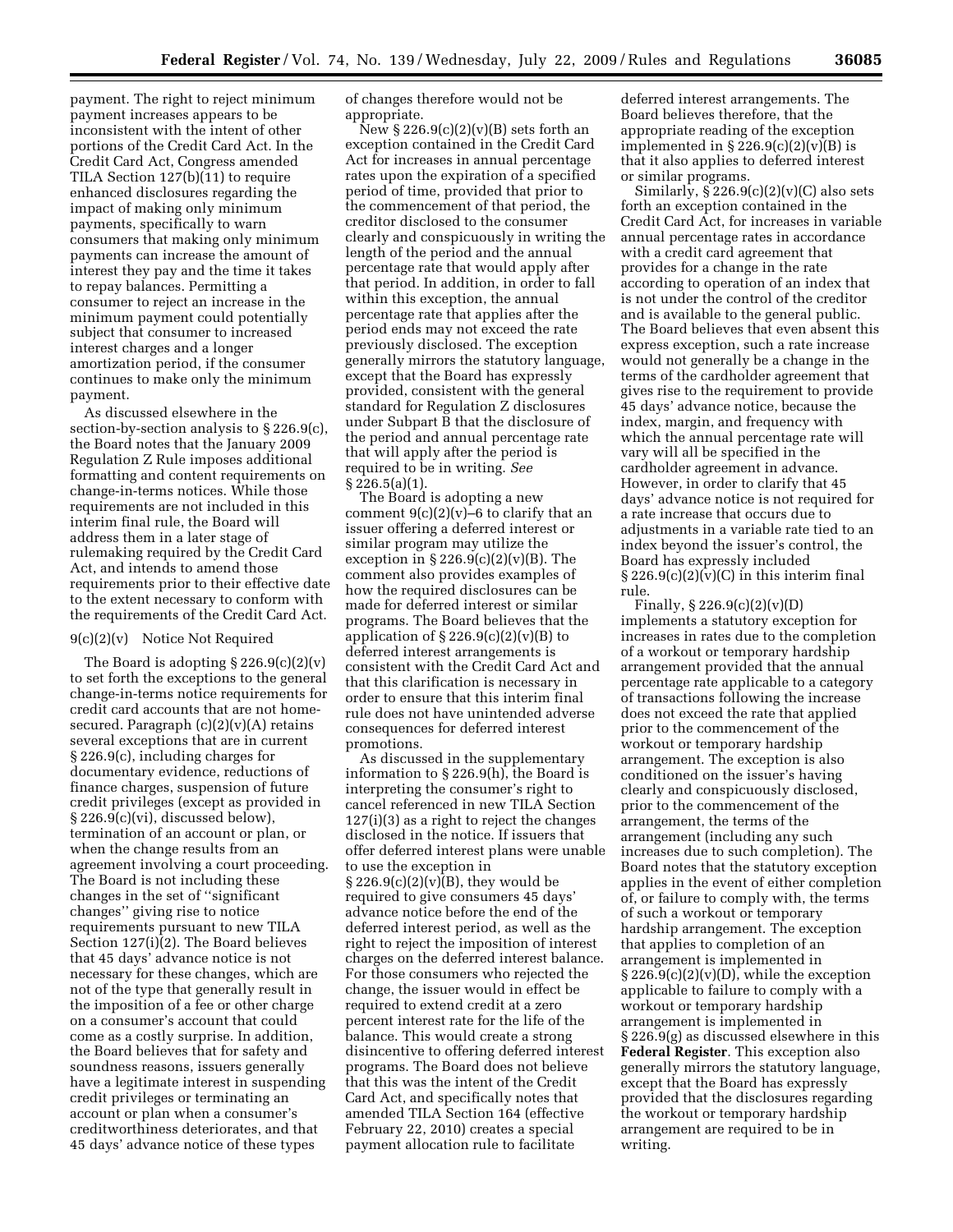New comment  $9(c)(2)(v)-5$ , which is applicable to the exceptions in both  $\S 226.9(c)(2)(v)(B)$  and  $(c)(2)(v)(D)$ , provides additional clarification regarding the disclosure of variable annual percentage rates. The comment provides that if the creditor is disclosing a variable rate, the notice must also state that the rate may vary and how the rate is determined. The comment sets forth an example of how a creditor may make this disclosure. The Board believes that the fact that a rate is variable is an important piece of information of which consumers should be aware prior to commencement of a deferred interest promotion, a promotional rate, or a stepped rate program.

New comment  $9(c)(2)(v)$ –7 provides clarification as to what terms must be disclosed in connection with a workout or temporary hardship arrangement. The comment states that in order for the exception to apply, the creditor must disclose to the consumer the rate that will apply to balances subject to the workout or temporary hardship arrangement, as well as the rate that will apply if the consumer completes or fails to comply with the terms of, the workout or temporary hardship arrangement. The notice also must state, if applicable, that the consumer must make timely minimum payments in order to remain eligible for the workout or temporary hardship arrangement. The Board believes that it is important for a consumer to be notified of his or her payment obligations pursuant to a workout or similar arrangement, and that the rate may be increased if he or she fails to make timely payments.

9(c)(2)(vi) Reduction of the Credit Limit

Consistent with the January 2009 Regulation Z Rule, the Board is adopting § 226.9(c)(2)(vi) to address notices of changes in a consumer's credit limit. Section 226.9(c)(2)(vi) requires an issuer to provide a consumer with 45 days' advance notice that a credit limit is being decreased or will be decreased prior to the imposition of any over-thelimit fee or penalty rate imposed solely as the result of the balance exceeding the newly decreased credit limit. The Board is not including a decrease in a consumer's credit limit itself as a significant change in a term that requires 45 days' advance notice, for several reasons. First, the Board recognizes that creditors have a legitimate interest in mitigating the risk of a loss when a consumer's creditworthiness deteriorates, and believes there would be safety and soundness concerns with requiring creditors to wait 45 days to reduce a

credit limit. Second, the consumer's credit limit is not a term generally required to be disclosed under Regulation Z or TILA. Finally, the Board believes that  $\S 226.9(c)(2)(vi)$ , as adopted, adequately protects consumers against the two most costly surprises potentially associated with a reduction in the credit limit, namely, fees and rate increases, while giving a consumer adequate time to mitigate the effect of the credit line reduction.

The commentary to § 226.9(c)(2) generally is consistent with the commentary to § 226.9(c)(2) of the January 2009 Regulation Z Rule, except for changes necessary to reflect the fact that this interim final rule does not incorporate all of the requirements of § 226.9(c)(2) of the January 2009 Regulation Z Rule. In addition, as discussed above, the Board has adopted new comments 9(c)(2)(v)–5 through  $9(c)(2)(v) - 7.$ 

226.9(g) Increase in Rates Due to Delinquency or Default or as a Penalty

9(g)(1) Increases Subject to This Section

The interim final rule adopts new § 226.9(g), which in combination with amendments to § 226.9(c), implements the 45-day advance notice requirements for rate increases in new TILA Section 127(i). This approach is consistent with the Board's January 2009 Regulation Z Rule, which included change-in-terms notice requirements in § 226.9(c) and increases in rates due to the consumer's default or delinquency or as a penalty for events specified in the account agreement in § 226.9(g). The general rule is set forth in § 226.9(g)(1) and provides that for credit cards under an open-end (not home-secured) consumer credit plan, a creditor must provide a written notice to each consumer who may be affected when a rate is increased due to a delinquency or default or as a penalty.

#### 9(g)(2) Timing of Written Notice

Paragraph (g)(2) sets forth the timing requirements for the notice described in paragraph (g)(1), and states that the notice must be provided at least 45 days' prior to the effective date of the increase. The notice must, however, be provided after the occurrence of the event that gave rise to the rate increase. That is, a creditor must provide the notice after the occurrence of the event or events that trigger a specific impending rate increase and may not send a general notice reminding the consumer of the conditions that may give rise to penalty pricing.

9(g)(3) Disclosure Requirements for Rate Increases

Paragraph (g)(3) sets forth the required content for a notice provided pursuant to § 226.9(g). The notice must state that the delinquency, default, or penalty rate has been triggered, and the date on which the increased rate will apply. The notice also must state the circumstances under which the increased rate will cease to apply to the consumer's account or, if applicable, that the increased rate will remain in effect for a potentially indefinite time period. In addition, the notice must inform the consumer of his or her right to reject the application of the penalty rate prior to the effective date of the change, unless the consumer makes a payment that is more than 60 days late. The notice also must disclose instructions for rejecting the change or changes, and a toll-free telephone number that the consumer may use to notify the creditor of the rejection. If applicable, issuers are required to disclose that if the consumer rejects the change or changes, the consumer's ability to use the account for further advances will be terminated or suspended. These content requirements include a portion of the content required under § 226.9(g) of the January 2009 Regulation Z Rule and the new disclosure regarding the right to reject the changes included in the Credit Card Act (as implemented in § 226.9(h)). However, the Board is not implementing certain content requirements at this time that pertain to whether the rate applies to outstanding balances or only new transactions. The Board anticipates reviewing and revising these additional content requirements, as appropriate, for conformity with the Credit Card Act in the next stage of rulemaking.

#### 9(g)(4) Exceptions

Paragraph (g)(4) sets forth two exceptions to the advance notice requirements of § 226.9(g), both of which are consistent with exceptions contained in the January 2009 Regulation Z Rule. First, consistent with the exception described in the supplementary information to § 226.9(c), § 226.9(g)(4)(i) contains an exception for rate increases due to a consumer's failure to comply with the terms of a workout or temporary hardship arrangement between the creditor and consumer. Second, § 226.9(g)(4)(ii) includes an exception that clarifies the relationship between the notice requirements in § 226.9(c)(vi) and (g)(1) when the creditor decreases a consumer's credit limit and under the terms of the credit agreement a penalty rate may be imposed for extensions of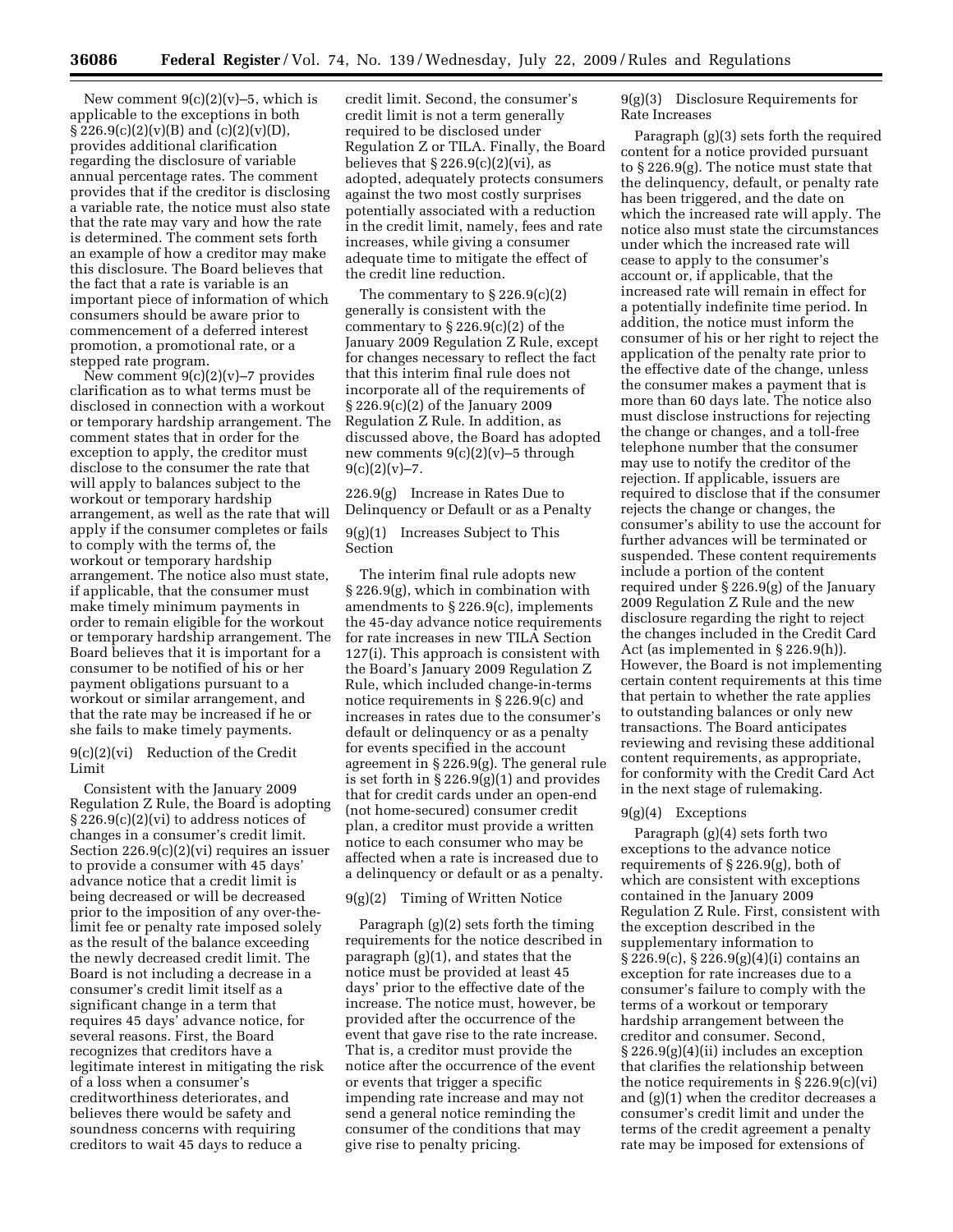credit that exceed the newly decreased credit limit. This exception is substantively identical to § 226.9(g)(4)(ii) of the January 2009 Regulation Z Rule, except that the Board is not implementing certain content requirements at this time that pertain to whether the rate applies to outstanding balances or only to new transactions. The Board anticipates reviewing and revising these additional content requirements, as appropriate, for conformity with the Credit Card Act in the next stage of rulemaking. *See* 74 FR 5355 for additional discussion of this exception.

The commentary to § 226.9(g) generally is consistent with the commentary to § 226.9(g) of the January 2009 Regulation Z Rule, except for changes necessary to reflect the fact that this interim final rule does not incorporate all of the requirements of § 226.9(g) of the January 2009 Regulation Z Rule.

9(h) Consumer Rejection of Significant Change in Terms or Increase in Annual Percentage Rate

Section 101(a)(1) of the Credit Card Act creates a new TILA Section 127(i)(3), which provides that, when consumers are notified of a rate increase or other significant change in the account terms, they must also receive notice of their right to cancel the account before the effective date of the increase or change. The Credit Card Act also creates a new TILA Section 127(i)(4), which states that a consumer's closure or cancellation of an account shall not constitute a default under the cardholder agreement and shall not trigger imposition of a penalty or fee. This provision further states that such a closure or cancellation shall not trigger an obligation to immediately repay the balance in full or through a method that is less beneficial to the consumer than a method described in revised TILA Section 171(c)(2). Revised Section 171(c)(2) lists two methods for repaying balances: First, an amortization period of not less than five years; and second, a required minimum periodic payment that includes a percentage of the balance that is not more than twice the prior percentage.

While the requirement in new Section 127(i)(3) that consumers be notified of the right to cancel is implemented in  $\S 226.9(c)(2)(iv)$  and  $(g)(3)$  (as discussed above), the Board has implemented the substantive right and the protections in Section 127(i)(4) in a new § 226.9(h). Specifically, § 226.9(h)(1) provides that, if  $\S 226.9(c)(2)(iv)$  or  $(g)(3)$  requires disclosure of the consumer's right to reject a significant change to an account

term or other increase in an annual percentage rate, the consumer may reject that change or other increase by notifying the creditor before the effective date. Section 226.9(h)(2) further provides that, if the consumer rejects the change or other increase before the effective date, the creditor may not apply that change or other rate increase to the account, may not impose a fee or charge or treat the account as in default solely as a result of the rejection, and may not require repayment of the balance on the account using a method that is less beneficial to the consumer than one of the listed methods. Finally, § 226.9(h)(3) provides exceptions for accounts that are more than 60 days delinquent and for transactions that occur more than 14 days after provision of the § 226.9(c) or (g) notice.

#### 9(h)(1) Right To Reject

New TILA Section 127(i)(3) requires that a notice of an increase in rate or other significant change in terms also contain ''a brief statement of the right of the [consumer] to cancel the account pursuant to rules established by the Board before the effective date of the subject rate increase or other change.'' Credit Card Act § 101(a)(1). For the reasons discussed below, the Board interprets new TILA Section 127(i)(3) as generally establishing a substantive right for consumers who receive a notice of a rate increase or change in terms pursuant to § 226.9(c) or (g) to avoid the imposition of that increase or change by rejecting it before the effective date.

The Board understands that, as a general matter, creditors currently permit consumers to cancel their credit card accounts at any time. New TILA Section 127(i)(3), however, requires that creditors inform consumers of their *right* to cancel the account. This disclosure would be misleading if creditors were not required to honor a consumer's request to cancel. Furthermore, Section 127(i)(3) requires that the disclosure of the right to cancel be included in each notice informing a consumer of a forthcoming rate increase or change in terms. This information would be of little value to consumers at this point in time if exercising the right to cancel had no effect on the increase or change. Finally, Section 127(i)(3) specifically requires that consumers be informed that they have a right to cancel *before* the effective date of the rate increase or change in terms, which implies that—as is the case under certain state laws—canceling the account within this time period will

preclude the creditor from applying the increased rate or changed term.14

For these reasons, the Board believes that it is consistent with the purposes of the Credit Card Act and TILA to interpret the right to cancel in Section 127(i)(3) as a substantive right for a consumer to reject a rate increase or change in terms. Although the Credit Card Act contains other provisions that protect consumers from the application of increased rates, fees, and finance charges to outstanding balances, these provisions are not effective until February 22, 2010. *See* Credit Card Act §§ 3, 101(b). Furthermore, even when these provisions become effective, they may not cover every type of change in terms that could be costly to consumers. Accordingly, pursuant to Section 127(i)(3)'s specific grant of authority to establish rules implementing the right to cancel and the Board's general authority under TILA Section 105(a) (15 U.S.C. 1604(a)) to prescribe regulations to carry out the purposes of TILA, the Board is adopting § 226.9(h)(1), which provides that, if  $\S 226.9(c)(2)(iv)$  or  $(g)(3)$  requires disclosure of the consumer's right to reject a significant change to an account term or other increase in an annual percentage rate, the consumer may generally reject that change or increase by notifying the creditor of the rejection before the effective date of the change or increase.15 As discussed below, however, this right is subject to limited exceptions, such as when the account is more than 60 days delinquent.

Comment 9(h)(1)–1 provides clarification regarding the procedures creditors may use for the submission of rejections. It states that a creditor may place requirements on the submission of rejections of a change in term or a rate increase but that such requirements must be reasonable. As an example, the comment states it would be reasonable

15Section 226.9(h) distinguishes between an increase in an annual percentage rate pursuant to a change to an account term (for which a § 226.9(c) notice is required) and ''*other* increase[s] in an annual percentage rate'' (for which a § 226.9(g) notice is required). When a creditor increases a rate due to delinquency or default or as a penalty, it generally does so by invoking a penalty provision in the account agreement rather than by changing the terms of the agreement. Thus, this type of rate increase is not technically a change in terms.

<sup>14</sup>*See, e.g.,* Ala. Code § 5–20–5; 5 Del. Code § 952; Off. Code of Ga. § 7–5–4; S.D. Codified Laws § 54– 11–10. Notably, these state law rights to reject generally do not apply when a rate is increased due to default or delinquency or as a penalty. However, as with the 45-day advance notice requirement, the right to cancel in new TILA Section 127(i) does not distinguish between penalty rate increases and other rate increases. Similarly, although some of these state laws apply only to rate increases and not other changes to account terms, Section 127(i) clearly contemplates that the right to cancel will apply to significant changes in terms.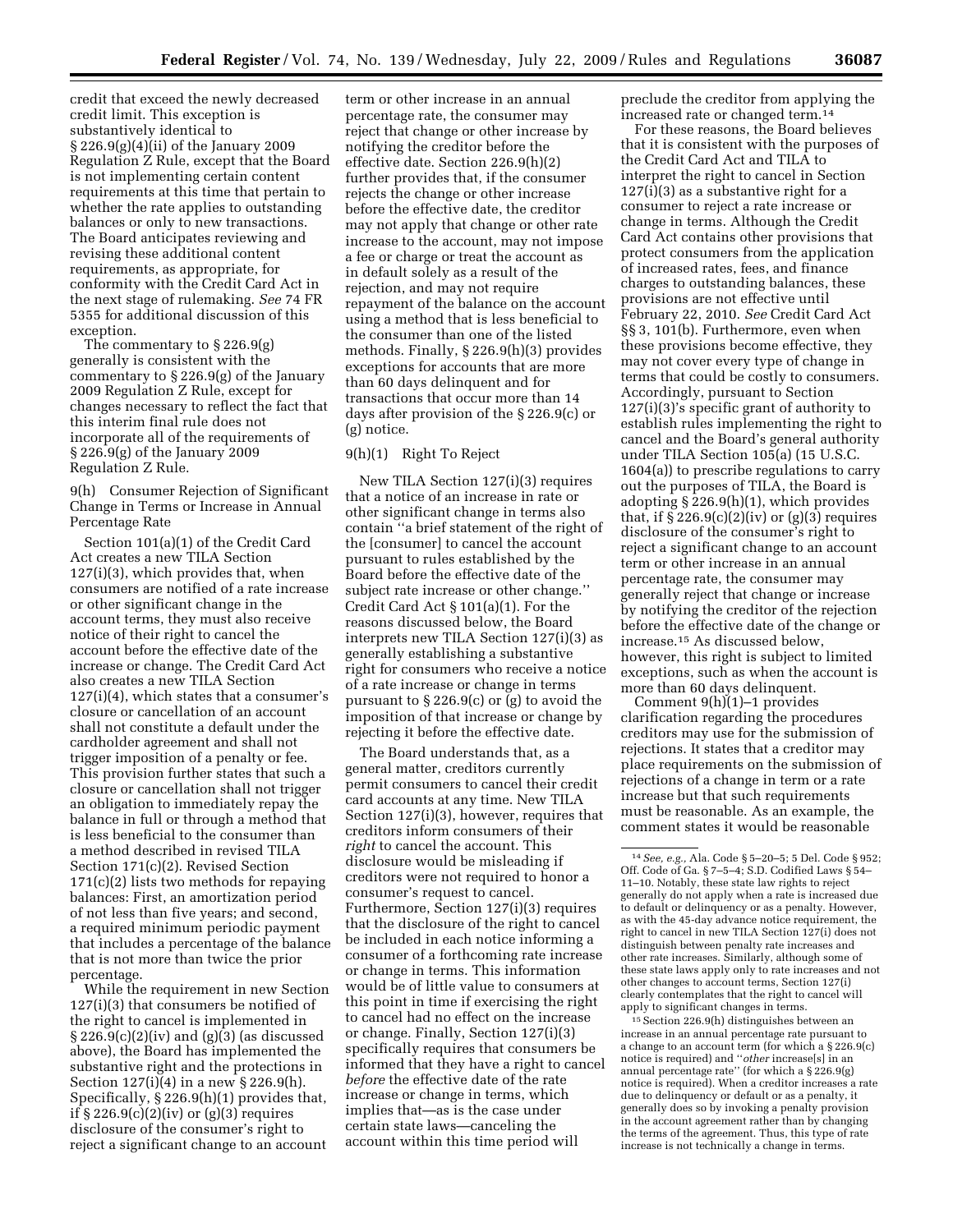for a creditor to require that rejections be made by the primary account holder and that the consumer identify the account number. Similarly, it states that a creditor may designate channels for submitting rejections other than the tollfree telephone number required to be disclosed pursuant to § 226.9(c) or (g) (such as a mailing address), so long as the creditor does not require that rejections be submitted through such additional channels. Although some provisions of Regulation Z require consumers to submit requests in writing,16 the Board believes that imposing such a requirement in these circumstances would inhibit consumers' exercise of their right to reject impending rate increases and changes and is unnecessary because many issuers currently accept requests to close or cancel credit card accounts by telephone.

Comment 9(h)(1)–1 states that it would be reasonable for a creditor to require that rejections be received before the effective date disclosed pursuant to § 226.9(c) or (g) and to treat the account as not subject to § 226.9(h) if a rejection is received on or after that date. The comment states that it would not, however, be reasonable to require that rejections be received earlier than the day before the effective date. Instead, a creditor that is unable to process all rejections received before the effective date through the toll-free number and any other designated channel may delay implementation of the rate increase or change in terms until all rejections have been processed. In the alternative, the creditor could implement the increase or change on the effective date and then, on any account for which a timely rejection was received, return the account to the prior terms and ensure that the account is not assessed any additional interest or charges as a result of the increased rate or changed term or that the account is credited for such interest or charges. An example is provided in the commentary.

The Board is also adopting comment 9(h)(1)–2, which clarifies that a consumer does not waive or forfeit the right to reject a change in terms or a rate increase by using the account for transactions prior to the effective date of the change or increase. Similarly, the comment clarifies that a consumer does not revoke a rejection by using the account for transactions. Although under some state laws use of the account following notice of an increase or change constitutes acceptance of that increase or change, the Board has

previously rejected this approach with respect to the advance notice requirements in § 226.9(c). *See* comment 9(c)(1)–3.ii (redesignated as comment 9(c)(2)(i)–3.ii). A consumer may use the account for transactions after the notice has been sent but before it has been received and therefore be unaware of the change or increase. Similarly, a consumer may inadvertently use the account after receiving the § 226.9(c) or (g) notice or exercising the right to reject without intending to accept the change or increase (such as by inadvertently failing to cancel an automated recurring charge). As discussed below, however, if the account is used for a transaction more than 14 days after provision of the § 226.9(c) or (g) notice, § 226.9(h)(3)(ii) permits the creditor to apply the changed term or increased rate to that transaction even if the consumer rejects the change or increase before the effective date.

# 9(h)(2) Effect of Rejection

9(h)(2)(i) Prohibition on Applying Changed Term or Increased Rate

As discussed above, based on its analysis of new TILA Section 127(i), the Board concludes that the right to cancel set forth in Section 127(i)(3) entitles a consumer to avoid application of a rate increase or change in terms by rejecting that increase or change prior to its effective date. Accordingly,  $\S 226.9(h)(2)(i)$  provides that, if a creditor is notified of such a rejection, the creditor must not apply the increased rate or changed term to the account.

The Board is adopting comment 9(h)(2)(i)–1, which clarifies the application of § 226.9(h)(2)(i) to accounts subject to a promotional rate or a deferred interest or similar program. Specifically, this comment clarifies that, although § 226.9(h)(2)(i) provides that the creditor must not apply the change or increase to the account if the consumer has rejected that change or increase, it does not prohibit a creditor from applying the terms of a preexisting promotional rate or deferred interest or similar program. The comment also provides examples illustrating the application of  $\S 226.9(h)(2)(i)$  in these circumstances.<sup>17</sup>

# 9(h)(2)(ii) Prohibition on Penalties

New TILA Section 127(i)(4) provides, among other things, that closure or cancellation of an account by a consumer ''shall not constitute a default under an existing cardholder agreement'' and ''shall not trigger \* \* \* the imposition of any other penalty or fee.'' Credit Card Act § 101(a)(1). Accordingly, the Board is adopting § 226.9(h)(2)(ii), which provides that, if a consumer rejects a significant change in terms or an increased rate, the creditor must not impose a fee or charge or treat the account as in default solely as a result of the rejection. The Board and the other Agencies adopted a similar prohibition in the January 2009 FTC Act Rule. *See* 12 CFR 227.24(c)(2), 74 FR 5560.

The Board is also adopting comment 9(h)(2)(ii)–1, which provides as an example of the type of fee or charge prohibited by § 226.9(h)(2)(ii) a monthly maintenance fee that would be charged only if the consumer rejected the change or increase. The comment clarifies, however, that a creditor is not prohibited from continuing to charge a fee that was charged before the rejection. For example, a creditor that charged a periodic fee or a fee for late payment before a change or increase was rejected is not prohibited from charging those fees after rejection of the change or increase. This comment is based on a similar comment adopted by the Board and the other Agencies in the January 2009 FTC Act Rule as well as clarifications proposed by the Agencies in May 2009. *See* comment 24(c)(2)–1, 74 FR 5566; *see also* 74 FR 20820.

The Board is also adopting comment 9(h)(2)(ii)–2, which clarifies that § 226.9(h)(2)(ii) does not prohibit a creditor from terminating or suspending credit availability if the consumer rejects a rate increase or change in terms. Although the termination or suspension of credit availability could be construed as a penalty, the Board believes that permitting the creditor to terminate or suspend credit availability is consistent with the references in new TILA Section 127(i)(3) and (4) to the closure or cancellation of the account. This comment clarifies, however, that § 226.9(h) does not *require* a creditor to terminate or suspend credit availability for consumers who reject a rate increase or change in terms. Indeed, there may be circumstances where an issuer elects to continue extending credit to a consumer notwithstanding the rejection. As discussed below, in these circumstances, § 226.9(h)(3)(ii) permits the creditor to apply the increased rate or changed term to transactions that

<sup>16</sup>*See, e.g.,* 12 CFR 226.13(b) (requiring that billing error notices be submitted in writing).

<sup>&</sup>lt;sup>17</sup>The Board notes that these and other examples in the commentary to § 226.9(h) reflect the amendments to TILA that go into effect on August 20, 2009. To the extent that these examples or any other aspect of the interim final rule and commentary are inconsistent with provisions of the Credit Card Act that take effect after August 20 (particularly the limitations in revised TILA Section 171 on the application of increased rates to existing balances), the Board will revise them in a subsequent rulemaking.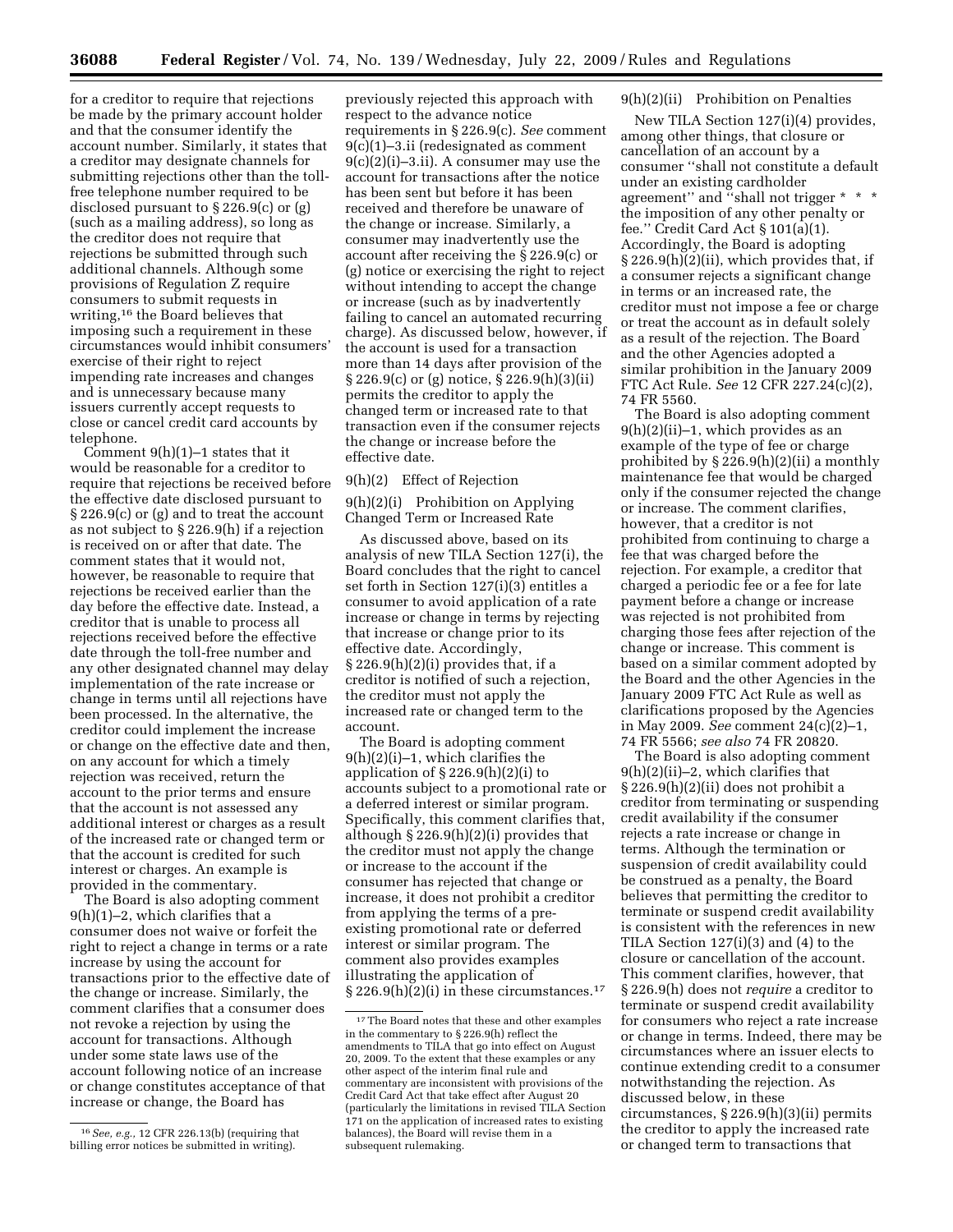occur more than 14 days after provision of the  $\S 226.9(c)$  or (g) notice.

# 9(h)(2)(iii) Repayment of Outstanding Balance

New TILA Section 127(i)(4) also provides that closure or cancellation of an account by a consumer ''shall not trigger an obligation to repay the obligation in full or through a method that is less beneficial to the [consumer] than one of the methods described in section  $171(c)(2)$ . \* \* \*" Credit Card Act § 101(a)(1). Amended TILA Section 171(c)(2) lists two methods of repaying an outstanding balance: First, an amortization period of not less than five years (beginning on the effective date of the increase set forth in the Section 127(i) notice); and, second, a required minimum periodic payment that includes a percentage of the outstanding balance that is equal to not more than twice the percentage required before the effective date of the increase set forth in the Section 127(i) notice. *See id.* 

Notably, however, these methods are prefaced by amended TILA Section 171(c)(1), which states ''[t]he creditor shall not change the terms governing the repayment of any outstanding balance, except that the creditor may provide the [consumer] with one of the methods described in [Section 171(c)(2)]  $* * *$  or a method that is no less beneficial to the [consumer] than one of those methods.'' *Id.* In certain circumstances, however, the repayment method used by the creditor prior to rejection may result in a higher payment than under one of the methods listed in amended TILA Section 171(c)(2). For example, assume that the required minimum periodic payment on a credit card account is the greater of: (1) Fees and accrued interest plus two percent of the outstanding balance; or (2) a ''floor'' amount of \$50. Assume also that, when the consumer rejects a rate increase or change in terms, the account has an outstanding balance of \$1,000 and the creditor doubles the percentage of the balance included in the minimum payment to four percent. As the outstanding balance decreases with each payment, the minimum payment will eventually reach the \$50 floor, which will be greater than four percent of the outstanding balance plus fees and accrued interest.

Although new TILA Section 127(i)(4) could be read to prohibit a creditor from using the pre-existing ''floor'' minimum payment in these circumstances, the Board believes that it is consistent with the purposes of TILA (as expressed in amended TILA Section 171(c)(1)) to apply the existing ''floor'' minimum payment. If the purpose of Section

127(i)(4) is to prevent the creditor from penalizing a consumer for closing or cancelling an account by requiring repayment of the outstanding balance on terms that are more onerous to the consumer, retention of an existing repayment method is consistent with that purpose. In addition, prohibiting application of the ''floor'' minimum payment would delay repayment of the balance in full and result in additional interest charges without providing any substantial benefit to the consumer.

Accordingly, the Board is using its general authority under TILA Section 105(a) to adopt  $\S 226.9(h)(2)(iii)$ , which provides that, if a consumer rejects a rate increase or change in terms, the creditor must not require repayment of the balance on the account using a method that is less beneficial to the consumer than one of three listed methods: First, the method of repayment for the account on the date on which the creditor was notified of the rejection; second, an amortization period of not less than five years, beginning no earlier than the date on which the creditor was notified of the rejection; or, third, a required minimum periodic payment that includes a percentage of the balance that is equal to no more than twice the percentage required on the date on which the creditor was notified of the rejection.18 The Board and the other Agencies adopted a similar provision in the January 2009 FTC Act Rule. *See* 12 CFR 227.24(c)(1), 74 FR 5560; *see also*  comment 24(c)–2, 74 FR 5565.

The Board is also adopting comment 9(h)(2)(iii)–1, which clarifies that a repayment method is no less beneficial to the consumer if the method results in a required minimum periodic payment that is equal to or less than a minimum payment calculated using the method for the account prior to the date on which the creditor received the rejection. The comment further clarifies that a method is no less beneficial to the consumer if the method amortizes the balance in five years or longer or if the method results in a required minimum periodic payment that is equal to or less than a minimum payment calculated consistent with  $\S 226.9(h)(2)(iii)(C)$ .

In addition, the Board is adopting comment 9(h)(2)(iii)(B)–1, which clarifies that, although  $\S 226.9(h)(2)(iii)(B)$  provides for an amortization period of no less than five years beginning no earlier than the date

on which the creditor was notified of the rejection, a creditor is not required to recalculate the required minimum periodic payment if, during the amortization period, the balance is reduced as a result of payments by the consumer in excess of that minimum payment.

Furthermore, the Board is adopting comment  $9(h)(2)(iii)(B)-2$ , which clarifies that, if the annual percentage rate that applies to the balance subject to  $\S 226.9(h)(2)(iii)$  varies with an index, the creditor may adjust the interest charges included in the required minimum periodic payment for that balance accordingly in order to ensure that the balance is amortized in five years. Finally, the Board is adopting comment  $9(h)(2)(iii)(C)-1$ , which provides an example of how a creditor could adjust the required minimum periodic payment on a balance by no more than doubling the percentage of the balance included in that payment. The commentary to  $\S 226.9(h)(2)(iii)$  is similar to commentary adopted by the Board and the other Agencies in the January 2009 FTC Act Rule. *See*  comment 24(c)(1)–1, 74 FR 5565; comment 24(c)(1)(i)–1, 74 FR 5574; comment 24(c)(1)(i)–2, 74 FR 5574; comment 24(c)(1)(ii)–2, 74 FR 5574.

#### 9(h)(3) Exceptions

Pursuant to new TILA Section 127(i)(3)'s express grant of authority to establish rules implementing the right to cancel and the Board's general authority under TILA Section 105(a) (15 U.S.C. 1604(a)) to make adjustments and exceptions to carry out the purposes of TILA and to facilitate compliance therewith, the Board is establishing two exceptions to § 226.9(h), which are discussed below.

In addition, the Board is adopting comment 9(h)(3)–1, which clarifies that, in addition to the circumstances listed in § 226.9(h)(3), § 226.9(h) does not apply to home equity plans subject to the requirements of § 226.5b that are accessible by a credit or charge card because § 226.9(c)(2) and 226.9(g) do not apply to such plans. Similarly, the comment clarifies that § 226.9(h) does not apply when the required minimum periodic payment is increased because § 226.9(c)(2)(iv) does not require disclosure of the right to reject in those circumstances.

## 9(h)(3)(i) Delinquencies of More Than 60 Days

Section 226.9(h)(3)(i) provides that § 226.9(h) does not apply when the creditor has not received the consumer's required minimum periodic payment within 60 days after the due date for

<sup>18</sup>The repayment methods in § 226.9(h)(2)(iii) focus on the date on which the creditor is notified of the rejection rather than the effective date for the increased rate or change in terms because, once the consumer exercises the right to reject, the effective date will generally become irrelevant.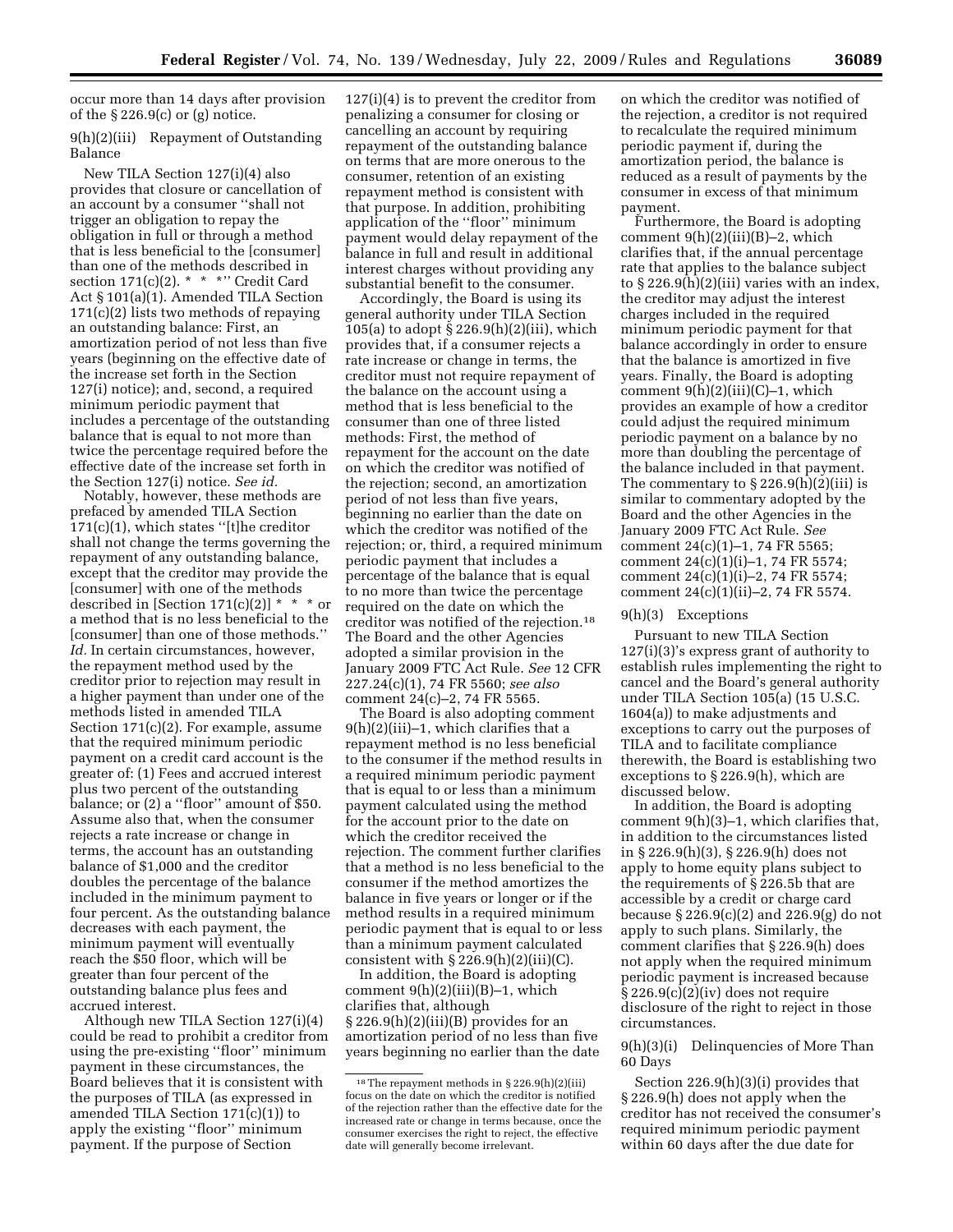that payment. This exception is based on a similar exception to the Credit Card Act's general prohibition on applying increased annual percentage rates, fees, or finance charges to outstanding balances. *See* Credit Card Act § 101(b) (revised TILA Section 171(b)(4)). Although that prohibition is not effective until February 22, 2010,19 the Board believes that a parallel exception for delinquencies of more than 60 days is appropriate here. Otherwise, after February 22, 2010, a consumer who is more than 60 days delinquent could use the right to reject a rate increase to override the exception specifically created by the Credit Card Act for such circumstances. The Board does not believe that this was Congress's intent because the Credit Card Act's exception for delinquencies of more than 60 days contains its own remedy for consumers. Specifically, the exception provides that, if an increased rate, fee, or finance charge is applied to an outstanding balance based on a delinquency of more than 60 days, the creditor must ''terminate such increase not later than 6 months after the date on which it is imposed, if the creditor receives the required minimum payments on time during that period.'' Credit Card Act § 101(b) (revised TILA Section  $171(b)(4)(B)$ . Thus, based on its review of the Credit Card Act as a whole, the Board believes it would be inconsistent to extend the right to reject to circumstances where a consumer is more than 60 days delinquent.20

9(h)(3)(ii) Transactions That Occur More Than 14 Days After Provision of Notice

Section 226.9(h)(3)(ii) provides that § 226.9(h) does not apply to transactions that occur more than 14 days after provision of the notice required by § 226.9(c) or (g). Like the exception for delinquencies of more than 60 days, this exception is based on the provisions of the Credit Card Act that generally prohibit creditors from applying increased rates, fees, and finance charges to outstanding balances. Specifically, those provisions address circumstances in which a consumer uses an account for transactions after receiving advance notice of an increase by defining the ''outstanding balance'' to which the increase may not be applied as ''the amount owed \* \* \* as of the end of the 14th day after the date on which the creditor provides [the] notice. \* \* \*'' Credit Card Act § 101(b) (revised TILA Section 171(d)). By

establishing separate timing rules for the notice requirement and the substantive limitations, the Credit Card Act balances the interests of consumers and creditors. On the one hand, the 14-day period ensures that the increased rate, fee, or finance charge will not apply to transactions that occur before the consumer has received the notice and had a reasonable amount of time to review it and to decide whether to use the account for additional transactions. On the other hand, by allowing creditors to apply the increase to transactions that occur more than 14 days after provision of the notice, the Credit Card Act reduces the potential that a consumer having been notified of an increase in the rate for new transactions—will use the 45-day notice period to engage in transactions to which the increased rate cannot be applied.

In the FTC Act rulemaking, the Board and the other Agencies addressed this issue by proposing a similar 14-day period. *See* proposed 12 CFR 227.24(a)(2), 73 FR 28920, 28942. Like the Agencies' 21-day safe harbor for mailing periodic statements, 14 days was intended to allow seven days for the notice to reach the consumer and seven days for the consumer to review that notice and take appropriate action (*e.g.,* begin using a different credit account). The Agencies noted that, although institutions could address the concern that the 45-day notice period could be abused by denying additional extensions of credit after sending the notice, that outcome might not be beneficial to consumers who have received the notice and wish to use the account for new transactions. Based on the comments and further analysis, the Board and the other Agencies concluded that consumers did not require seven days to review the notice and take appropriate action and reduced the 14 day period to seven days in the January 2009 FTC Act Rule. *See* 12 CFR 227.24(b)(3), 74 FR 5560. Ultimately, however, Congress elected to address this issue using the 14-day period originally proposed by the Agencies.

Because the right to reject a rate increase or change in terms can raise concerns similar to those addressed by new TILA Section 171(d), the Board believes it is appropriate to apply the 14-day period here as well. As discussed above with respect to comment 9(h)(1)–2, a consumer's use of the account after receiving the § 226.9(c) or (g) notice should not result in a waiver or forfeiture of the right to reject (even if the consumer has already exercised that right). However, the Board believes it would be inconsistent with the purpose of the Credit Card Act

(as stated in revised TILA Section 171(d)) to permit a consumer to deliberately engage in transactions after receiving the notice and then exercise the right to reject shortly before the effective date in order to prevent the creditor from applying the increased rate or changed term to those transactions.21 Accordingly, based on its review of the Credit Card Act as a whole, the Board is using its authority under TILA Section 105(a) and new TILA Section 127(i)(3) to permit creditors to apply the increased rate or changed term to transactions that occur more than 14 days after provision of the § 226.9(c) or (g) notice even in circumstances where the consumer has exercised the right to reject.

The Board is adopting comment 9(h)(3)(ii)–1, which clarifies that, although § 226.9(h)(3)(ii) permits a creditor to apply a changed term or increased rate to transactions that occur more than 14 days after provision of the notice required by § 226.9(c) or (g), it does not permit a creditor to reach back to days before the effective date of the change in terms or rate increase when calculating interest charges. The comment also clarifies that, because the exception in § 226.9(h)(3)(ii) is limited to changed terms and increased rates that can be applied to *transactions,* it does not permit a creditor to apply a changed term to the entire account simply because the account was used for a transaction more than 14 days after provision of a § 226.9(c) or (g) notice. For example, if a consumer rejects an increase in a periodic fee or late payment fee, the creditor is prohibited from applying the increased fee to the account even if the account is used for a transaction more than 14 days after provision of the § 226.9(c) notice. In contrast, § 226.9(h)(3)(ii) does permit a creditor to apply an increased rate or a transaction fee to a transaction that occurred more than 14 days after provision of the § 226.9(c) or (g) notice so long as that increased rate or transaction fee is not applied to other transactions.

The Board is also adopting comment 9(h)(3)(ii)–2, which clarifies that whether a transaction occurred prior to provision of a notice or within 14 days after provision of a notice is generally determined by the date of the transaction. The Board notes that

<sup>19</sup>*See* Credit Card Act § 3.

<sup>20</sup>Comment 9(h)(3)(i)–1 provides illustrative examples of the application of this exception.

<sup>21</sup>Furthermore, although a creditor may terminate credit availability and decline to honor additional transactions after the consumer rejects an increase or change, there may be circumstances where a creditor is obligated to honor a particular transaction (such as when the transaction was authorized by the creditor before credit availability was terminated).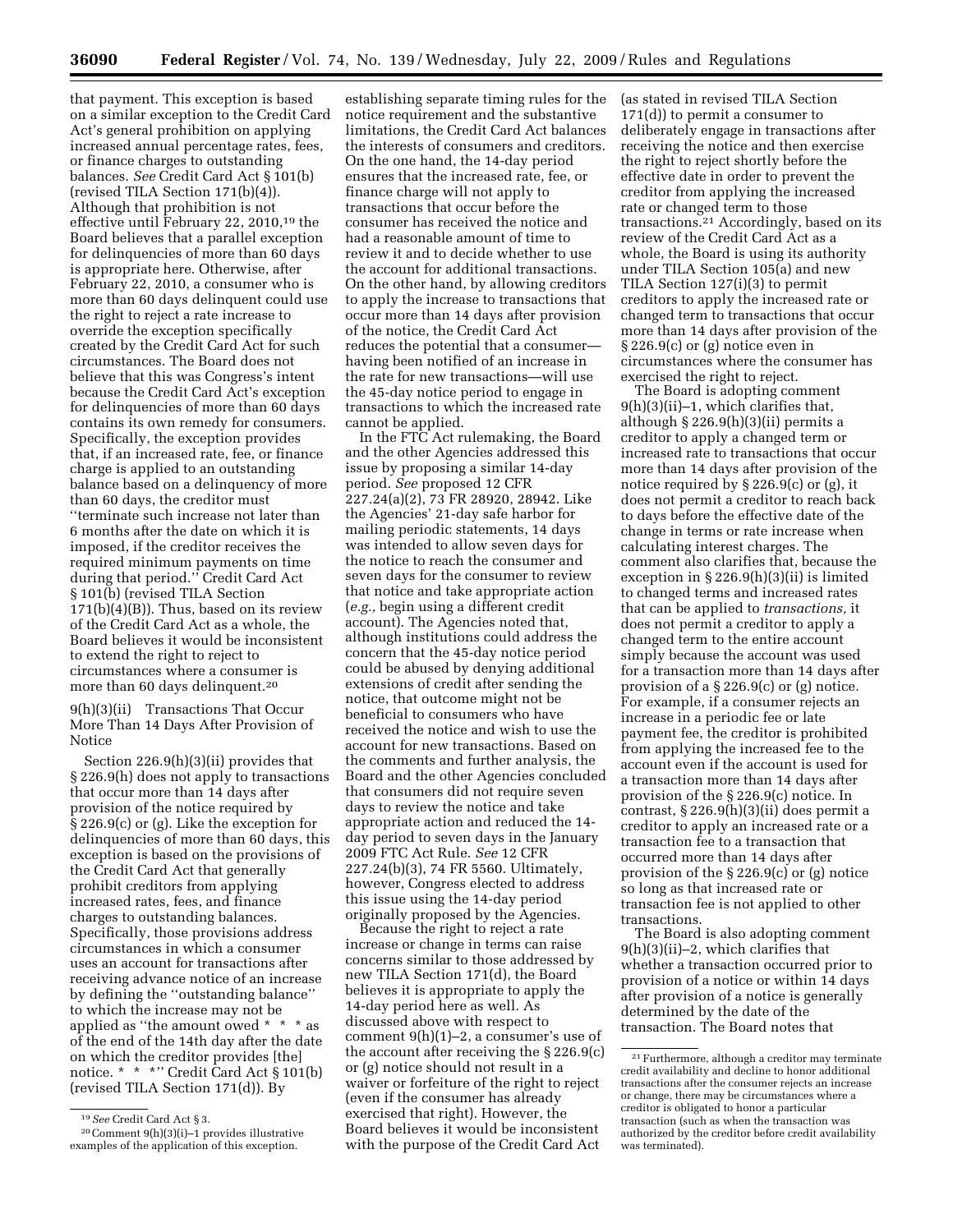revised TILA Section 171(d) refers to ''the amount owed'' at the end of the fourteenth day after provision of the § 226.9(c) or (g) notice rather than to transactions that occur during that 14 day period. The Board is also aware that, for a variety of reasons (including a merchant's delay in submitting a transaction to the creditor), a transaction may occur within the 14-day period but not be added to the consumer's outstanding balance until after that period. Although such delays may present challenges for creditors when determining whether a transaction occurred within the 14-day period, these delays are generally unknown to consumers and outside of their control. A consumer who engages in a transaction on a particular date could reasonably expect the transaction to be added to their outstanding balance on that date. Accordingly, the Board believes that, as a general matter, it is consistent with the purposes of TILA to focus on the transaction date.

However, to facilitate compliance with § 226.9(h)(3)(ii), comment 9(h)(3)(ii)–2 states that, if a transaction that occurred within 14 days after provision of the notice is not charged to the account prior to the effective date of the change or increase, the creditor may treat the transaction as occurring more than 14 days after provision of the notice for purposes of § 226.9(h)(3)(ii). In addition, the comment states that, when a merchant places a ''hold'' on the available credit on an account for an estimated transaction amount when the actual transaction amount will not be known until a later date, the date of the transaction for purposes of § 226.9(h)(3)(ii) is the date on which the actual transaction amount is charged to the account.

This comment is based on a similar comment adopted by the Board and the other Agencies in the January 2009 FTC Act Rule as well as clarifications proposed by the agencies in May 2009 and the comments received in response. *See* comment 24(b)(3)–2, 74 FR 5564; *see also* 74 FR 20810, 20818. Examples illustrating the application of § 226.9(h)(3)(ii) and the guidance in comments  $9(h)(3)(ii)-1$  and  $-2$  are provided in comment 9(h)(3)(ii)–3.

Implementation of Interim Final Rule for Subsequent Disclosure Requirements

Revised § 226.9(c) and new § 226.9(g) and (h) are effective, consistent with the Credit Card Act and the rest of this interim final rule, on August 20, 2009.

*Notices required under § 226.9(c).* The relevant date for determining whether a change-in-terms notice must comply with the new advance notice

requirements of revised § 226.9(c)(2) is generally the date on which the notice is provided, not the effective date of the change. The Board believes that this is the appropriate transition rule in order to provide clarity and certainty to issuers. Therefore, if a notice of a change in terms is provided pursuant to existing § 226.9(c) prior to August 20, 2009, the notice only need be given 15 days in advance of the effective date of the change, even if the change itself becomes effective after August 20. For example, a creditor may provide a notice in accordance with existing Regulation Z on August 10, 2009 disclosing a change-in-terms effective August 26, 2009. Accordingly, any such notice would not be required to comply with the content requirements of this interim final rule, including the disclosure of the consumer's right to reject the change.

Any notice provided on or after August 20, 2009 would be subject to all of the content and other requirements of § 226.9(c)(2), as applicable. For example, assume a creditor mails a change-in-terms notice to a consumer on August 20, 2009 disclosing a rate increase effective on October 4, 2009, to which none of the exceptions in  $\S 226.9(c)(2)(v)$  apply. That notice would be required to disclose all of the content set forth in  $\S 226.9(c)(2)(iv)$ , including required disclosures pertaining to the consumer's right to reject the change.

The Board believes that this is the appropriate way to implement the August 20, 2009 effective date in order to ensure that institutions are provided the full 90-day implementation period provided under the Credit Card Act. In the alternative, the Credit Card Act could be construed to require creditors to provide notices, pursuant to new § 226.9(c)(2), 45 days in advance of changes occurring on or after August 20. However, this reading would create uncertainty regarding compliance with the rule by requiring creditors to begin providing change-in-terms notices in accordance with revised TILA Section 127(i) in some cases as much as 45 days prior to the August 20, 2009 effective date, and prior to the publication of this interim final rule. Accordingly, for clarity and consistency, the Board believes the better interpretation is that creditors must begin to comply with amended TILA Section 127(i) (as implemented in amended § 226.9(c)(2)) for change-in-terms notices provided on or after August 20, 2009.

*Notices required under § 226.9(g).* For rate increases due to the consumer's default or delinquency or as a penalty, the 15-day timing requirement of

§ 226.9(c) currently does not apply. Current  $\S 226.9(c)(1)$  states only that notice of the increase must be given before the effective date of the change. Therefore, the relevant date for purposes of penalty rate increases generally is the date on which the increase becomes effective. For example, if a consumer makes a late payment on August 10, 2009 that triggers penalty pricing, a creditor may increase the rate effective on or before August 19, 2009 in compliance with existing Regulation Z, and need not provide 45 days' advance notice of the change.

The Board is aware that there may be some circumstances in which a consumer's behavior prior to August 20, 2009 triggers a penalty rate, but a creditor may be unable to implement that rate increase prior to August 20, 2009. For example, a consumer may make a late payment on August 15, 2009 that triggers a penalty rate, but the creditor may not be able to implement that rate increase until August 25, 2009 for operational reasons. In these circumstances, the Board believes that requiring 45 days' advance notice prior to the imposition of the penalty rate would not be appropriate, because it would in effect require compliance with new § 226.9(g) prior to the August 20 effective date. Therefore, for such penalty rate increases that are triggered, but cannot be implemented, prior to August 20, 2009, a creditor must either provide the consumer, prior to August 20, 2009, with a written notice disclosing the impending rate increase and its effective date, or must comply with new § 226.9(g). In the example described above, therefore, a creditor could mail to the consumer a notice on August 19, 2009 disclosing that the consumer has triggered a penalty rate increase that will be effective on August 25, 2009. If the creditor mailed such a notice, it would not be required to comply with new § 226.9(g). This transition guidance applies only to penalty rate increases triggered prior to August 20, 2009; if a consumer engages in behavior that triggers penalty pricing on August 20, 2009, the creditor must comply with new § 226.9(g) and, accordingly, must provide the consumer with a notice at least 45 days in advance of the effective date of the increase.

*Promotional rates.*22 Some creditors may have outstanding promotional rate programs that were in place before the effective date of this interim final rule, but under which the promotional rate

<sup>22</sup>For simplicity, the Board refers in this subsection to ''promotional rates.'' However, pursuant to new comment 9(c)(2)(v)–6, this transition guidance is intended to apply equally to deferred interest or similar programs.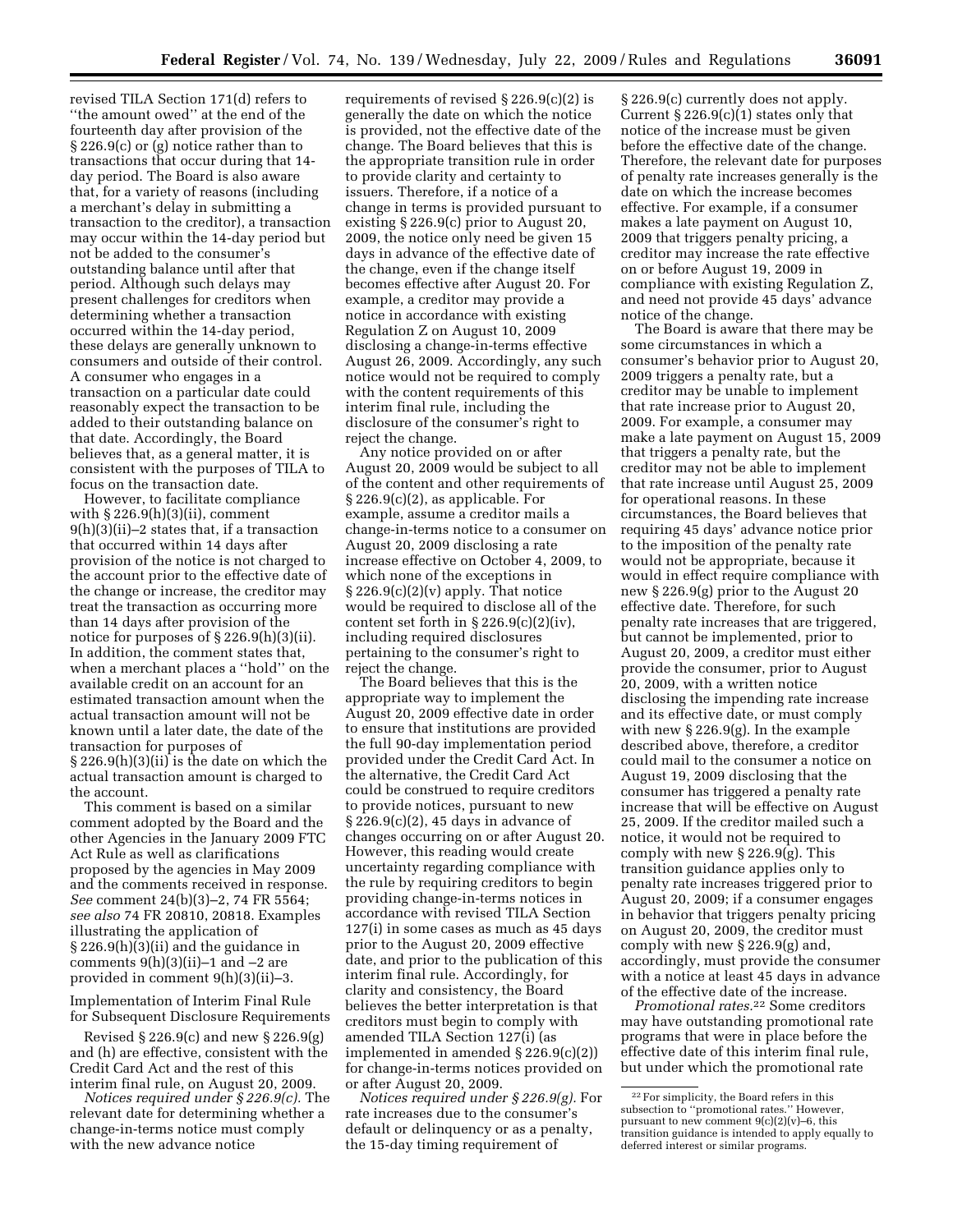will not expire until after August 20, 2009. For example, a creditor may have offered its consumers a 5% promotional rate on purchases beginning on September 1, 2008 that will be increased to 15% effective as of September 1, 2009. Such creditors may have concerns about whether the disclosures that they have provided to consumers in accordance with these arrangements are sufficient to qualify for the exception in  $\S 226.9(c)(2)(v)(B)$ . The Board notes that  $\S 226.9(c)(2)(v)(B)$  of this interim final rule requires only clear and conspicuous written disclosures of the term of the promotional rate and the rate that will apply when the promotional rate expires. The Board anticipates that many creditors offering such a promotional rate program already will have complied with these advance notice requirements in connection with offering the promotional program.

The Board is nonetheless aware that some other creditors may be uncertain whether written disclosures provided at the time an existing promotional rate program was offered are sufficient to comply with the exception in  $\S 226.9(c)(2)(v)(B)$ . For example, for promotional rate offers provided after August 20, 2009, the disclosure under § 226.9(c)(2)(v)(B)(*1*) must include the rate that will apply after the expiration of the promotional period. For an existing promotional rate program, a creditor might instead have disclosed this rate narratively, for example by stating that the rate that will apply after expiration of the promotional rate is the standard annual percentage rate applicable to purchases. The Board does not believe that it is appropriate to require a creditor that generally provided disclosures consistent with  $\S 226.9(c)(2)(v)(B)$ , but that are technically not compliant because they described the post-promotional rate narratively, to provide consumers with 45 days' advance notice and the right to reject the change, before expiration of the promotional period. This would have the impact of imposing the requirements of this interim final rule retroactively, to disclosures given prior to the August 20, 2009 effective date. Therefore, a creditor that generally made disclosures prior to August 20, 2009 complying with § 226.9(c)(2)(v)(B) but that describe the type of postpromotional rate rather than disclosing the actual rate is not required to provide an additional notice pursuant to § 226.9(c)(2) before expiration of the promotional rate in order to use the exception.

Similarly, the Board acknowledges that there may be some creditors with outstanding promotional rate programs

that did not make, or, without conducting extensive research, are not aware if they made, written disclosures of the length of the promotional period and the post-promotional rate. For example, some creditors may have made these disclosures orally. For the same reasons described in the foregoing paragraph, the Board believes that it would be inappropriate to preclude use of the  $\S 226.9(c)(2)(v)(B)$  exception by creditors offering these promotional rate programs. That interpretation of the rule would in effect require creditors to have complied with the precise requirements of the exception before the August 20, 2009 effective date. However, the Board believes at the same time that it would be inconsistent with the intent of the Credit Card Act for creditors that provided no advance notice of the term of the promotion and the postpromotional rate to receive an exemption from the general notice requirements of  $\S 229.9(c)(2)$ .

Consequently, any creditor that provides a written disclosure to consumers subject to an existing promotional rate program, prior to August 20, 2009, stating the length of the promotional period and the rate or type of rate that will apply after that promotional rate expires is not required to provide an additional notice pursuant to § 226.9(c)(2) prior to applying the post-promotional rate. In addition, any creditor that can demonstrate that it provided, prior to August 20, 2009, oral disclosures of the length of the promotional period and the rate or type of rate that will apply after the promotional period also need not provide an additional notice under § 226.9(c)(2). However, any creditor subject to  $\S 226.9(c)(2)$  that has not provided advance notice of the term of a promotion and the rate that will apply upon expiration of that promotion in the manner described above prior to August 20, 2009 will be required to provide 45 days' advance notice containing the content set forth in this interim final rule before raising the rate.

*Right to reject.* New § 226.9(h) is predicated on the provision of a notice containing a disclosure of the consumer's right to reject, which is required by new § 226.9(c) and (g) but is not required by current § 226.9. Thus, new § 226.9(h) applies to the same extent as revised § 226.9(c) and new § 226.9(g). For example, because a creditor providing a change-in-terms notice on August 15, 2009 is required to comply with the requirements of current  $\S 226.9(c)$  rather than revised  $\S 226.9(c)$ , the creditor is not required to provide the consumer with the right to reject that change pursuant to new § 226.9(h).

If, however, that notice were provided on August 20 and new § 226.9(c)(2)(iv) required disclosure of the right to reject, the requirements in new § 226.9(h) would apply.

Similarly, because current § 226.9 permits a creditor to increase a rate due to the consumer's delinquency or default or as a penalty without providing 15 days' advance notice, a creditor that increases a rate for these reasons effective on or before August 19, 2009 or provides notice of such an increase on or before August 19, 2009 is not required to provide the consumer with the right to reject that increase pursuant to new § 226.9(h). If, however, new § 226.9(g)(3) applies to the increase, the requirements in new § 226.9(h) also would apply.

Finally, the exception in § 226.9(h)(3)(i) for accounts that are more than 60 days delinquent applies even if the delinquency began prior to the August 20, 2009 effective date. For example, if the required minimum periodic payment due on July 15, 2009 has not been received by September 14, 2009, the exception in § 226.9(h)(3)(i) applies.

## **IV. Regulatory Flexibility Analysis**

The Regulatory Flexibility Act (5 U.S.C. 601 *et seq.*) requires an initial and final regulatory flexibility analysis only when 15 U.S.C. 553 requires publication of a notice of proposed rulemaking. *See* 5 U.S.C. 603(a), 604(a). As discussed in II. Statutory Authority, however, the Board has found good cause under 5 U.S.C. 553(b)(B) to conclude that, with respect to this interim final rule, publication of a notice of proposed rulemaking is impracticable and unnecessary. Accordingly, the Board is not required to perform an initial or final regulatory flexibility analysis. Nonetheless, in order to solicit additional information from small entities subject to the interim final rule, the Board is publishing an initial regulatory flexibility analysis relying, in large part, on the regulatory flexibility analyses conducted for the Board's January 2009 Regulation Z Rule and the January 2009 FTC Act Rule.

As discussed in III. Section-by-Section Analysis, the interim final rule is similar in most respects to rules adopted by the Board and the other Agencies in the January 2009 Regulation Z Rule and the January 2009 FTC Act Rule. Prior to adopting those rules, the Board conducted initial and final regulatory flexibility analyses and ultimately concluded that the rules would have a significant economic impact on a substantial number of small entities. *See* 72 FR 32948, 33033–33034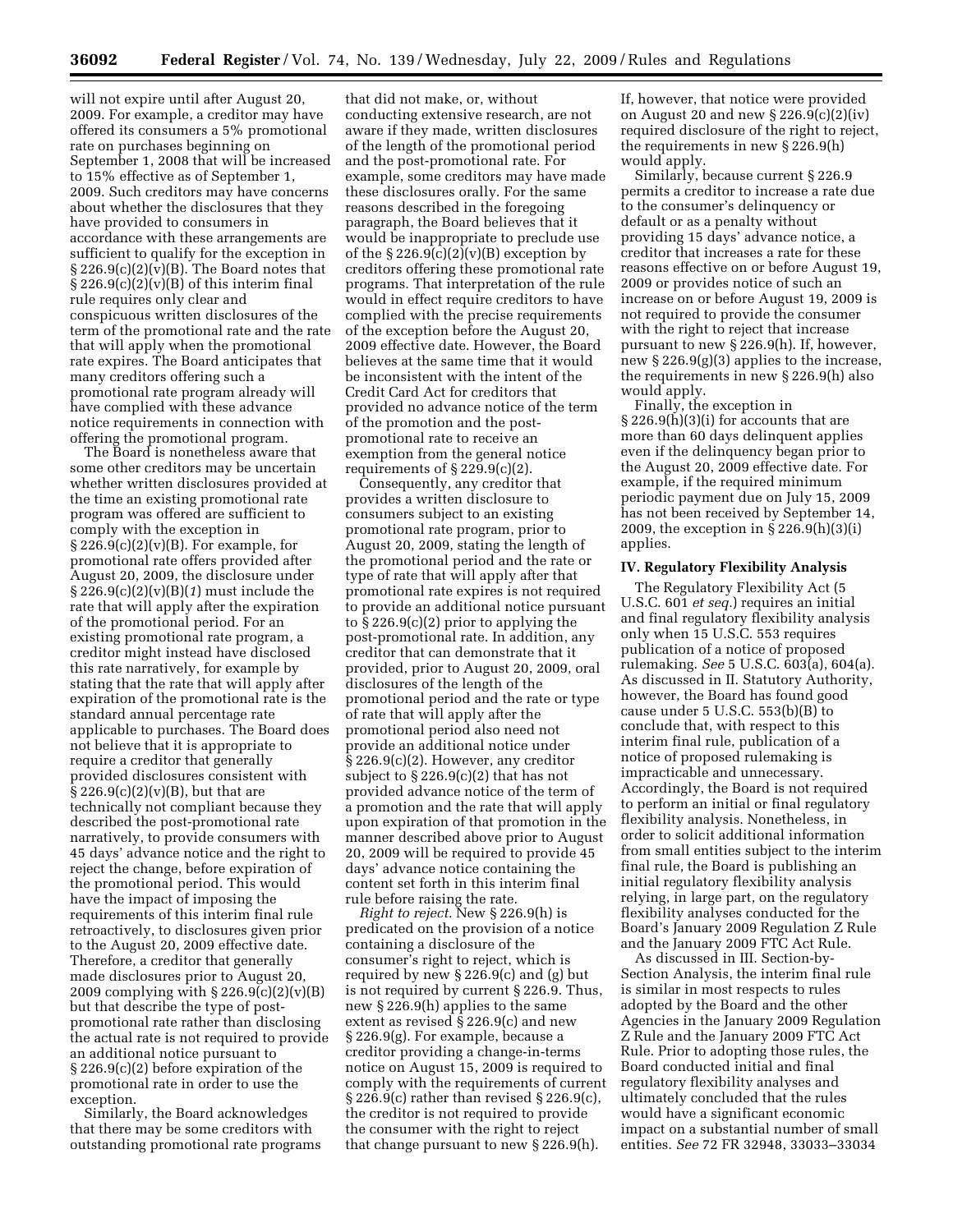(June 14, 2007); 73 FR 28866, 28887– 28888 (May 19, 2008); 73 FR 28904, 28933–28934 (May 19, 2008); 74 FR 5390–5393; 74 FR 5548–5550. Because the interim final rule does not alter the substance of the analyses and determinations accompanying the January 2009 rules, the Board continues to rely on those analyses and determinations for purposes of this rulemaking.23

In particular, the Board notes that, although the January 2009 rules did not include a right to reject increases in annual percentage rates and other significant changes to the terms of the account agreement, the requirements in new § 226.9(h) do not create significant new burdens that would alter the Board's prior regulatory flexibility analyses and determinations. To the extent that new § 226.9(h) prohibits creditors from applying an increased rate to a credit card account if the consumer rejects the increase, it is no more restrictive than 12 CFR 227.24 in the January 2009 FTC Act Rule, which generally prohibited such increases regardless of the consumer's acceptance or rejection. *See* 74 FR 5560. Furthermore, insofar as new § 226.9(h) prohibits creditors from applying rate increases and other significant changes in terms if the consumer exercises the right to reject, many creditors are already subject to similar requirements under existing state laws.24

*Reasons, statement of objectives and legal basis for the interim final rule.* The interim final rule implements a number of new substantive and disclosure provisions required by the Credit Card Act, which establishes fair and transparent practices relating to the extension of open-end consumer credit plans. The supplementary information above describes in detail the reasons, objectives, and legal basis for each component of the proposed rules.

*Description of small entities affected by the interim final rule.* All creditors that offer open-end credit plans are

24*See, e.g.,* Ala. Code § 5–20–5; 5 Del. Code § 952; Off. Code of Ga. § 7–5–4; Nev. Rev. Stat. § 97A.140; S.D. Codified Laws § 54–11–10; Utah Code § 70C– 4–102.

subject to the interim final rule. The Board is relying on its analysis in the January 2009 Regulation Z Rule, in which the Board provided data on the number of entities that may be affected because they offer open-end credit plans. The Board acknowledges, however, that the total number of small entities likely to be affected by the interim final rule is unknown, because the open-end credit provisions of the Credit Card Act and Regulation Z have broad applicability to individuals and businesses that extend even small amounts of consumer credit. (For a detailed description of the Board's analysis of small entities subject to the January 2009 Regulation Z Rule, *see* 74 FR 5391.) The Board invites comment on the effect of the interim final rule on small entities.

*Projected reporting, recordkeeping and compliance requirements of the interim final rule.* The compliance requirements of this interim final rule are described above in III. Section-by-Section Analysis. The Board notes that the precise costs to small entities to conform their open-end credit disclosures to the interim final rule and the costs of updating their systems to comply with the rule are difficult to predict. These costs will depend on a number of factors that are unknown to the Board, including, among other things, the specifications of the current systems used by such entities to prepare and provide disclosures and administer open-end accounts, the complexity of the terms of the open-end credit products that they offer, and the range of such product offerings. The Board seeks information and comment on any costs, compliance requirements, or changes in operating procedures arising from the application of the interim final rule to small entities.

*Other federal rules.* As discussed in I. Background and Implementation of the Credit Card Act, although the Board previously issued similar rules in its January 2009 Regulation Z Rule and its January 2009 FTC Act Rule, the Board is not currently withdrawing any provisions of the January 2009 rules. Instead, the Board anticipates that in connection with finalizing rules for the provisions of the Credit Card Act that are effective February 22, 2010, it will amend or withdraw those portions of the January 2009 rules that are inconsistent with the requirements of the Credit Card Act.

*Significant alternatives to the interim final rule.* As noted above, the core provisions of this interim final rule implement the statutory requirements of the Credit Card Act that are effective on August 20, 2009. The Board has

implemented these requirements so as to minimize burden, while retaining benefits to consumers. In doing so, the Board was informed by consumer testing conducted and comments received in connection with the January 2009 rules. The Board welcomes comment on any significant alternatives, consistent with the Credit Card Act, that would minimize the impact of the interim final rule on small entities.

#### **V. Paperwork Reduction Act**

In accordance with the Paperwork Reduction Act of 1995 (44 U.S.C. 3506; 5 CFR part 1320 Appendix A.1) (PRA), the Board has reviewed the interim final rule under the authority delegated to the Board by the Office of Management and Budget. The collections of information that are required by the interim final rule are found in § 226.9(c) and (g). The Federal Reserve may not conduct or sponsor, and an organization is not required to respond to, this information collection unless the information collection displays a currently valid OMB control number. The OMB control number is 7100–0199.

This information collection is required to provide benefits for consumers and is mandatory (15 U.S.C. 1601 *et seq.*). The respondents/ recordkeepers are creditors and other entities subject to Regulation Z, including for-profit financial institutions and small businesses. Since the Federal Reserve does not collect any information, no issue of confidentiality arises. The current total annual burden to comply with the provisions of Regulation Z is estimated to be 734,127 hours for the 1,138 Federal Reserveregulated institutions that are deemed to be respondents for the purposes of the PRA.

As discussed in III. Section-by-Section Analysis, however, the amended § 226.9(c) and new § 226.9(g) in the interim final rule are substantially similar to the amended § 226.9(c) and new § 226.9(g) in the Board's January 2009 Regulation Z Rule. Although § 226.9(g) in the interim final rule includes a requirement that creditors disclose the consumer's right to reject an increased rate or changed term, the effect should be negligible since many creditors are already required to provide a similar disclosure under existing state laws.25 Moreover, those creditors not currently subject to such state laws must simply include a brief statement of the consumer's right to reject in the existing

<sup>23</sup>The Board recognizes, however, that while the January 2009 FTC Act Rule applies only to consumer credit card accounts, the requirement in the Credit Card Act and the interim final rule that periodic statements be mailed or delivered at least 21 days before the payment due date and grace period expiration date applies to all open-end consumer credit plans (including home equity lines of credit accessed by a credit card). Although the Board does not have sufficient information to quantify the effect of this specific aspect of the rule on small entities, this additional requirement supports the Board's overall conclusion that the interim final rule will have a significant economic impact on a substantial number of small entities.

<sup>25</sup>*See, e.g.,* Ala. Code § 5–20–5; 5 Del. Code § 952; Off. Code of Ga. § 7–5–4; Nev. Rev. Stat. § 97A.140; S.D. Codified Laws § 54–11–10; Utah Code § 70C– 4–102.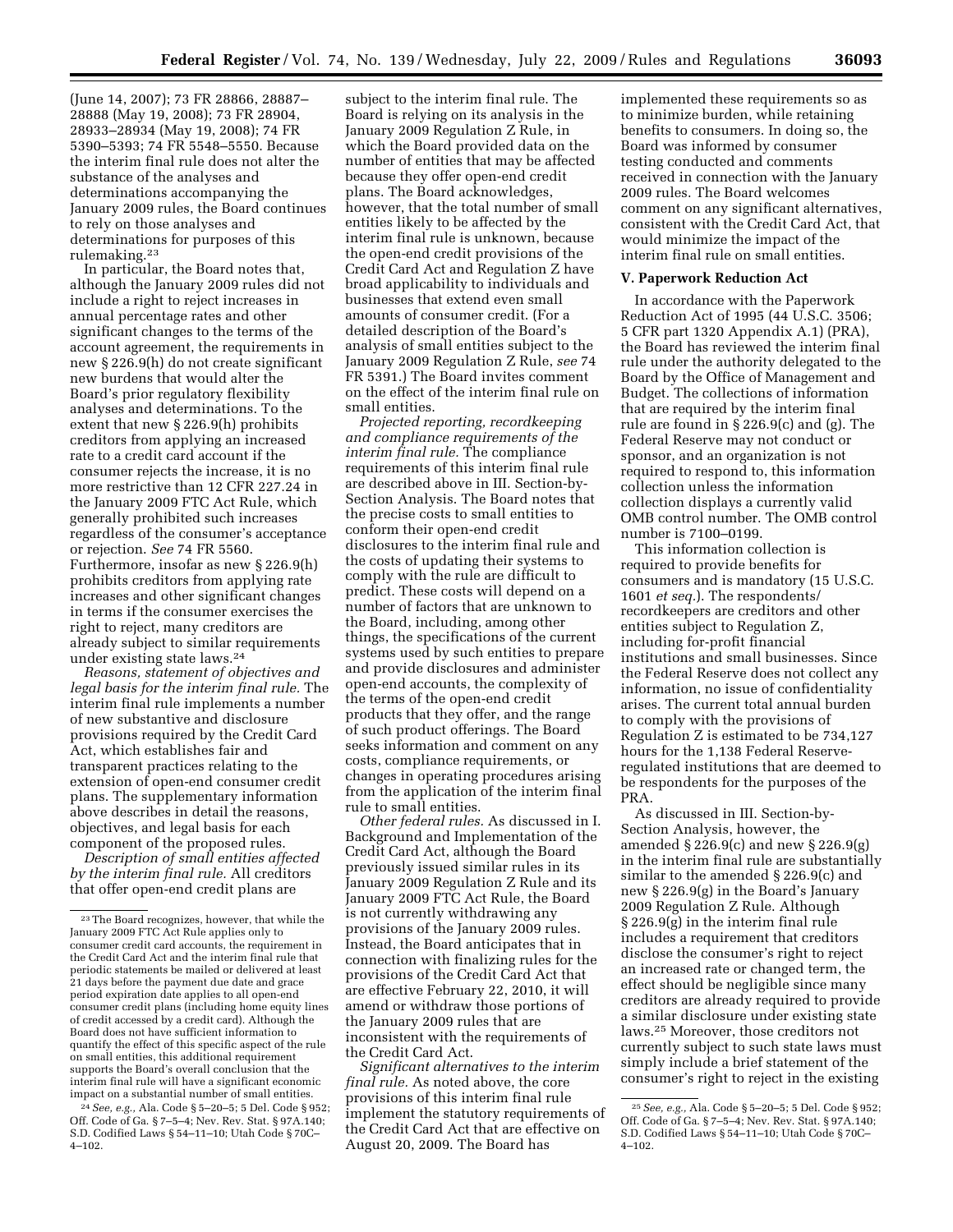notice for an increased rate or changed term. The rule does not require that a separate, detached disclosure of the right to reject be provided to the consumer. Accordingly, because the interim final rule does not alter the substance of the Board's PRA analysis with respect to the January 2009 final rule (Docket No. R–1286), the Board continues to rely on that analysis, as reported in accordance with those estimates in documents filed with OMB, for purposes of this rulemaking. *See* 74 FR 5392–5393.

# **List of Subjects in 12 CFR Part 226**

Advertising, Consumer protection, Federal Reserve System, Reporting and recordkeeping requirements, Truth in Lending.

#### **Text of Interim Final Revisions**

■ For the reasons set forth in the preamble, the Board amends Regulation Z, 12 CFR part 226, as set forth below:

# **PART 226—TRUTH IN LENDING (REGULATION Z)**

■ 1. The authority citation for part 226 is amended to read as follows:

**Authority:** 12 U.S.C. 3806; 15 U.S.C. 1604, 1637(c)(5), and 1639(l); Pub. L. 111–24 § 2, 123 Stat. 1734.

■ 2. Section 226.5 is amended by revising paragraph (b)(2)(ii) to read as follows:

#### **§ 226.5 General disclosure requirements.**

- \* \* \* \* \*
- (b) \* \* \*
- $(2) * * * *$

(ii) Creditors must adopt reasonable procedures designed to ensure that periodic statements are mailed or delivered at least 21 days prior to the payment due date and the date on which any grace period expires.<sup>10</sup> A creditor that fails to meet this requirement shall not treat a payment as late for any purpose or collect any finance or other charge imposed as a result of such failure. For purposes of this paragraph, ''grace period'' means a period within which any credit extended may be repaid without incurring a finance charge due to a periodic interest rate.

■ 3. Section 226.9 is amended as follows:

■ A. Paragraph (c) is revised.

■ B. New paragraphs (g) and (h) are added.

#### **§ 226.9 Subsequent disclosure requirements.**

\* \* \* \* \*

10Reserved.

(c) *Change in terms*—(1) *Rules affecting home-equity plans and openend plans that are not credit card accounts.* (i) *Written notice required.*  For home-equity plans subject to the requirements of § 226.5b and other open-end plans that are not credit card accounts, whenever any term required to be disclosed under § 226.6 is changed or the required minimum periodic payment is increased, the creditor shall mail or deliver written notice of the change to each consumer who may be affected. The notice shall be mailed or delivered at least 15 days prior to the effective date of the change. The 15-day timing requirement does not apply if the change has been agreed to by the consumer, or if a periodic rate or other finance charge is increased because of the consumer's delinquency or default; the notice shall be given, however, before the effective date of the change.

(ii) *Notice not required.* For homeequity plans subject to the requirements of § 226.5b and other open-end plans that are not credit card accounts, no notice under this section is required when the change involves late payment charges, charges for documentary evidence, or over-the-limit charges; a reduction of any component of a finance or other charge; suspension of future credit privileges or termination of an account or plan; or when the change results from an agreement involving a court proceeding, or from the consumer's default or delinquency (other than an increase in the periodic rate or other finance charge).

(iii) *Notice for home equity plans.* If a creditor prohibits additional extensions of credit or reduces the credit limit applicable to a home equity plan pursuant to § 226.5b(f)(3)(i) or § 226.5b(f)(3)(vi), the creditor shall mail or deliver written notice of the action to each consumer who will be affected. The notice must be provided not later than three business days after the action is taken and shall contain specific reasons for the action. If the creditor requires the consumer to request reinstatement of credit privileges, the notice also shall state that fact.

(2) *Rules affecting credit card accounts that are not home-secured*—(i) *Changes where written advance notice is required.* For credit card accounts under an open-end (not home-secured) consumer credit plan, except as provided in paragraph (c)(2)(v) of this section, whenever a significant change to an account term as described in paragraph (c)(2)(ii) is made or the required minimum periodic payment is increased, a creditor must provide a written notice of the change at least 45 days prior to the effective date of the

change to each consumer who may be affected. The 45-day timing requirement does not apply if the consumer has agreed to a particular change; the notice shall be given, however, before the effective date of the change.

(ii) *Significant changes in account terms.* The notice requirements of paragraph (c)(2)(i) of this section apply to changes in the following terms:

(A) *Annual percentage rates.* Each periodic rate that may be used to compute the finance charge on an outstanding balance for purchases, a cash advance, or a balance transfer. For purposes of this paragraph, such rates include any discounted initial rate, premium initial rate, or penalty rate that may be applied to the account.

(B) *Fees for issuance or availability.*  Any annual or other periodic fee that may be imposed for the issuance or availability of a credit card account under an open-end (not home-secured) consumer credit plan, including any fee based on account activity or inactivity.

(C) *Fixed finance charge; minimum interest charge.* Any fixed finance charge and any minimum interest charge if it exceeds \$1.00 that could be imposed during a billing cycle. The creditor may, at its option, provide notice in accordance with paragraph (c)(2)(i) of this section for changes in minimum interest charges below this threshold.

(D) *Transaction charges.* Any transaction charge imposed by the creditor for use of the credit card account under an open-end (not homesecured) consumer credit plan for purchases.

(E) *Grace period.* The date by which or the period within which any credit extended may be repaid without incurring a finance charge due to a periodic interest rate and any conditions on the availability of the grace period.

(F) *Balance computation method.* The balance computation method that is used to determine the balance on which the finance charge is computed for each feature.

(G) *Cash advance fee.* Any fee imposed for an extension of credit in the form of cash or its equivalent.

(H) *Late payment fee.* Any fee imposed for a late payment.

(I) *Over-the-limit fee.* Any fee imposed for exceeding a credit limit.

(J) *Balance transfer fee.* Any fee imposed to transfer an outstanding balance.

(K) *Returned-payment fee.* Any fee imposed by the creditor for a returned payment.

(L) *Required insurance, debt cancellation, or debt suspension coverage.* A fee for insurance described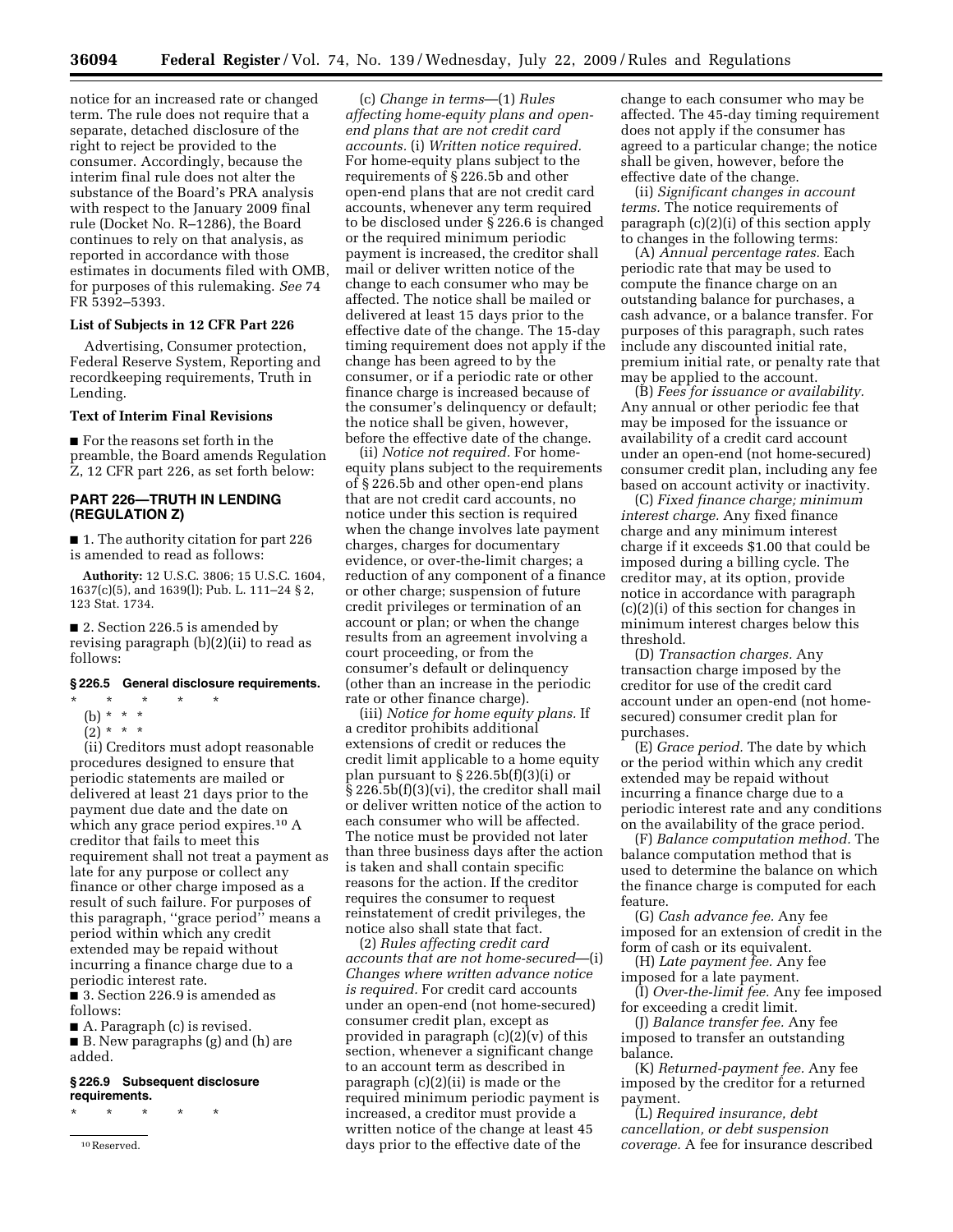in § 226.4(b)(7), debt cancellation coverage described in § 226.4(b)(10), or debt suspension coverage written in connection with a credit transaction, if the insurance, debt cancellation coverage, or debt suspension coverage is required as part of the plan.

(iii) *Charges not covered by § 226.9(c)(2)(i).* Except as provided in paragraph  $(c)(2)(v)$  of this section, if a creditor increases any component of a charge on a credit card account under an open-end (not home-secured) consumer credit plan, or introduces a new charge, that is not subject to the disclosure requirements under  $\S 226.9(c)(2)(i)$ , a creditor may either, at its option:

(A) Comply with the requirements of paragraph (c)(2)(i) of this section; or

(B) Provide notice of the amount of the charge before the consumer agrees to or becomes obligated to pay the charge, at a time and in a manner that a consumer would be likely to notice the disclosure of the charge. The notice may be provided orally or in writing.

(iv) *Disclosure requirements—changes to terms described in paragraph (c)(2)(i).*  If a creditor changes a term described in paragraph (c)(2)(ii) of this section or increases the required minimum periodic payment, the creditor must provide the following information on the notice provided pursuant to paragraph (c)(2)(i) of this section:

(A) A description of the changes made to terms described in paragraph (c)(2)(ii) of this section or of any increase in the required minimum periodic payment;

(B) A statement that changes are being made to the account;

(C) The date the changes will become effective; and

(D) Except in the case of an increase in the required minimum periodic payment:

(*1*) A statement that the consumer has the right to reject the change or changes prior to the effective date of the changes, unless the consumer fails to make a required minimum periodic payment within 60 days after the due date for that payment;

(*2*) Instructions for rejecting the change or changes, and a toll-free telephone number that the consumer may use to notify the creditor of the rejection; and

(*3*) If applicable, a statement that if the consumer rejects the change or changes, the consumer's ability to use the account for further advances will be terminated or suspended.

(v) *Notice not required.* For credit card accounts under an open-end (not home-secured) consumer credit plan, a creditor is not required to provide notice under this section:

(A) When the change involves charges for documentary evidence; a reduction of any component of a finance or other charge; suspension of future credit privileges (except as provided in paragraph (c)(2)(vi) of this section) or termination of an account or plan; or when the change results from an agreement involving a court proceeding;

(B) When the change is an increase in an annual percentage rate upon the expiration of a specified period of time, provided that:

(*1*) Prior to commencement of that period, the creditor disclosed in writing to the consumer, in a clear and conspicuous manner, the length of the period and the annual percentage rate that would apply after expiration of the period; and

(*2*) The annual percentage rate that applies after that period does not exceed the rate disclosed pursuant to paragraph  $(c)(2)(v)(B)(1)$  of this paragraph.

(C) When the change is an increase in a variable annual percentage rate in accordance with a credit card agreement that provides for changes in the rate according to operation of an index that is not under the control of the creditor and is available to the general public; or

(D) When the change is an increase in an annual percentage rate due to the completion of a workout or temporary hardship arrangement by the consumer, provided that:

(*1*) The annual percentage rate applicable to a category of transactions following any such increase does not exceed the rate that applied to that category of transactions prior to commencement of the arrangement or, if the rate that applied to a category of transactions prior to the commencement of the workout or temporary hardship arrangement was a variable rate, the rate following any such increase is a variable rate determined by the same formula (index and margin) that applied to the category of transactions prior to commencement of the workout or temporary hardship arrangement; and

(*2*) The creditor has provided the consumer, prior to the commencement of such arrangement, with a clear and conspicuous written disclosure of the terms of the arrangement (including any increases due to such completion).

(vi) *Reduction of the credit limit.* For credit card accounts under an open-end (not home-secured) consumer credit plan, if a creditor decreases the credit limit on an account, advance notice of the decrease must be provided before an over-the-limit fee or a penalty rate can be imposed solely as a result of the consumer exceeding the newly decreased credit limit. Notice shall be provided in writing or orally at least 45

days prior to imposing the over-thelimit fee or penalty rate and shall state that the credit limit on the account has been or will be decreased.

\* \* \* \* \*

(g) *Increase in rates due to delinquency or default or as a penalty*— (1) *Increases subject to this section.* For credit card accounts under an open-end (not home-secured) consumer credit plan, except as provided in paragraph (g)(4) of this section, a creditor must provide a written notice to each consumer who may be affected when:

(i) A rate is increased due to the consumer's delinquency or default; or

(ii) A rate is increased as a penalty for one or more events specified in the account agreement, such as making a late payment or obtaining an extension of credit that exceeds the credit limit.

(2) *Timing of written notice.*  Whenever any notice is required to be given pursuant to paragraph (g)(1) of this section, the creditor shall provide written notice of the increase in rate at least 45 days prior to the effective date of the increase. The notice must be provided after the occurrence of the events described in paragraphs (g)(1)(i) and (g)(1)(ii) of this section that trigger the imposition of the rate increase.

(3) *Disclosure requirements for rate increases.* If a creditor is increasing the rate due to delinquency or default or as a penalty, the creditor must provide the following information on the notice sent pursuant to paragraph (g)(1) of this section:

(i) A statement that the delinquency or default rate or penalty rate, as applicable, has been triggered;

(ii) The date on which the delinquency or default rate or penalty rate will apply;

(iii) The circumstances under which the delinquency or default rate or penalty rate, as applicable, will cease to apply to the consumer's account, or that the delinquency or default rate or penalty rate will remain in effect for a potentially indefinite time period;

(iv) A statement that the consumer has the right to reject the increase in the annual percentage rate prior to the effective date of that increase, unless the consumer fails to make a required minimum periodic payment within 60 days after the due date for that payment;

(v) Instructions for rejecting the change or changes, and a toll-free telephone number that the consumer may use to notify the creditor of the rejection; and

(vi) If applicable, a statement that if the consumer rejects the change or changes, the consumer's ability to use the account for further advances will be terminated or suspended.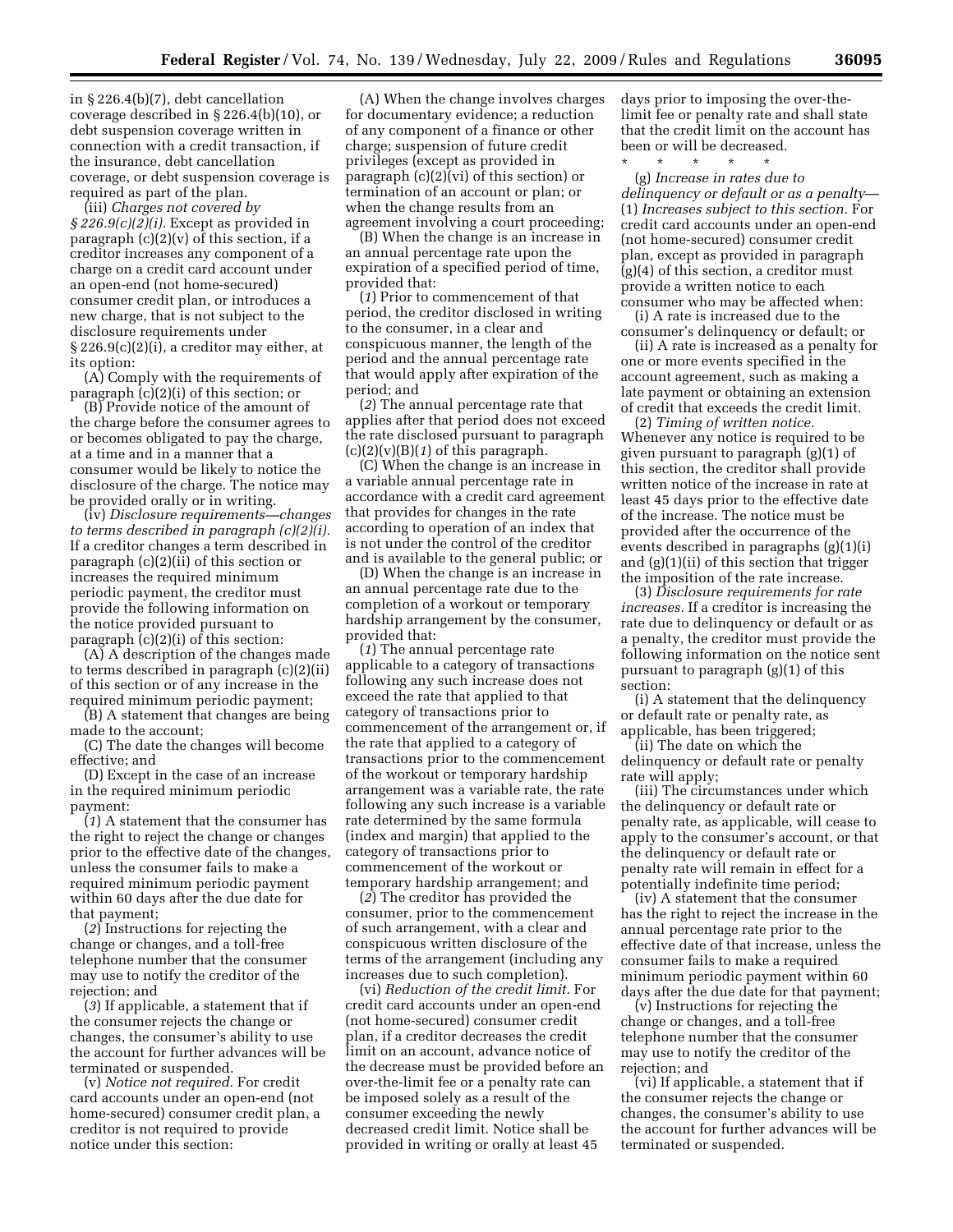(4) *Exceptions*—(i) *Workout or temporary hardship arrangements.* A creditor is not required to provide a notice pursuant to paragraph (g)(1) of this section if a rate applicable to a category of transactions is increased as a result of the consumer's default, delinquency or as a penalty, in each case for failure to comply with the terms of a workout or temporary hardship arrangement between the creditor and the consumer, provided that:

(A) The rate following any such increase does not exceed the rate that applied to the category of transactions prior to commencement of the workout or temporary hardship arrangement or, if the rate that applied to a category of transactions prior to the commencement of the workout or temporary hardship arrangement was a variable rate, the rate following any such increase is a variable rate determined by the same formula (index and margin) that applied to the category of transactions prior to commencement of the workout or temporary hardship arrangement; and

(B) The creditor has provided the consumer, prior to the commencement of such arrangement, with a clear and conspicuous written disclosure of the terms of the arrangement (including any increases due to such failure).

(ii) *Decrease in credit limit.* A creditor is not required to provide, prior to increasing the rate for obtaining an extension of credit that exceeds the credit limit, a notice pursuant to paragraph (g)(1) of this section, provided that:

(A) The creditor provides at least 45 days in advance of imposing the penalty rate a notice, in writing, that includes:

(*1*) A statement that the credit limit on the account has been or will be decreased;

(*2*) A statement indicating the date on which the penalty rate will apply, if the outstanding balance exceeds the credit limit as of that date;

(*3*) A statement that the penalty rate will not be imposed on the date specified in paragraph (g)(4)(ii)(A)(*2*) of this section, if the outstanding balance does not exceed the credit limit as of that date;

(*4*) The circumstances under which the penalty rate, if applied, will cease to apply to the account, or that the penalty rate, if applied, will remain in effect for a potentially indefinite time period; and

(B) The creditor does not increase the rate applicable to the consumer's account to the penalty rate if the outstanding balance does not exceed the credit limit on the date set forth in the notice and described in paragraph  $(g)(4)(ii)(A)(2)$  of this section.

(h) *Consumer rejection of significant change in terms or increase in annual percentage rate*—(1) *Right to reject.* If paragraph  $(c)(2)(iv)$  or  $(g)(3)$  of this section requires disclosure of the consumer's right to reject a significant change to an account term or other increase in an annual percentage rate, the consumer may reject that change or increase by notifying the creditor of the rejection before the effective date of the change or increase.

(2) *Effect of rejection.* If a creditor is notified of a rejection of a significant change to an account term or other increase in an annual percentage rate as provided in paragraph (h)(1) of this section, the creditor must not:

(i) Apply the change or increase to the account;

(ii) Impose a fee or charge or treat the account as in default solely as a result of the rejection; or

(iii) Require repayment of the balance on the account using a method that is less beneficial to the consumer than one of the following methods:

(A) The method of repayment for the account on the date on which the creditor was notified of the rejection;

(B) An amortization period of not less than five years, beginning no earlier than the date on which the creditor was notified of the rejection; or

(C) A required minimum periodic payment that includes a percentage of the balance that is equal to no more than twice the percentage required on the date on which the creditor was notified of the rejection.

(3) *Exceptions.* This section does not apply:

(i) When the creditor has not received the consumer's required minimum periodic payment within 60 days after the due date for that payment; or

(ii) To transactions that occur more than 14 days after provision of the notice required by paragraphs (c) or (g) of this section.

■ 4. In Supplement I to Part 226 Subpart B:

■ A. Under *Section 226.5—General Disclosure Requirements, paragraph 5(b)(2)(ii):* 

■ i. Paragraphs 1., 2., and 3. are revised;

■ ii. Paragraphs 4., 5., and 6. are added. ■ B. Under *Section 226.7—Periodic Statement,* paragraphs 3.iv introductory text and 3.iv.D are revised.

■ C. Under *Section 226.9—Subsequent* 

*Disclosure Requirements:* 

■ i. Paragraph *9(c)* is revised;

■ ii. Paragraph *9(g) is added;* and

■ iii. Paragraph  $\overline{g}(h)$  is added.

# **Supplement I to Part 226—Official Staff Interpretations**

\* \* \* \* \*

#### **Subpart B—Open-End Credit**

*Section 226.5 General Disclosure Requirements.* 

\* \* \* \* \*

*5(b) Time of Disclosures.*  \* \* \* \* \*

*5(b)(2) Periodic Statements.* 

 $\star$   $\star$   $\star$   $\star$ 

*Paragraph (b)(2)(ii).* 

1. *Reasonable procedures.* A creditor is not required to determine the specific date on which periodic statements are mailed or delivered to each individual consumer. A creditor complies with § 226.5(b)(2)(ii) if it has adopted reasonable procedures designed to ensure that periodic statements are mailed or delivered to consumers no later than a certain number of days after the closing date of the billing cycle and adds that number of days to the 21-day period required by § 226.5(b)(2)(ii) when determining the payment due date and the date on which any grace period expires. For example, if a creditor has adopted reasonable procedures designed to ensure that periodic statements are mailed or delivered to consumers no later than three days after the closing date of the billing cycle, the payment due date and the date on which any grace period expires must be no less than 24 days after the closing date of the billing cycle.

2. *Treating a payment as late for any purpose.* Treating a payment as late for any purpose includes increasing the annual percentage rate as a penalty, reporting the consumer as delinquent to a credit reporting agency, or assessing a late fee or any other fee based on the consumer's failure to make a payment within a specified amount of time or by a specified date. When an account is not eligible or ceases to be eligible for a grace period, imposing a finance charge due to a periodic interest rate does not constitute treating a payment as late for purposes of  $\S 226.5(b)(2)(ii)$ .

3. *Payment due date.* For purposes of § 226.5(b)(2)(ii), ''payment due date'' means the date by which the creditor requires the consumer to make the required minimum periodic payment in order to avoid being treated as late for any purpose, except as set forth in paragraphs i. and ii. below.

i. *Courtesy period following payment due date.* Although the terms of the account agreement may require that payment be made by a certain date, some creditors provide an additional period of time after that date during which a late payment fee will not be assessed. In some cases, this period is set forth in the account agreement while in others it is provided as an informal policy or practice. Regardless, for purposes of § 226.5(b)(2)(ii), the payment due date is the due date according to the legal obligation between the parties, not the end of the additional period of time. For example, if an account agreement for a home equity plan subject to the requirements of § 226.5b provides that payment is due on the first day of the month but a late payment fee will not be assessed if the payment is received by the fifteenth day of the month, the payment due date for purposes of  $\S 226.5(b)(2)(ii)$  is the first day of the month. Similarly, if a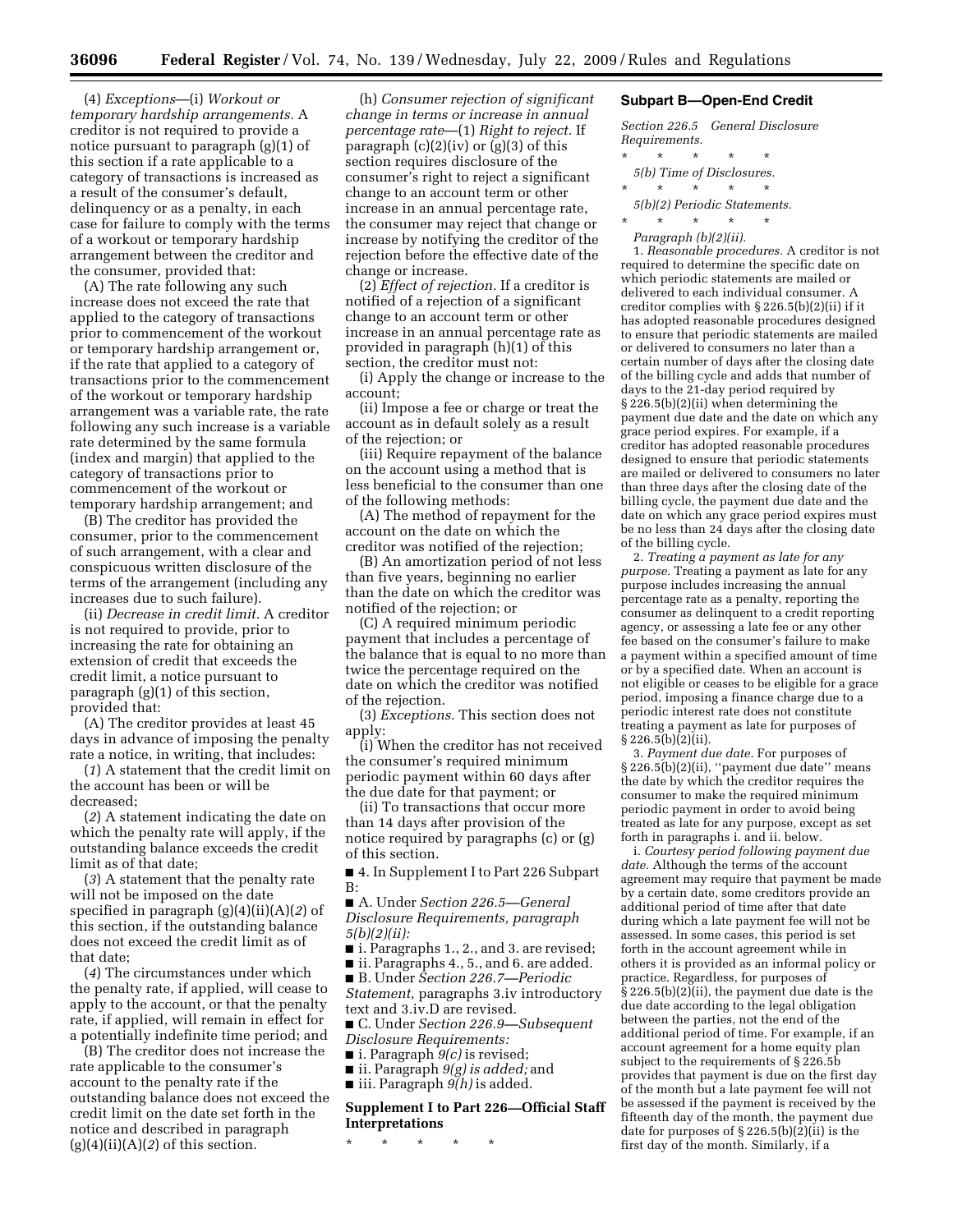cardholder agreement provides that payment is due on the fifteenth day of the month but, under the creditor's informal ''courtesy'' period, a late payment fee will not be assessed if the payment is received by the eighteenth day of the month, the payment due date for purposes of § 226.5(b)(2)(ii) is the fifteenth day of the month.

ii. *Laws affecting assessment of late payment and other fees.* Some state or other laws require that a certain number of days must elapse following a due date before a late payment or other fee may be imposed. For example, assume that the account agreement provides that payment is due on the fifteenth day of the month but, under state law, the creditor is prohibited from assessing a late payment fee until the twenty-sixth day of the month. For purposes of  $\S 226.5(b)(2)(ii)$ , the payment due date is the due date according to the legal obligation between the parties (the fifteenth day of the month), not the date before which state law prohibits the imposition of a late payment fee (the twentysixth day of the month).

4. *Definition of grace period.* For purposes of § 226.5(b)(2)(ii), ''grace period'' means a period within which any credit extended may be repaid without incurring a finance charge due to a periodic interest rate. A deferred interest or similar promotional program under which the consumer is not obligated to pay interest that accrues on a balance if that balance is paid in full prior to the expiration of a specified period of time is not a grace period for purposes of § 226.5(b)(2)(ii). Similarly, a courtesy period following the payment due date is not a grace period for purposes of § 226.5(b)(2)(ii). *See*  comment  $5(b)(2)(ii)-3.i.$ 

5. *Consumer request to pick up periodic statements.* When a consumer initiates a request, the creditor may permit, but may not require, the consumer to pick up periodic statements. If the consumer wishes to pick up a statement, the statement must be made available in accordance with § 226.5(b)(2)(ii).

6. *Deferred-payment transactions.* See comment 7–3.iv.

\* \* \* \* \*

*Section 226.7 Periodic Statement* 

\* \* \* \* \*

3. \* \* \* iv. *Free-ride or grace period.* Assuming monthly billing cycles ending at month-end and a free-ride or grace period ending on the 25th of the following month, here are four examples illustrating how a creditor may comply with the requirement to disclose the free-ride or grace period applicable to a deferred payment balance (\$500 in this example) and with the 21-day rule for mailing or delivering periodic statements (see

§ 226.5):

\* \* \* \* \* D. If the due date for the deferred payment balance is March 7 (instead of March 31), the creditor could include the \$500 purchase and its due date on the periodic statement reflecting activity for January and sent on February 1, the most recent statement sent at

least 21 days prior to the due date. \* \* \* \* \*

*Section 226.9 Subsequent Disclosure Requirements* 

\* \* \* \* \*

*9(c) Change in terms.* 

*9(c)(1) Rules affecting home-equity plans and open-end plans that are not credit card accounts.* 

1. *Changes initially disclosed.* No notice of a change in terms need be given if the specific change is set forth initially, such as: rate increases under a properly disclosed variable-rate plan, a rate increase that occurs when an employee has been under a preferential rate agreement and terminates employment, or an increase that occurs when the consumer has been under an agreement to maintain a certain balance in a savings account in order to keep a particular rate and the account balance falls below the specified minimum. In contrast, notice must be given if the contract allows the creditor to increase the rate at its discretion but does not include specific terms for an increase (for example, when an increase may occur under the creditor's contract reservation right to increase the periodic rate). The rules in § 226.5b(f) relating to home-equity plans, however, limit the ability of a creditor to change the terms of such plans.

2. *State law issues.* Examples of issues not addressed by § 226.9(c)(1) because they are controlled by state or other applicable law include:

i. The types of changes a creditor may make. (But see § 226.5b(f).)

ii. How changed terms affect existing balances, such as when a periodic rate is changed and the consumer does not pay off the entire existing balance before the new rate takes effect.

3. *Change in billing cycle.* Whenever the creditor changes the consumer's billing cycle, it must give a change-in-terms notice if the change either affects any of the terms required to be disclosed under § 226.6 or increases the minimum payment, unless an exception under § 226.9(c)(1)(ii) applies; for example, the creditor must give advance notice if the creditor initially disclosed a 25 day free-ride period on purchases and the consumer will have fewer days during the billing cycle change.

*9(c)(1)(i) Written notice required.*  1. *Affected consumers.* Change-in-terms notices need only go to those consumers who may be affected by the change. For example, a change in the periodic rate for check overdraft credit need not be disclosed to consumers who do not have that feature on their accounts.

2. *Timing—effective date of change.* The rule that the notice of the change in terms be provided at least 15 days before the change takes effect permits mid-cycle changes when there is clearly no retroactive effect, such as the imposition of a transaction fee. Any change in the balance computation method, in contrast, would need to be disclosed at least 15 days prior to the billing cycle in which the change is to be implemented.

3. *Timing—advance notice not required.*  Advance notice of 15 days is not necessary that is, a notice of change in terms is required, but it may be mailed or delivered as late as the effective date of the change in two circumstances:

i. If there is an increased periodic rate or any other finance charge attributable to the consumer's delinquency or default.

ii. If the consumer agrees to the particular change. This provision is intended for use in the unusual instance when a consumer substitutes collateral or when the creditor can advance additional credit only if a change relatively unique to that consumer is made, such as the consumer's providing additional security or paying an increased minimum payment amount. Therefore, the following are not ''agreements'' between the consumer and the creditor for purposes of § 226.9(c)(1)(i): The consumer's general acceptance of the creditor's contract reservation of the right to change terms; the consumer's use of the account (which might imply acceptance of its terms under state law); and the consumer's acceptance of a unilateral term change that is not particular to that consumer, but rather is of general applicability to consumers with that type of account.

4. *Form of change-in-terms notice.* A complete new set of the initial disclosures containing the changed term complies with  $\S 226.9(c)[1]$ (i) if the change is highlighted in some way on the disclosure statement, or if the disclosure statement is accompanied by a letter or some other insert that indicates or draws attention to the term change.

5. *Security interest change—form of notice.*  A copy of the security agreement that describes the collateral securing the consumer's account may be used as the notice, when the term change is the addition of a security interest or the addition or substitution of collateral.

6. *Changes to home-equity plans entered into on or after November 7, 1989.* Section  $226.9(c)(1)$  applies when, by written agreement under § 226.5b(f)(3)(iii), a creditor changes the terms of a home-equity plan entered into on or after November 7, 1989 at or before its scheduled expiration, for example, by renewing a plan on terms different from those of the original plan. In disclosing the change:

i. If the index is changed, the maximum annual percentage rate is increased (to the limited extent permitted by § 226.30), or a variable-rate feature is added to a fixed-rate plan, the creditor must include the disclosures required by  $\S 226.5b(d)(12)(x)$ and (d)(12)(xi), unless these disclosures are unchanged from those given earlier.

ii. If the minimum payment requirement is changed, the creditor must include the disclosures required by § 226.5b(d)(5)(iii) (and, in variable-rate plans, the disclosures required by  $\S 226.5b(\hat{d})(12)(x)$  and  $(d)(12)(xi)$ unless the disclosures given earlier contained representative examples covering the new minimum payment requirement. (See the commentary to  $\S 226.5b(d)(5)(iii)$ ,  $(d)(12)(x)$ and  $(d)(12)(xi)$  for a discussion of representative examples.)

iii. When the terms are changed pursuant to a written agreement as described in § 226.5b(f)(3)(iii), the advance-notice requirement does not apply.

*9(c)(1)(ii) Notice not required.* 

1. *Changes not requiring notice.* The following are examples of changes that do not require a change-in-terms notice: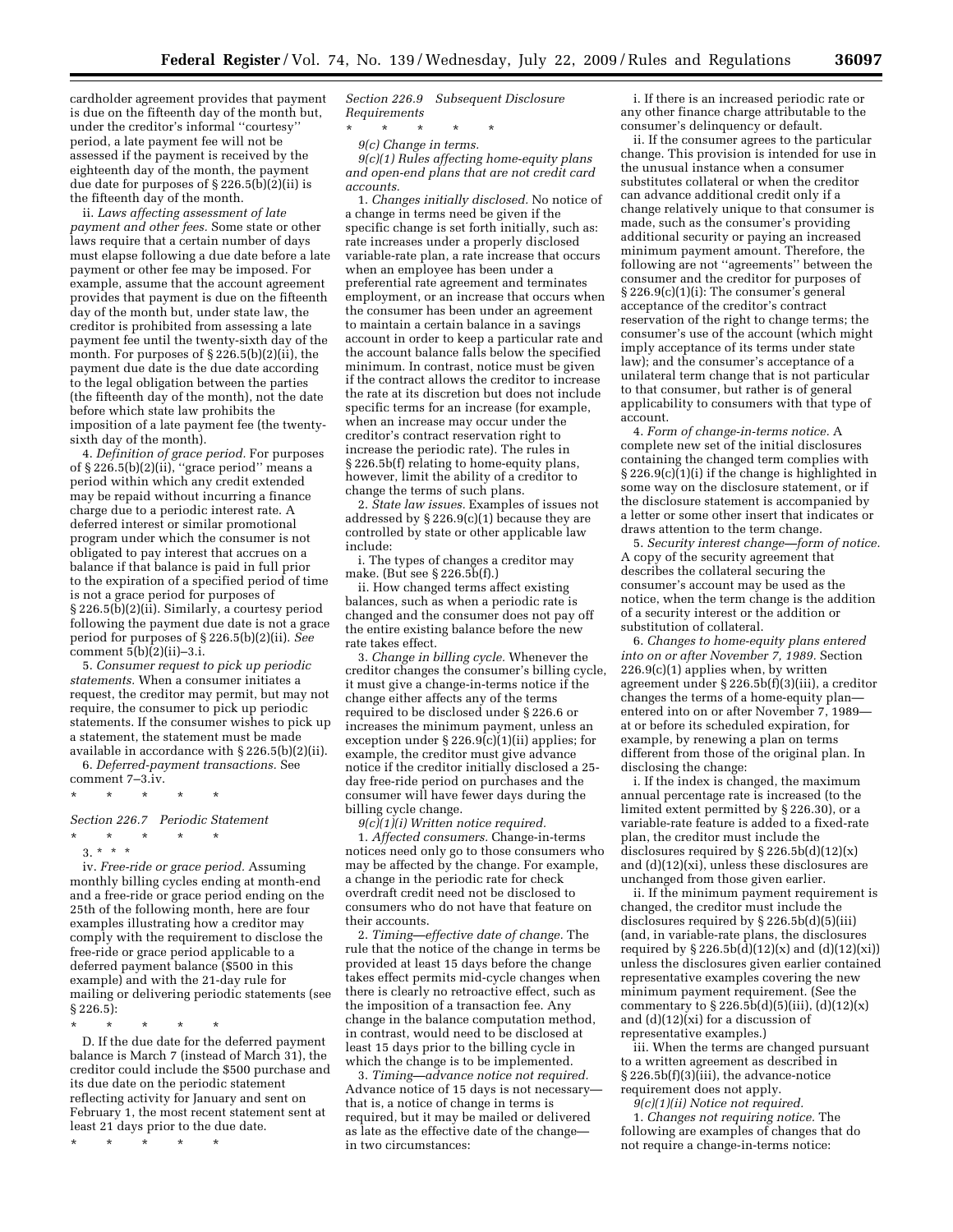i. A change in the consumer's credit limit. ii. A change in the name of the credit card or credit card plan.

iii. The substitution of one insurer for another.

iv. A termination or suspension of credit privileges. (But see § 226.5b(f).)

v. Changes arising merely by operation of law; for example, if the creditor's security interest in a consumer's car automatically extends to the proceeds when the consumer sells the car.

2. *Skip features.* If a credit program allows consumers to skip or reduce one or more payments during the year, or involves temporary reductions in finance charges, no notice of the change in terms is required either prior to the reduction or upon resumption of the higher rates or payments if these features are explained on the initial disclosure statement (including an explanation of the terms upon resumption). For example, a merchant may allow consumers to skip the December payment to encourage holiday shopping, or a teachers' credit union may not require payments during summer vacation. Otherwise, the creditor must give notice prior to resuming the original schedule or rate, even though no notice is required prior to the reduction. The change-in-terms notice may be combined with the notice offering the reduction. For example, the periodic statement reflecting the reduction or skip feature may also be used to notify the consumer of the resumption of the original schedule or rate, either by stating explicitly when the higher payment or charges resume, or by indicating the duration of the skip option. Language such as "You may skip your October payment,'' or ''We will waive your finance charges for January,'' may serve as the change-in-terms notice.

*9(c)(1)(iii) Notice for home-equity plans.*  1. *Written request for reinstatement.* If a creditor requires the request for reinstatement of credit privileges to be in writing, the notice under § 226.9(c)(1)(iii) must state that fact.

2. *Notice not required.* A creditor need not provide a notice under this paragraph if, pursuant to the commentary to § 226.5b(f)(2), a creditor freezes a line or reduces a credit line rather than terminating a plan and accelerating the balance.

*9(c)(2) Rules affecting credit card accounts that are not home-secured.* 

1. *Changes initially disclosed.* Except as provided in  $\S 226.9(g)(1)$ , no notice of a change in terms need be given if the specific change is set forth initially, such as rate increases under a properly disclosed variable-rate plan. In contrast, notice must be given if the contract allows the creditor to increase the rate at its discretion.

2. *State law issues.* Some issues are not addressed by § 226.9(c)(2) because they are controlled by state or other applicable law. These issues include:

i. The types of changes a creditor may make.

ii. How changed terms affect existing balances, such as when a periodic rate is changed and the consumer does not pay off the entire existing balance before the new rate takes effect.

3. *Change in billing cycle.* Whenever the creditor changes the consumer's billing cycle, it must give a change-in-terms notice if the change affects any of the terms described in § 226.9(c)(2)(i) and (c)(2)(ii), unless an exception under  $\S 226.9(c)(2)(v)$  applies; for example, the creditor must give advance notice if the creditor initially disclosed a 28 day grace period on purchases and the consumer will have fewer days during the billing cycle change.

*9(c)(2)(i) Changes where written advance notice is required.* 

1. *Affected consumers.* Change-in-terms notices need only go to those consumers who may be affected by the change. For example, a change in the periodic rate for check overdraft credit need not be disclosed to consumers who do not have that feature on their accounts. If a single credit account involves multiple consumers that may be affected by the change, the creditor should refer to § 226.5(d) to determine the number of notices that must be given.

2. *Timing—effective date of change.* The rule that the notice of the change in terms be provided at least 45 days before the change takes effect permits mid-cycle changes when there is clearly no retroactive effect, such as the imposition of a transaction fee. Any change in the balance computation method, in contrast, would need to be disclosed at least 45 days prior to the billing cycle in which the change is to be implemented.

3. *Timing—advance notice not required.*  Advance notice of 45 days is not necessary that is, a notice of change in terms is required, but it may be mailed or delivered as late as the effective date of the change, if the consumer agrees to the particular change. This provision is intended for use in the unusual instance when a consumer substitutes collateral or when the creditor can advance additional credit only if a change relatively unique to that consumer is made, such as the consumer's providing additional security or paying an increased minimum payment amount. Therefore, the following are not ''agreements'' between the consumer and the creditor for purposes of § 226.9(c)(2)(i): The consumer's general acceptance of the creditor's contract reservation of the right to change terms; the consumer's use of the account (which might imply acceptance of its terms under state law); and the consumer's acceptance of a unilateral term change that is not particular to that consumer, but rather is of general applicability to consumers with that type of account.

4. *Security interest change—form of notice.*  A copy of the security agreement that describes the collateral securing the consumer's account may be used as the notice, when the term change is the addition of a security interest or the addition or substitution of collateral.

*9(c)(2)(iii) Charges not covered by § 226.9(c)(2)(i).* 

1. *Applicability.* Generally, if a creditor increases any component of a charge, or introduces a new charge, for a credit card account under an open-end (not homesecured) consumer credit plan that is not subject to the disclosure requirements under  $§ 226.9(c)(2)(i)$ , the creditor may either, at its

option (i) provide at least 45 days' written advance notice before the change becomes effective to comply with the requirements of § 226.9(c)(2)(i), or (ii) provide notice orally or in writing, or electronically if the consumer requests the service electronically, of the amount of the charge to an affected consumer before the consumer agrees to or becomes obligated to pay the charge, at a time and in a manner that a consumer would be likely to notice the disclosure. For example, a fee for expedited delivery of a credit card is a charge on a credit card account under an open-end (not home-secured) consumer credit plan but is not described in  $\S 226.9(c)(2)(i)$ . If a creditor changes the amount of that expedited delivery fee, the creditor may provide written advance notice of the change to affected consumers at least 45 days before the change becomes effective. Alternatively, the creditor may provide oral or written notice, or electronic notice if the consumer requests the service electronically, of the amount of the charge to an affected consumer before the consumer agrees to or becomes obligated to pay the charge, at a time and in a manner that the consumer would be likely to notice the disclosure.

*9(c)(2)(iv) Disclosure requirements changes to terms described in paragraph (c)(2)(i).* 

1. *Clear and conspicuous standard.* See comment  $5(a)(1)-1$  for the clear and conspicuous standard applicable to disclosures required under § 226.9(c)(2)(i).

2. *Form of change-in-terms notice.* A complete new set of the initial disclosures containing the changed term complies with § 226.9(c)(2)(i) if the change is highlighted on the disclosure statement, or if the disclosure statement is accompanied by a letter or some other insert that indicates or draws attention to the term being changed.

*9(c)(2)(v) Notice not required.* 

1. *Changes not requiring notice.* The following are examples of changes that do not require a change-in-terms notice:

i. A change in the consumer's credit limit except as otherwise required by  $§ 226.9(c)(2)(vi).$ 

ii. A change in the name of the credit card or credit card plan.

iii. The substitution of one insurer for another.

iv. A termination or suspension of credit privileges.

v. Changes arising merely by operation of law; for example, if the creditor's security interest in a consumer's car automatically extends to the proceeds when the consumer sells the car.

2. *Skip features.* If a credit program allows consumers to skip or reduce one or more payments during the year, or involves temporary reductions in finance charges, no notice of the change in terms is required either prior to the reduction or upon resumption of the higher rates or payments if these features are explained on the account-opening disclosure statement (including an explanation of the terms upon resumption). For example, a merchant may allow consumers to skip the December payment to encourage holiday shopping, or a teacher's credit union may not require payments during summer vacation.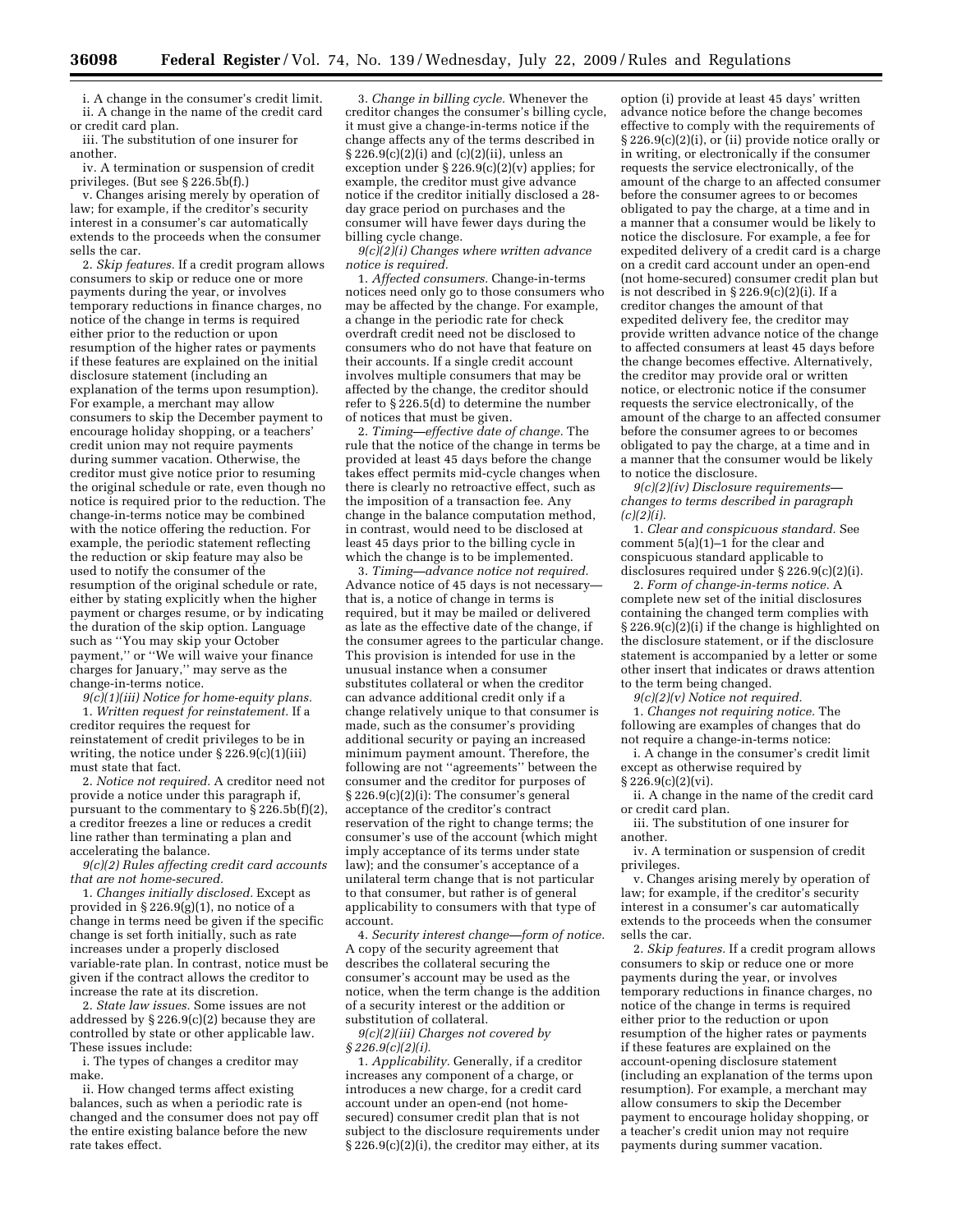Otherwise, the creditor must give notice prior to resuming the original schedule or rate even though no notice is required prior to the reduction, unless the creditor has previously provided notice of an increase in the annual percentage rate upon the expiration of a specified period of time in accordance with  $\S 226.9(c)\bar{v}(B)$ .

3. *Changing from a variable rate to a nonvariable rate.* If a creditor is changing a rate applicable to a consumer's account from a variable rate to a non-variable rate, the creditor must provide a notice as otherwise required under § 226.9(c) even if the variable rate at the time of the change is higher than the non-variable rate.

4. *Changing from a non-variable rate to a variable rate.* If a creditor is changing a rate applicable to a consumer's account from a non-variable rate to a variable rate, the creditor must provide a notice as otherwise required under § 226.9(c) even if the nonvariable rate is higher than the variable rate at the time of the change.

5. *Disclosure of annual percentage rates.* If a rate disclosed pursuant to  $\S 226.9(c)(2)(v)(B)$  or  $(c)(2)(v)(D)$  is a variable rate, the creditor must disclose the fact that the rate may vary and how the rate is determined. For example, a creditor could state ''After October 1, 2009, your APR will be 14.99%. This APR will vary with the market based on the Prime Rate.''

6. *Deferred interest or similar programs.* If the applicable conditions are met, the exception in  $\S 226.9(c)(2)(v)(B)$  applies to deferred interest or similar promotional programs under which the consumer is not obligated to pay interest that accrues on a balance if that balance is paid in full prior to the expiration of a specified period of time. For such programs, a creditor must disclose pursuant to § 226.9(c)(2)(v)(B)(*1*) the length of the deferred interest period and the rate that will apply to the balance subject to the deferred interest program if that balance is not paid in full prior to expiration of the deferred interest period. Examples of language that a creditor may use to make the required disclosures under § 226.9(c)(2)(v)(B)(*1*) include:

i. ''No interest if paid in full in 6 months. If the balance is not paid in full in 6 months,

interest will be imposed from the date of purchase at a rate of 15.99%. ii. ''No interest if paid in full by December

31, 2010. If the balance is not paid in full by that date, interest will be imposed from the transaction date at a rate of 15%.

7. *Disclosure of the terms of a workout or temporary hardship arrangement.* In order for the exception in  $\S 226.9(c)(2)(v)(D)$  to apply, the disclosure provided to the consumer pursuant to  $\S 226.9(c)(2)(v)(D)(2)$ must set forth:

i. The annual percentage rate that will apply to balances subject to the workout or temporary hardship arrangement;

ii. The annual percentage rate that will apply to such balances if the consumer completes or fails to comply with the terms of the workout or temporary hardship arrangement; and

iii. If applicable, that the consumer must make timely minimum payments in order to remain eligible for the workout or temporary hardship arrangement.

\* \* \* \* \*

*9(g) Increase in rates due to delinquency or default or as a penalty.* 

1. *Affected consumers.* If a single credit account involves multiple consumers that may be affected by the change, the creditor should refer to § 226.5(d) to determine the number of notices that must be given.

2. *Combining a notice described in § 226.9(g)(1) with a notice described in § 226.9(c)(2)(i).* If a creditor is required to provide notices pursuant to both  $\hat{\S}$  226.9(c)(2)(i) and (g)(1) to a consumer, the creditor may combine the two notices. This would occur when penalty pricing has been triggered, and other terms are changing on the consumer's account at the same time.

3. *Clear and conspicuous standard.* See comment 5(a)(1)–1 for the clear and conspicuous standard applicable to disclosures required under § 226.9(g). *9(g)(4) Exceptions.* 

*9(g)(4)(i) Workout or temporary hardship arrangements.* See comment 9(c)(2)(v)–6.

*9(g)(4)(ii) Decrease in credit limit.* 

1. The following illustrates the requirements of  $\S 226.9(g)(4)(ii)$ . Assume that a creditor decreased the credit limit applicable to a consumer's account and sent a notice pursuant to  $\S 226.9(g)(4)(ii)$  on January 1, stating among other things that the penalty rate would apply if the consumer's balance exceeded the new credit limit as of February 16. If the consumer's balance exceeded the credit limit on February 16, the creditor could impose the penalty rate on that date. However, a creditor could not apply the penalty rate if the consumer's balance did not exceed the new credit limit on February 16, even if the consumer's balance had exceeded the new credit limit on several dates between January 1 and February 15. If the consumer's balance did not exceed the new credit limit on February 16 but the consumer conducted a transaction on February 17 that caused the balance to exceed the new credit limit, the general rule in § 226.9(g)(1)(ii) would apply and the creditor would be required to give an additional 45 days' notice prior to imposition of the penalty rate (but under these circumstances the consumer would have no ability to cure the over-the-limit balance in order to avoid penalty pricing).

*9(h) Consumer rejection of significant change in terms or increase in annual percentage rate.* 

*9(h)(1) Right to reject.* 

1. *Reasonable requirements for submission of rejections.* A creditor may establish reasonable requirements for the submission of rejections of a significant change in terms or other increase in an annual percentage rate for a credit card account. For example:

i. It would be reasonable for a creditor to require that rejections be made by the primary account holder and that the consumer identify the account number.

ii. It would be reasonable for a creditor to require that rejections be made only using the toll-free telephone number disclosed pursuant to  $\bar{\S}$  226.9(c) or (g). It would also be reasonable for a creditor to designate additional channels for the submission of

rejections (such as an address for rejections submitted by mail) so long as the creditor does not require that rejections be submitted through such additional channels.

iii. It would be reasonable for a creditor to require that rejections be received before the effective date disclosed pursuant to § 226.9(c) or (g) and to treat the account as not subject to § 226.9(h) if a rejection is received on or after that date. It would not, however, be reasonable to require that rejections be submitted earlier than the day before the effective date. If a creditor is unable to process all rejections received before the effective date, the creditor may delay implementation of the change in terms or rate increase until all rejections have been processed. In the alternative, the creditor could implement the change or increase on the effective date and then, on any account for which a timely rejection was received, reverse the change or increase and remove or credit any interest charges or fees imposed as a result of the change or increase. For example, if the effective date for a rate increase is June 15 and the creditor cannot process all rejections received by telephone on June 14 until June 16, the creditor may delay imposition of the rate increase until June 17. Alternatively, the creditor could impose the increased rate on all affected accounts on June 15 and then, once all rejections have been processed, return any account for which a timely rejection was received to the prior rate and ensure that the account is not assessed any additional interest as a result of the increased rate or that the account is credited for such interest.

2. *Use of account following provision of notice.* A consumer does not waive or forfeit the right to reject a significant change in terms or a rate increase by using the account for transactions prior to the effective date of the change or increase. Similarly, a consumer does not revoke a rejection by using the account for transactions after the rejection is received. If, however, the account is used for a transaction more than 14 days after provision of the § 226.9(c) or (g) notice, § 226.9(h)(3)(ii) permits the creditor to apply the changed term or increased rate to that transaction even if the consumer rejects the change or increase before the effective date. *See* example in comment 9(h)(3)(ii)–3.i.

*9(h)(2)(i) Prohibition on applying changed term or increased rate.* 

1. *Application to promotional rates and deferred interest and similar programs.*  Section 226.9(h)(2)(i) provides that, when a creditor is notified of a rejection of a significant change to an account term or other increase in an annual percentage rate as provided in § 226.9(h)(1), the creditor must not apply the change or increase to the account. However, § 226.9(h)(2)(i) does not prohibit a creditor from applying the terms of a pre-existing promotional rate or deferred interest or similar program. The following examples illustrate the application of § 226.9(h)(2)(i) in these circumstances:

i. *Promotional rates.* Assume that a credit card account is opened on January 1 of year one and that, on December 31 of year one, the creditor notifies the consumer of the following promotional rate offer: A nonvariable annual percentage rate of 5% will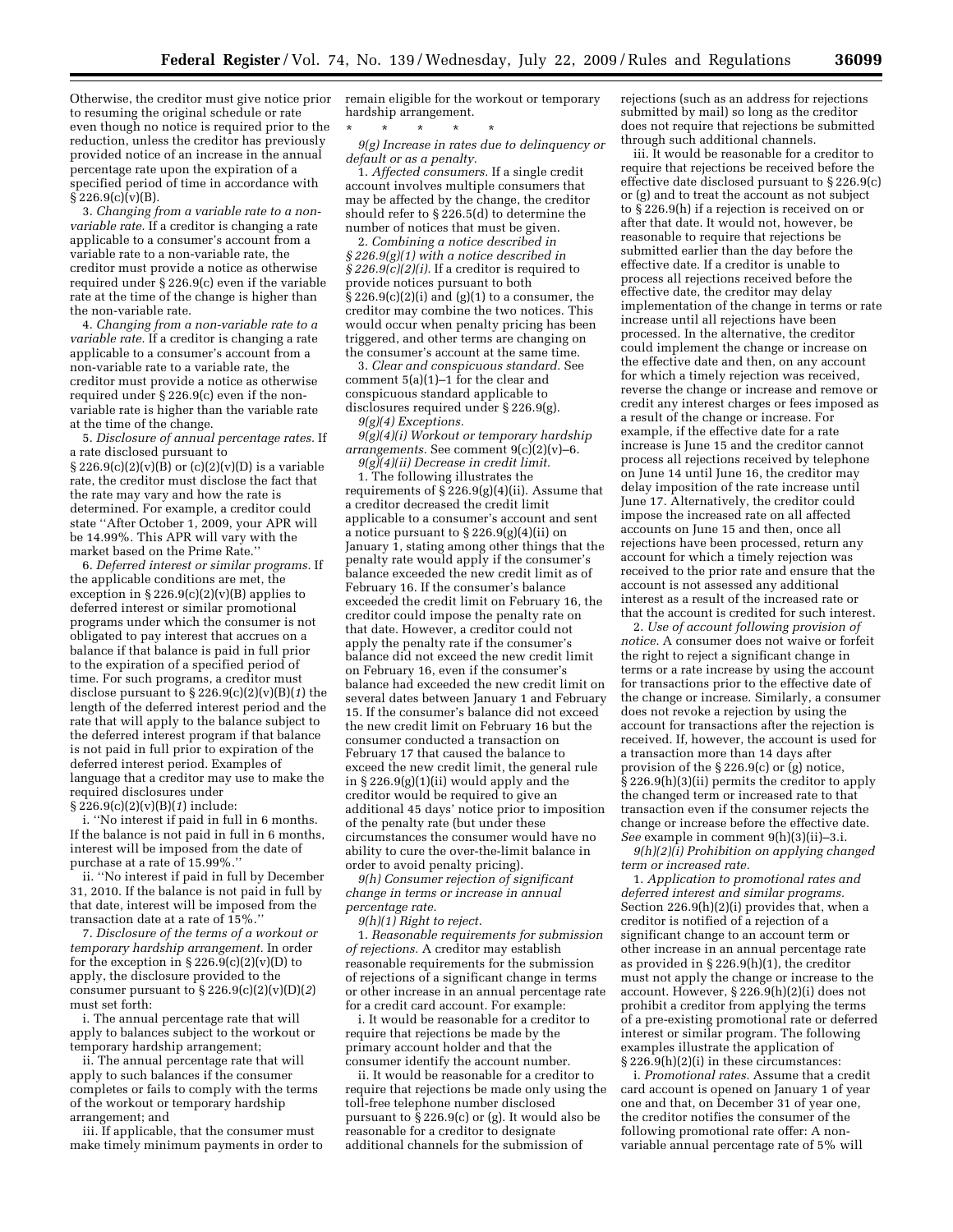apply to purchases for nine months (from January 1 through September 30 of year two) and, beginning on October 1, the rate for purchases will increase to a non-variable rate of 15%. The required minimum periodic payment due on July 5 is not received by the creditor until July 15. On July 15, the account has a purchase balance of \$1,000 at the 5% rate. On that same date, the creditor provides a notice pursuant to § 226.9(g) informing the consumer that, consistent with the terms of the cardholder agreement, the rate on the \$1,000 balance and for new purchases will increase to a 30% penalty rate on August 29. The notice further states that the consumer may reject the increase by calling a specified toll-free telephone number before August 29 but that, if the consumer does so, credit availability for the account will be terminated. On July 31, the consumer calls the toll-free telephone number and rejects the increase. Section 226.9(h)(2)(i) prohibits the creditor from increasing the rate applicable to the \$1,000 balance at this time. However, consistent with the terms of the promotional rate offer, § 226.9(h)(2)(i) does not prohibit the creditor from beginning to accrue interest on any remaining portion of the \$1,000 balance at 15% on October 1. Furthermore, pursuant to  $\S 226.9(c)(2)(v)(B)$ , the creditor is not required to provide advance notice of this increase.

ii. *Deferred interest and similar programs.*  Assume that a credit card account is opened on January 1 of year one and that, on December 31 of year one, the creditor notifies the consumer of the following promotional program: Interest on purchases made during the months of January through June of year two will accrue at a non-variable annual percentage rate of 15% but the consumer will not be obligated to pay that accrued interest if all required minimum periodic payments are received by the creditor on or before the payment due date and all purchases made during the six-month period are paid in full by December 31 of year two. On January 15 of year two, the consumer uses the account for a \$1,000 purchase. The payment due on September 1 of year two is not received by the creditor until September 15. On that same date, the creditor provides a notice pursuant to § 226.9(g) informing the consumer that on October 30, consistent with the terms of the promotional program, interest accrued on the \$1,000 purchase at 15% since January 15 will be added to the outstanding balance account. The notice also states that the consumer may reject the addition of accrued interest to the outstanding balance by calling a specified toll-free telephone number before October 30 but that, if the consumer does so, credit availability for the account will be terminated. On October 1, the consumer calls the toll-free telephone number and exercises the right to reject. Section 226.9(h)(2)(i) prohibits the creditor from adding the accrued interest to the outstanding balance at this time. However, on January 1 of year three, § 226.9(h)(2)(i) does not prohibit the creditor from, consistent with the terms of the promotional program, adding interest accrued on the \$1,000 purchase at 15% since January 15 of year two to the outstanding balance if the \$1,000 purchase is not paid in full by December 31 of year two.

Furthermore, pursuant to  $\S 226.9(c)(2)(v)(B)$ , the creditor is not required to provide advance notice of this increase. *9(h)(2)(ii) Prohibition on penalties.* 

1. *Solely as a result of rejection.* A creditor is prohibited from imposing a fee or charge or treating an account as in default solely as a result of the consumer's rejection of a significant change in terms or a rate increase. For example, a creditor is prohibited from imposing a monthly maintenance fee that would be charged only if the consumer rejected the change or increase. A creditor is not, however, prohibited from continuing to charge a fee that was charged before the rejection. For example, a creditor that charged a periodic fee or a fee for late payment before a change or increase was rejected is not prohibited from charging those fees after rejection of the change or increase.

2. *Termination of credit availability.*  Section 226.9(h)(2)(ii) does not prohibit a creditor from terminating or suspending credit availability if the consumer rejects a significant change in terms or a rate increase. If, however, the creditor elects not to terminate or suspend credit availability for consumers who reject a change or increase, § 226.9(h)(3)(ii) permits the creditor to apply the changed term or increased rate to transactions that occur more than 14 days after provision of the § 226.9(c) or (g) notice. *See* example in comment 9(h)(3)(ii)–3.ii.

*9(h)(2)(iii) Repayment of outstanding balance.* 

1. *No less beneficial to the consumer.* A creditor may provide a method of repaying the balance subject to  $\S 226.9(h)(2)(iii)$  that is different from the methods listed in § 226.9(h)(2)(iii) so long as the method used is no less beneficial to the consumer than one of the listed methods. A method is no less beneficial to the consumer if the method results in a required minimum periodic payment that is equal to or less than a minimum payment calculated using the method for the account prior to the date on which the creditor received the rejection. Similarly, a method is no less beneficial to the consumer if the method amortizes the balance in five years or longer or if the method results in a required minimum periodic payment that is equal to or less than a minimum payment calculated consistent with  $\S 226.9(h)(2)(iii)(C)$ . For example:

i. If at account opening the cardholder agreement stated that the required minimum periodic payment would be either the total of fees and interest charges plus 1% of the total amount owed or \$20 (whichever is greater), the creditor may require the consumer to make a minimum payment of \$20 even if doing so would pay off the balance in less than five years or constitute more than 2% of the balance plus fees and interest charges.

ii. A creditor could increase the percentage of the balance included in the required minimum periodic payment from 2% to 5% so long as doing so would not result in amortization of the balance in less than five years.

iii. A creditor could require the consumer to make a required minimum periodic payment that amortizes the balance in four years so long as doing so would not more than double the percentage of the balance

included in the minimum payment prior to the date on which the creditor was notified of the rejection.

*9(h)(2)(iii)(B) Five-year amortization period.* 

1. *Amortization period starting from date on which creditor was notified of rejection.*  Section 226.9(h)(2)(iii)(B) provides for an amortization period for the balance subject to § 226.9(h)(2)(iii) of no less than five years, beginning no earlier than the date on which the creditor was notified of the rejection. A creditor is not required to recalculate the required minimum periodic payment for the balance if, during the amortization period, the balance is reduced as a result of payments by the consumer in excess of that minimum payment.

2. *Amortization when applicable rate is variable.* If the annual percentage rate that applies to the balance subject to § 226.9(h)(2)(iii) varies with an index, the creditor may adjust the interest charges included in the required minimum periodic payment for that balance accordingly in order to ensure that the balance is amortized in five years. For example, assume that a variable rate that is currently 15% applies to a balance subject to  $\S 226.9(h)(2)(iii)$  and that, in order to amortize that balance in five years, the required minimum periodic payment must include a specific amount of principal plus all accrued interest charges. If the 15% variable rate increases due to an increase in the index, the creditor may increase the required minimum periodic payment to include the additional interest charges.

*9(h)(2)(iii)(C) Doubling repayment rate.*  1. *Example.* Assume that the method used by a creditor to calculate the required minimum periodic payment for a credit card account requires the consumer to pay either the total of fees and accrued interest charges plus 2% of the total amount owed or \$50, whichever is greater. Assume also that, on the date on which the creditor is notified of the rejection, the account has a balance subject to § 226.9(h)(2)(iii) of \$2,000. Following rejection,  $\S 226.9(h)(2)(iii)(C)$ permits the creditor to require the consumer to pay fees and interest plus 4% of the \$2,000 balance or \$50, whichever is greater.

*9(h)(3) Exceptions.*  1. *Additional circumstances in which § 226.9(h) does not apply.* As a general matter, § 226.9(h) applies when  $\S 226.9(c)(2)(iv)$  or  $(g)(3)$  require disclosure of the consumer's right to reject a significant change to an account term or other increase in an annual percentage rate. Accordingly, in addition to the circumstances listed in § 226.9(h)(3), § 226.9(h) does not apply to home equity plans subject to the requirements of § 226.5b that are accessible by a credit or charge card because  $\frac{226.9(c)}{2}$  and 226.9(g) do not apply to such plans. Similarly, § 226.9(h) does not apply when the required minimum periodic payment is increased because

§ 226.9(c)(2)(iv) does not require disclosure of the right to reject in those circumstances. *9(h)(3)(i) Delinquencies of more than 60 days.* 

1. *Examples.* Section 226.9(h)(3)(i) provides that § 226.9(h) does not apply when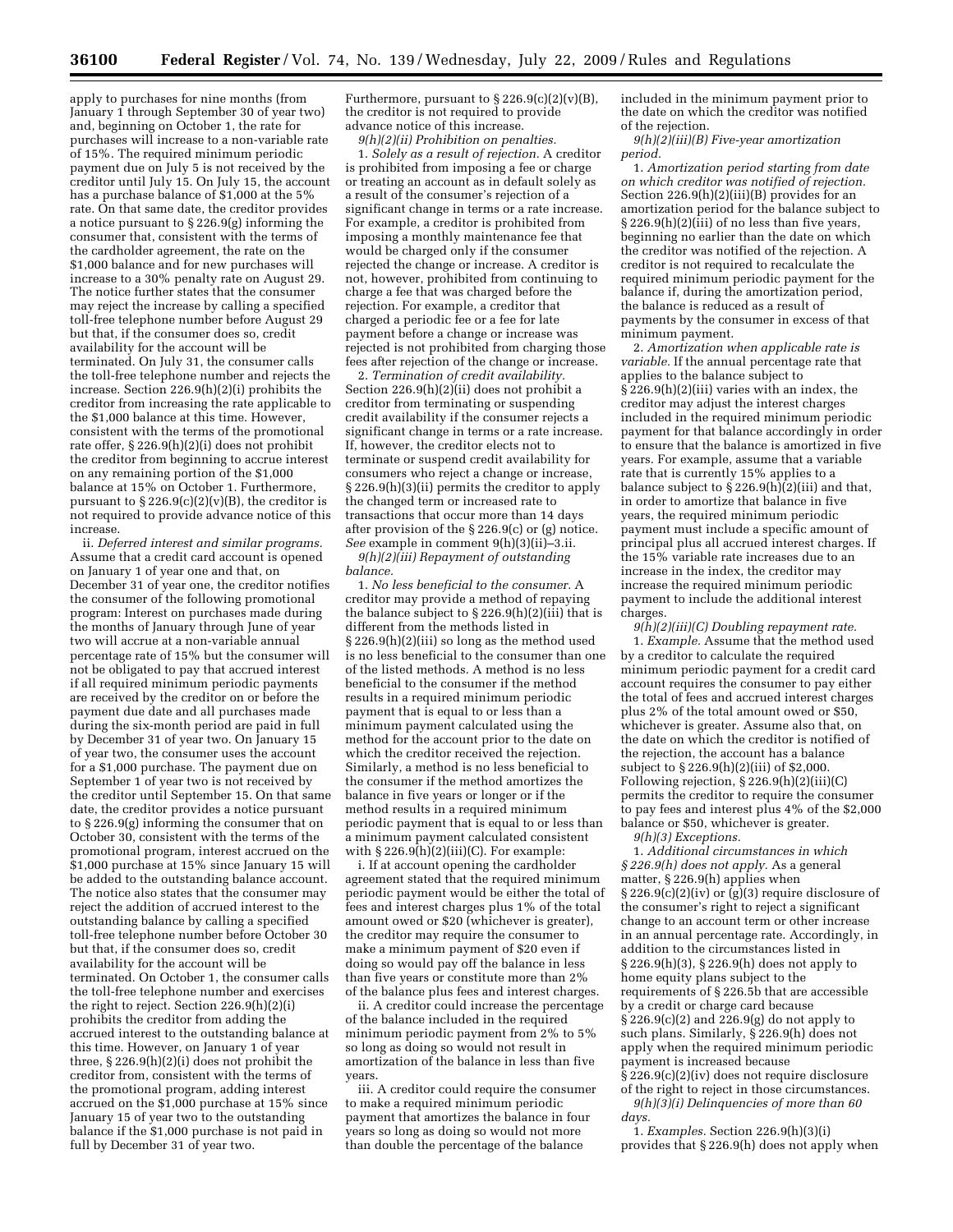the creditor has not received the consumer's required minimum periodic payment within 60 days after the due date for that payment. The following examples illustrate the application of this exception:

i. *Account becomes more than 60 days delinquent before notice provided.* Assume that a credit card account is opened on January 1 of year one and that the payment due date for the account is the fifteenth day of the month. On June 20 of year two, the account has a purchase balance of \$5,000 at a non-variable annual percentage rate of 17% and the creditor has not received the required minimum periodic payments due on April 15, May 15, and June 15. On June 20, the creditor provides a notice pursuant to § 226.9(g) informing the consumer that, consistent with the terms of the cardholder agreement, the rate for the \$5,000 balance and for new purchases will increase to a nonvariable penalty rate of 28% on August 4. Because the creditor has not received the April 15 minimum payment within 60 days after the due date, the exception in § 226.9(h)(3)(i) applies and the consumer may not reject the rate increase. Even if the consumer closes or cancels the account before August 4, the creditor may apply the increased rate to the \$5,000 balance.

ii. *Account becomes more than 60 days delinquent after rejection.* Assume that a credit card account is opened on January 1 of year one and that the payment due date for the account is the fifteenth day of the month. On April 20 of year two, the account has a purchase balance of \$2,000 at a nonvariable annual percentage rate of 15% and the creditor has not received the required minimum periodic payment due on April 15. On April 20, the creditor provides a notice pursuant to § 226.9(g) informing the consumer that, consistent with the terms of the cardholder agreement, the rate for the \$2,000 balance and for new purchases will increase to a non-variable penalty rate of 28% on June 4. The notice further states that the consumer may reject the increase by calling a specified toll-free telephone number before June 4 but that, if the consumer does so, credit availability for the account will be terminated. On May 5, the consumer calls the toll-free telephone number and rejects the increase. On June 4, § 226.9(h) prohibits the creditor from applying the 28% rate to the \$2,000 balance. If, however, the creditor does not receive the minimum payments due on April 15 and May 15 by June 15, § 226.9(h)(3)(i) permits the creditor to increase the rate that applies to the \$2,000 balance. The creditor must comply with the notice requirements of § 226.9(g), but the consumer may not reject the increase. Similarly, the restrictions in § 226.9(h)(2)(ii) and (iii) no longer apply to the \$2,000 balance.

*9(h)(3)(ii) Transactions that occur more than 14 days after provision of notice.* 

1. *Application of § 226.9(h)(3)(ii).* Section 226.9(h)(3)(ii) permits a creditor to apply a changed term or increased rate to transactions that occur more than 14 days after provision of the notice required by  $\S 226.9(c)$  or (g). Section 226.9(h)(3)(ii) does not, however, permit a creditor to reach back to days before the effective date of the change

in terms or rate increase when calculating interest charges. *See* examples in comment 9(h)(3)(ii)–3. Furthermore, because the exception in § 226.9(h)(3)(ii) is limited to changed terms and increased rates that can be applied to transactions, it does not permit a creditor to apply a changed term to the entire account simply because the account was used for a transaction more than 14 days after provision of a § 226.9(c) or (g) notice. For example, if a consumer rejects an increase in a periodic fee or late payment fee, the creditor is prohibited from applying the increased fee to the account even if the account is used for a transaction more than 14 days after provision of the § 226.9(c) notice. In contrast, § 226.9(h)(3)(ii) does permit a creditor to apply an increased rate or a transaction fee to a transaction that occurred more than 14 days after provision of the § 226.9(c) or (g) notice so long as that increased rate or transaction fee is not applied to other transactions. *See* examples in comment  $9(h)(3)(ii)-3$ .

2. *More than 14 days after provision of notice.* Whether a transaction occurred prior to provision of a notice or within 14 days after provision of a notice is generally determined by the date of the transaction. However, if a transaction that occurred within 14 days after provision of the notice is not charged to the account prior to the effective date of the change or increase, the creditor may treat the transaction as occurring more than 14 days after provision of the notice for purposes of § 226.9(h)(3)(ii). *See* example in comment 9(h)(3)(ii)–3.iv. In addition, when a merchant places a ''hold'' on the available credit on an account for an estimated transaction amount because the actual transaction amount will not be known until a later date, the date of the transaction for purposes of  $\S 226.9(h)(3)(ii)$  is the date on which the actual transaction amount is charged to the account. *See* example in comment 9(h)(3)(ii)-3.iii.

3. *Examples.* The following examples illustrate the application of  $\S 226.9(h)(3)(ii)$ :

i. *Use of account after notice provided.*  Assume that a credit card account is opened on January 1 of year one. On March 14 of year two, the account has a purchase balance of \$2,000 at a non-variable annual percentage rate of 15%. On March 15, the creditor provides a notice pursuant to § 226.9(c) informing the consumer that the rate for the \$2,000 balance and for new purchases will increase to a non-variable rate of 18% on April 30. The notice further states that the consumer may reject the increase by calling a specified toll-free telephone number before April 30 but that, if the consumer does so, credit availability for the account will be terminated. The fourteenth day after provision of the notice is March 29 and, on that date, the consumer makes a \$200 purchase. On March 30, the consumer makes a \$500 purchase. On April 1, the consumer calls the toll-free telephone number and rejects the increase. On April 5, a \$150 automated recurring charge is honored by the creditor. On April 30, § 226.9(h)(3)(ii) permits the creditor to begin accruing interest at 18% on the \$500 purchase made on March 30 and the \$150 transaction made on April 5. The creditor may not, however, apply the

18% rate to the \$2,200 purchase balance as of March 29 because that balance reflects transactions that occurred prior to or within 14 days of the provision of the § 226.9(c) notice. Similarly, the restrictions in § 226.9(h)(2)(ii) and (iii) apply to the \$2,200 purchase balance as of March 29 but not the \$500 purchase made on March 30 and the \$150 charge made on April 5.

ii. *Credit availability not terminated after rejection.* Same facts as paragraph i. above except that the § 226.9(c) notice does not state that the creditor will terminate credit availability if the consumer rejects the increase, which the consumer does on April 1. On April 30, § 226.9(h)(3)(ii) permits the creditor to begin accruing interest at 18% on the \$500 purchase made on March 30 and the \$150 transaction made on April 5. The creditor may not, however, apply the 18% rate to the \$2,200 purchase balance as of March 29 because that balance reflects transactions that occurred prior to or within 14 days of the provision of the § 226.9(c) notice. Similarly, the restrictions in  $\S 226.9(h)(2)(ii)$  and (iii) apply to the \$2,200 purchase balance as of March 29 but not the \$500 purchase made on March 30 and the \$150 charge made on April 5.

iii. *Hold on available credit.* Assume that a credit card account is opened on January 1 of year one. On September 14 of year two, the account has a purchase balance of \$1,000 at a non-variable annual percentage rate of 17%. On September 15, the creditor provides a notice pursuant to § 226.9(c) informing the consumer that the rate for the \$1,000 balance and for new purchases will increase to a nonvariable rate of 20% on October 30. The notice further states that the consumer may reject the increase by calling a specified tollfree telephone number before October 30 but that, if the consumer does so, credit availability for the account will be terminated. The fourteenth day after provision of the notice is September 29. On that date, the consumer uses the credit card to check into a hotel and the hotel obtains authorization for a \$750 hold on the account to ensure there is adequate available credit to cover the anticipated cost of the stay. On October 1, the consumer calls the toll-free telephone number and rejects the increase. When the consumer checks out of the hotel on October 2, the actual cost of the stay is \$850 because of additional incidental costs. On October 2, the \$850 transaction is charged to the account by the hotel and honored by the creditor. For purposes of § 226.9(h)(3)(ii), the transaction occurred on October 2.

iv. *Transaction charged to account after effective date.* Same facts as paragraph iii. above except that the \$850 transaction is not charged to the account by the hotel until November 1. For purposes of § 226.9(h)(3)(ii), the creditor may treat the transaction as occurring more than 14 days after provision of the § 226.9(c) notice (*i.e.,* after September 29).

\* \* \* \* \*